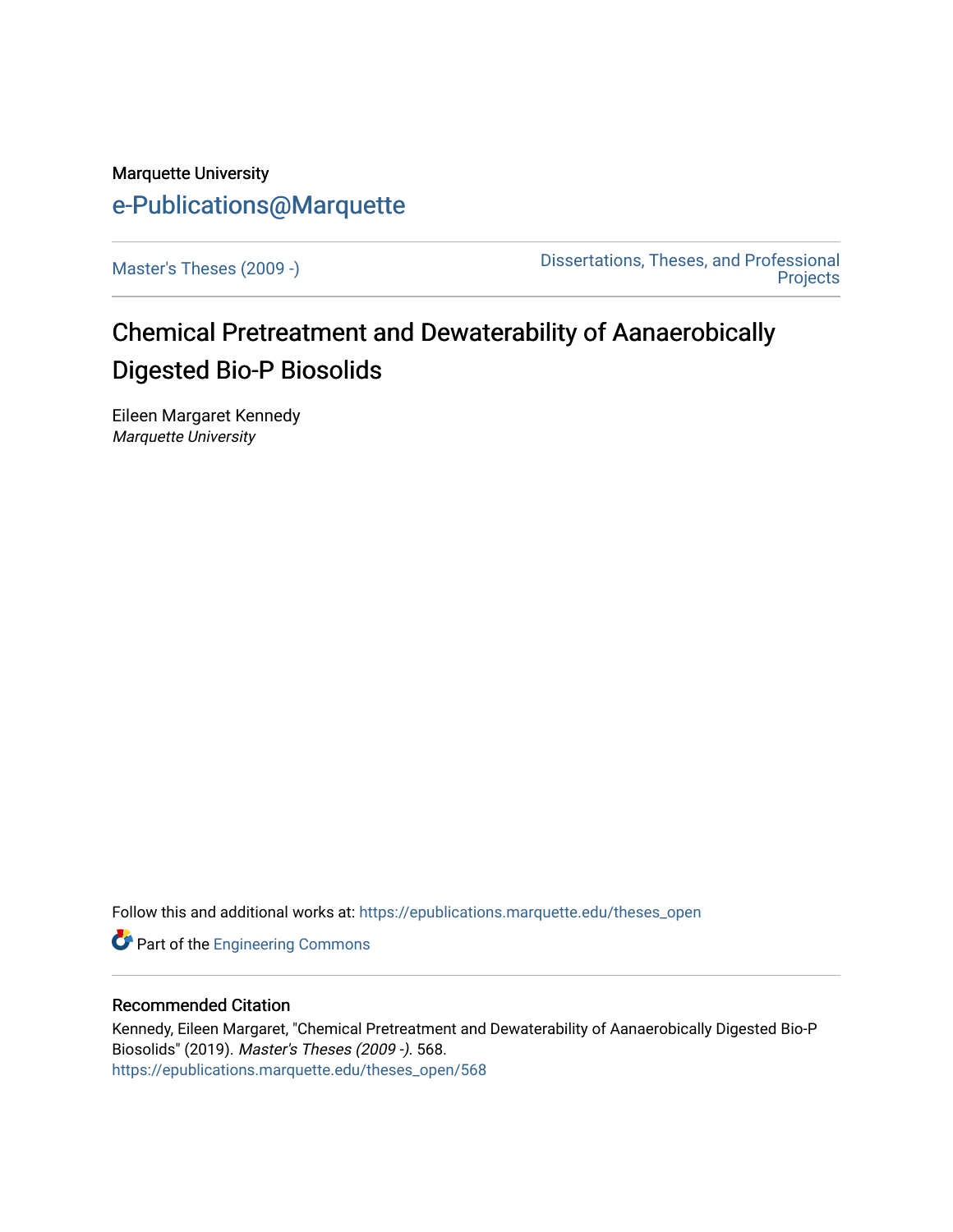## CHEMICAL PRETREATMENT AND DEWATERABILITY OF ANAEROBICALLY DIGESTED BIO-P BIOSOLIDS

by

Eileen M. Kennedy

A Thesis submitted to the Faculty of the Graduate School, Marquette University, in Partial Fulfillment of the Requirements for the Degree of Master of Science

Milwaukee, Wisconsin

December 2019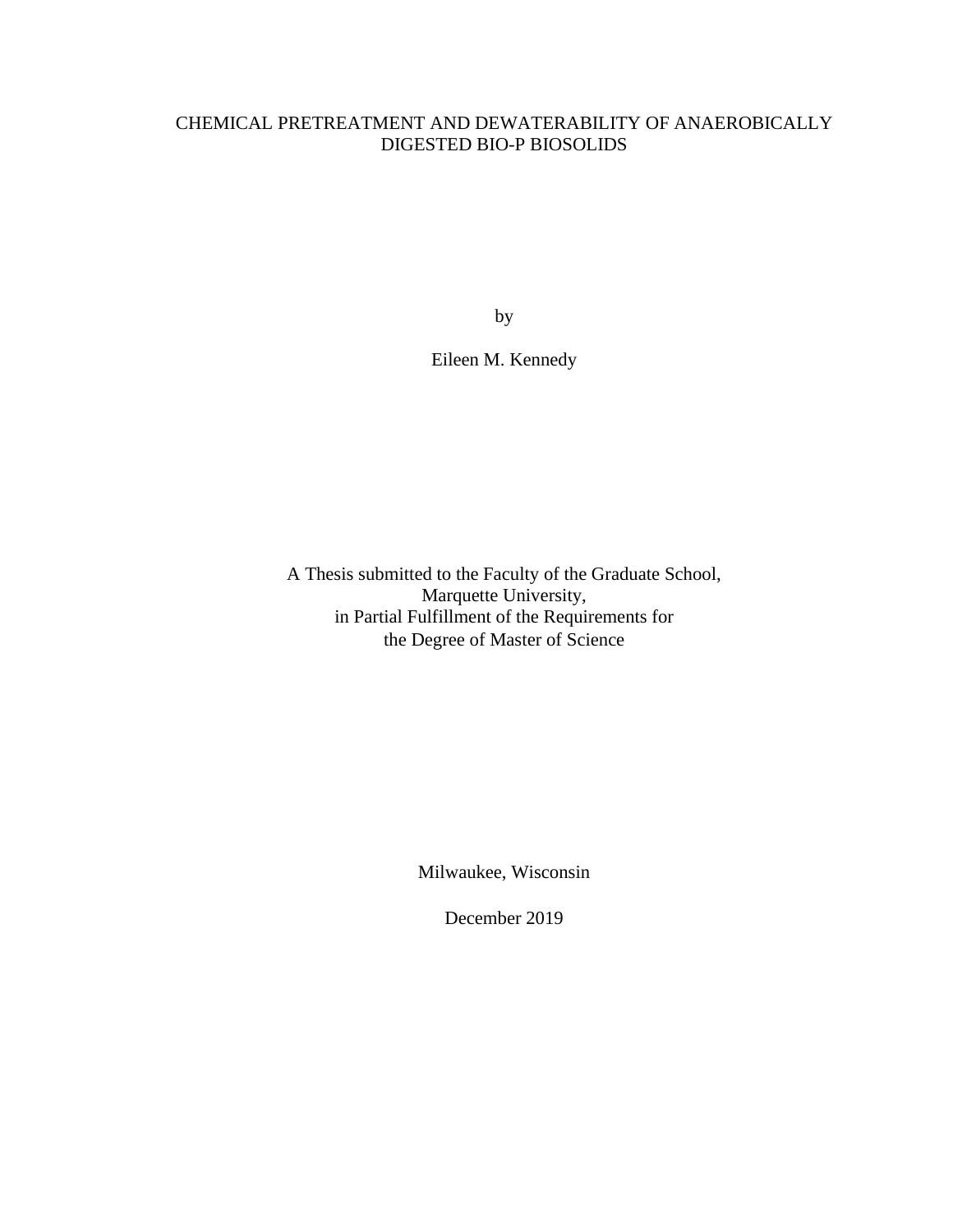## ABSTRACT CHEMICAL PRETREATMENT AND DEWATERABILITY OF ANAEROBICALLY DIGESTED BIO-P BIOSOLIDS

Eileen M. Kennedy

Marquette University, 2019

Phosphorous (P) effluent regulations from water resource recovery facilities (WRRFs) have become more stringent to reduce the damage of eutrophication caused by excess amounts of P. Enhanced biological phosphorus removal (EBPR) is a popular method to help comply with these regulations combined with other practices such as filtration. However, the sludges from facilities that employ EBPR (bio-P sludges) are difficult to dewater and require more polymer than conventional sludge, thereby increasing the cost of solids handling at these facilities. The monovalent to divalent (M/D) cation ratio, which is important in dewatering, is reportedly altered during the EBPR process. P speciation has also been suggested to affect dewaterability. Dewaterability is defined as the ease of separating water from the solids and was quantified by capillary suction time (CST). Yet, it is not well understood how the M/D cation ratio or P speciation correlate to dewaterability for different types of biosolids. Laboratory experiments were conducted in the Water Quality Center at Marquette University to meet the following objectives: i) determine the effects of the addition of different cations at various doses on dewaterability as CST of non-digested sludges, ii) determine how the M/D cation ratio is correlated to dewaterability as CST for various digested biosolids, and iii) determine if the alteration of P speciation correlates to dewaterability as CST for various biosolids. Batch studies were performed on primary and bio-P sludge to evaluate the effects of the addition of different chemicals on CST and P speciation. Using results from the batch study, a chemical pretreatment was chosen to be implemented in a lab-scale anaerobic digestion study because it improved the dewaterability of the primary and bio-P sludges. The pretreatment chosen was an addition of 200 meq/L calcium hydroxide followed by the addition of hydrochloric acid for pH adjustment. Lab-scale anaerobic digesters were fed with the chemically pretreated sludge to determine how altering the M/D cation ratio and P speciation affected dewaterability as CST. The pretreatment significantly improved the CST of the bio-P anaerobically digested biosolids relative to the control digesters but had little to negative effect on the digested primary biosolids. The chemical pretreatment decreased the M/D cation ratios for both types of biosolids, but the pretreatment had a positive correlation with CST for only the bio-P biosolids. Interestingly, these results reveal that the M/D ratio might not universally affect dewaterability as CST for all sludges and biosolids. P speciation may also play a role in dewaterability as CST. Higher amounts of particulate P improved the CST of the bio-P biosolids, but again, this was opposite for the primary biosolids. The role of specific P species on dewaterability as CST requires further investigation.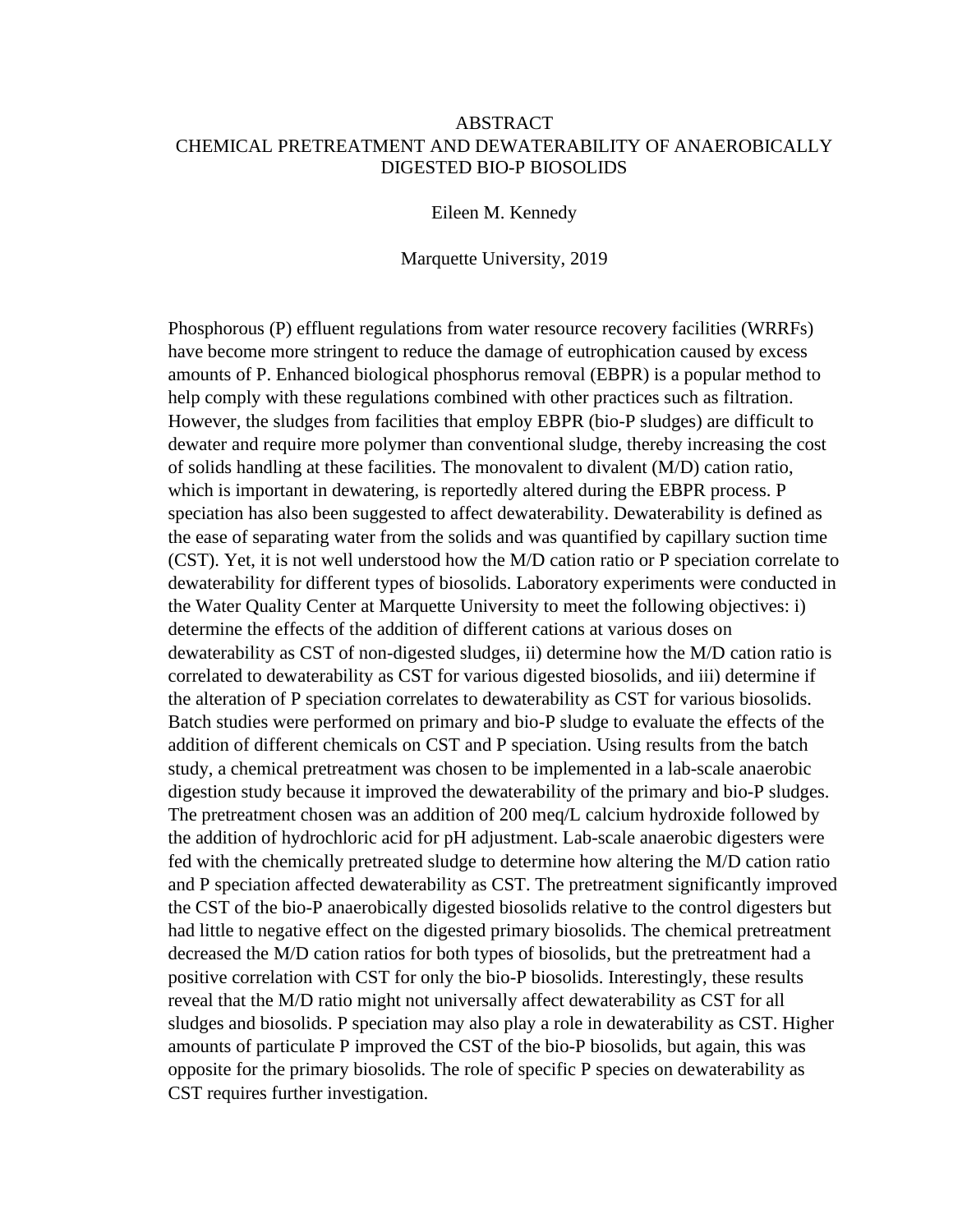#### ACKNOWLEDGEMENTS

### Eileen M. Kennedy

<span id="page-3-0"></span>I would like to thank the Water Equipment and Policy (WEP) Center for funding and support of this research. I would also like to thank the WEP member facilities of South Shore Water Reclamation Facility and Fond du Lac Wastewater Treatment & Resource Recovery Facility for providing samples so this study may be completed. I would like to thank Mike Dollhopf, the lab director at the Water Quality Center at Marquette University where this study was conducted, for his help. I would also like to thank Kaushik Venkiteshwaran, Nick Benn and Saba Seyedi for the support and knowledge. A special thanks to Viviana Sanchez for her help with experimentation and understanding throughout this study. I would like to thank my committee members, Dr. Daniel Zitomer and Dr. Brooke Mayer for their help in supporting and reviewing my thesis. I would like to especially thank my advisor Dr. Patrick McNamara for his knowledgeable guidance and support in my endeavors.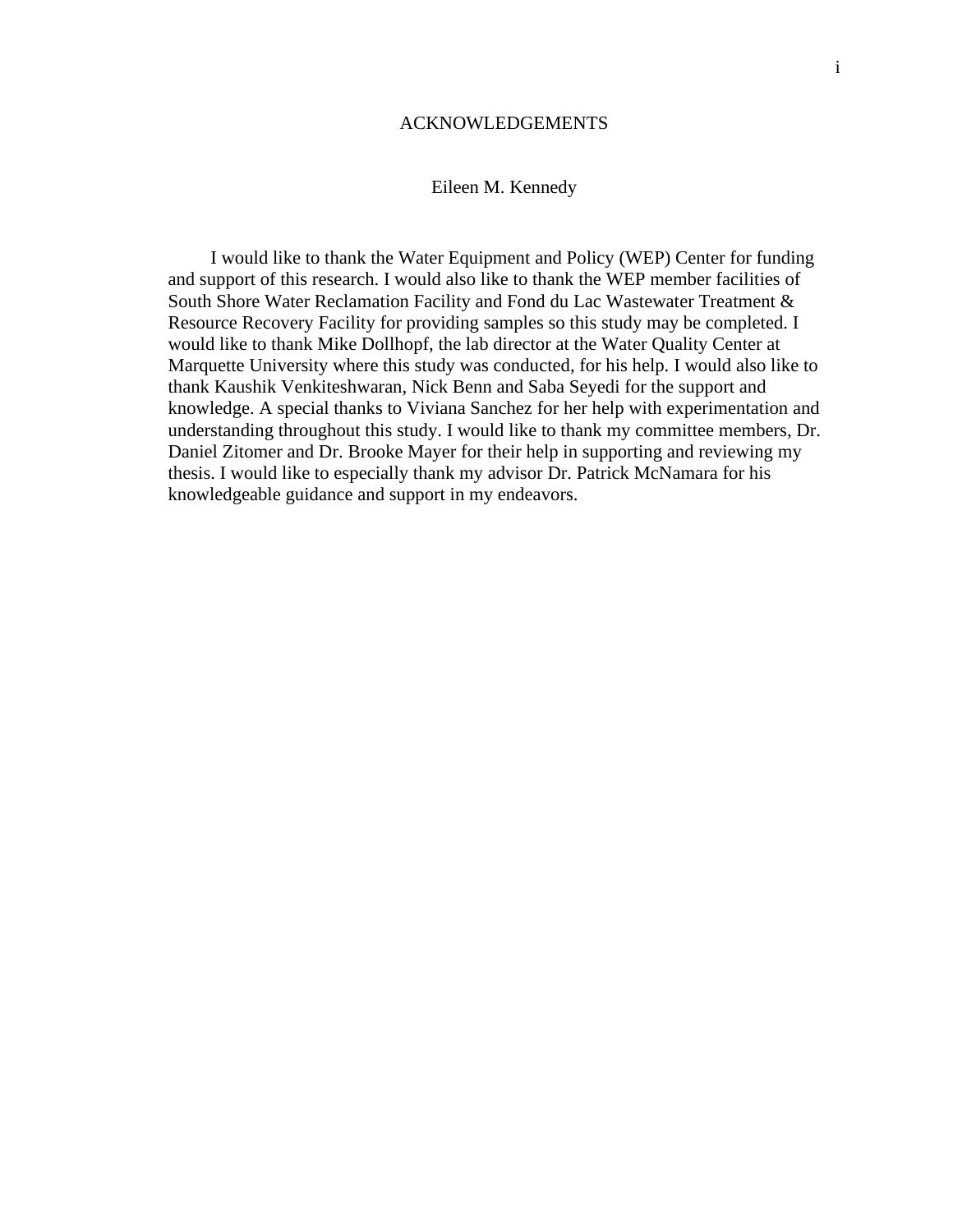## DEDICATION

<span id="page-4-0"></span>I would like to dedicate this thesis to my family for their continuous support throughout my life, and to my friends whose encouragement gives me strength every day.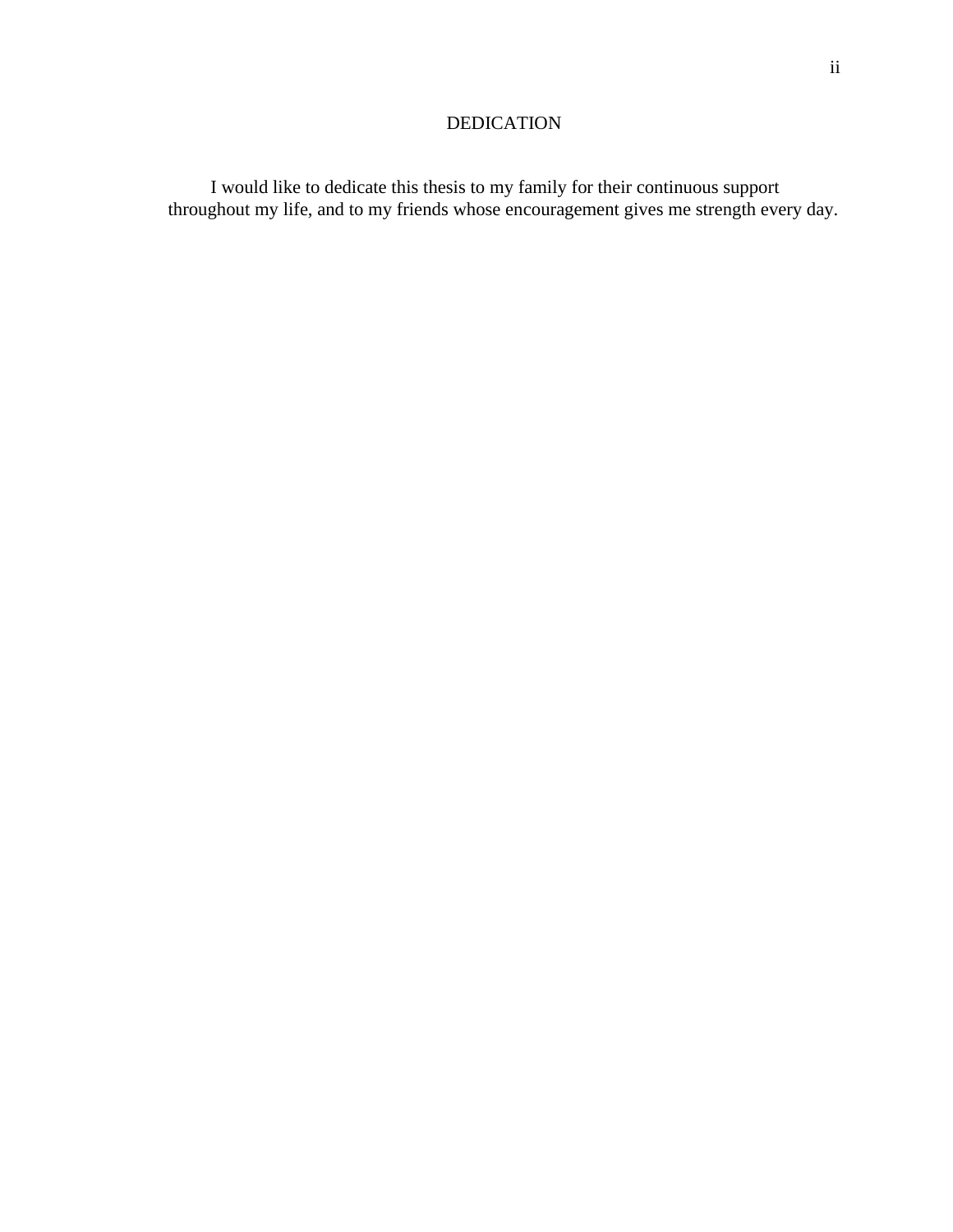## TABLE OF CONTENTS

| 2.3 Impacts of Enhanced Biological Phosphorus Removal (EBPR) on |
|-----------------------------------------------------------------|
|                                                                 |
|                                                                 |
|                                                                 |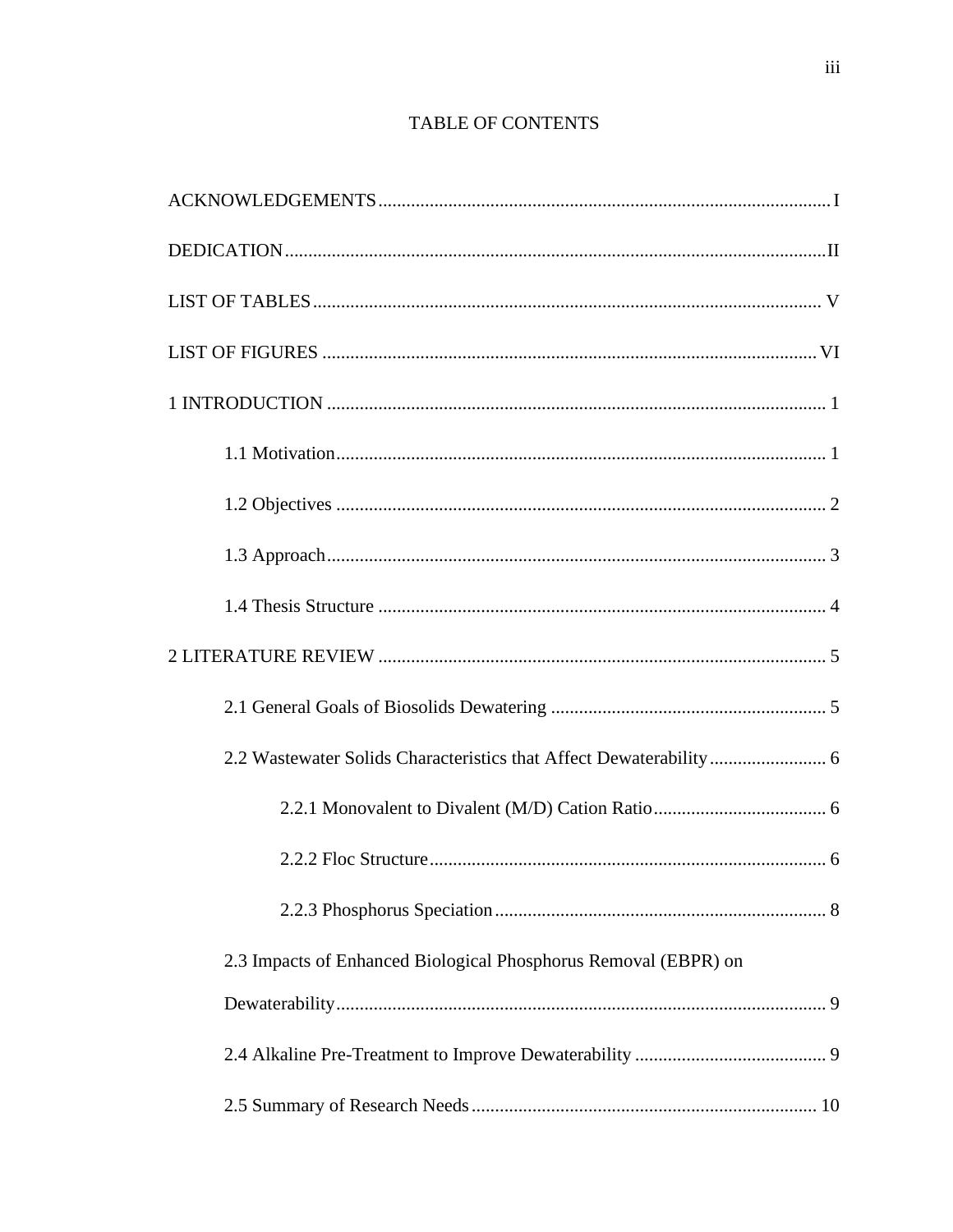| Batch Studies to Assess Impacts of Chemical Pretreatments on<br>3.1            |  |
|--------------------------------------------------------------------------------|--|
|                                                                                |  |
| 3.1.1 Capillary Suction Time (CST) for Dewatering 13                           |  |
|                                                                                |  |
|                                                                                |  |
|                                                                                |  |
|                                                                                |  |
|                                                                                |  |
| $\overline{4}$                                                                 |  |
|                                                                                |  |
|                                                                                |  |
| 4.3 Capillary Suction Time of Effluent Biosolids from Bench Scale Digesters 28 |  |
|                                                                                |  |
| 5                                                                              |  |
|                                                                                |  |
|                                                                                |  |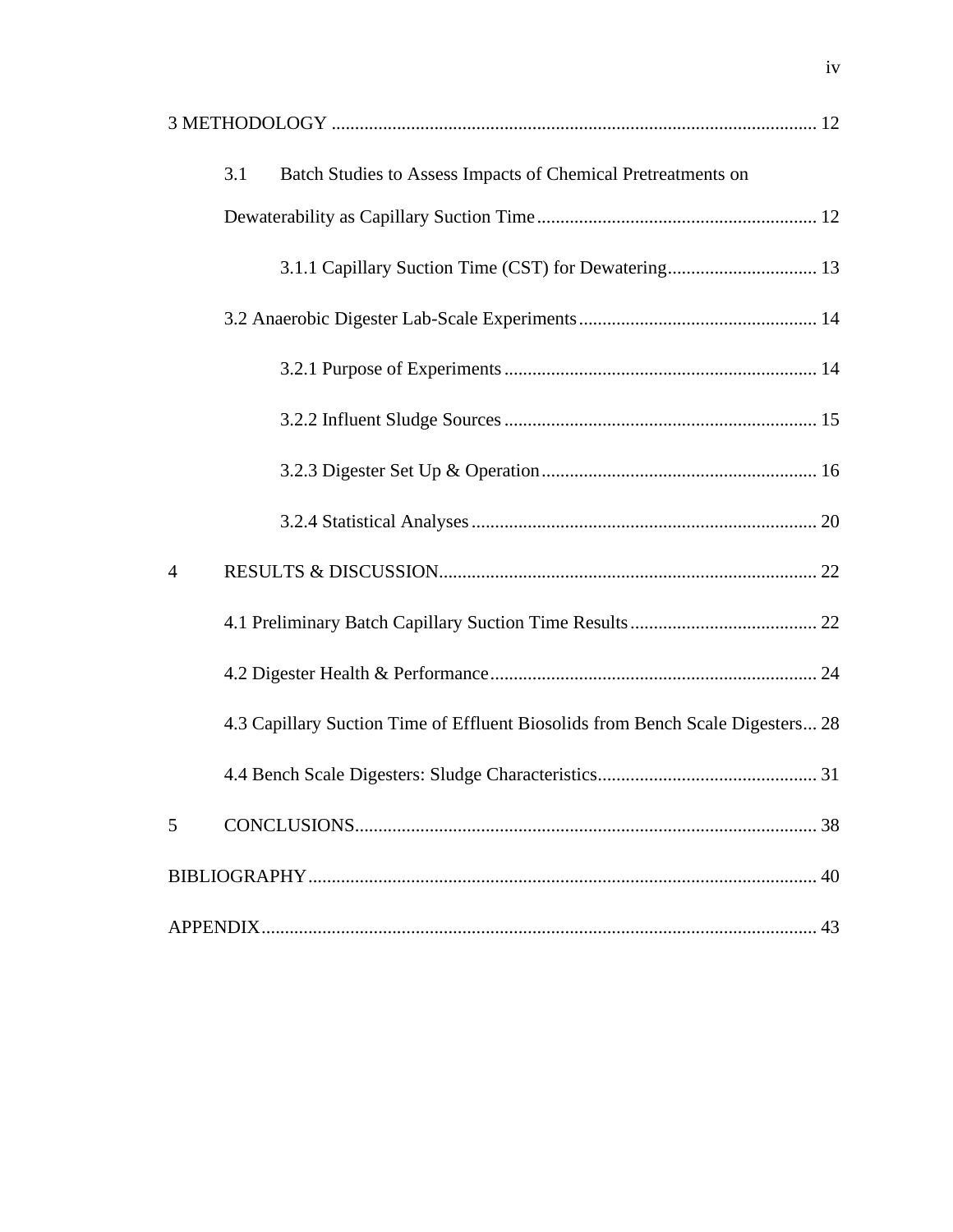## LIST OF TABLES

<span id="page-7-0"></span>

| Table 3.1: Doses of chemicals added to different sludge types. * indicates samples where |
|------------------------------------------------------------------------------------------|
| Table 3.2 Abbreviations for lab scale digesters. The colors correspond to colors used in |
| Table A.1: Chemical usage log: record of ferric addition. Days where no ferric was added |

were considered to produce bio-P sludge, although some residual ferric may have still been in the system. \* represents days when sludge was pulled from the line and shipped for use in this study. This was done on a weekly basis, usually every Monday............... 43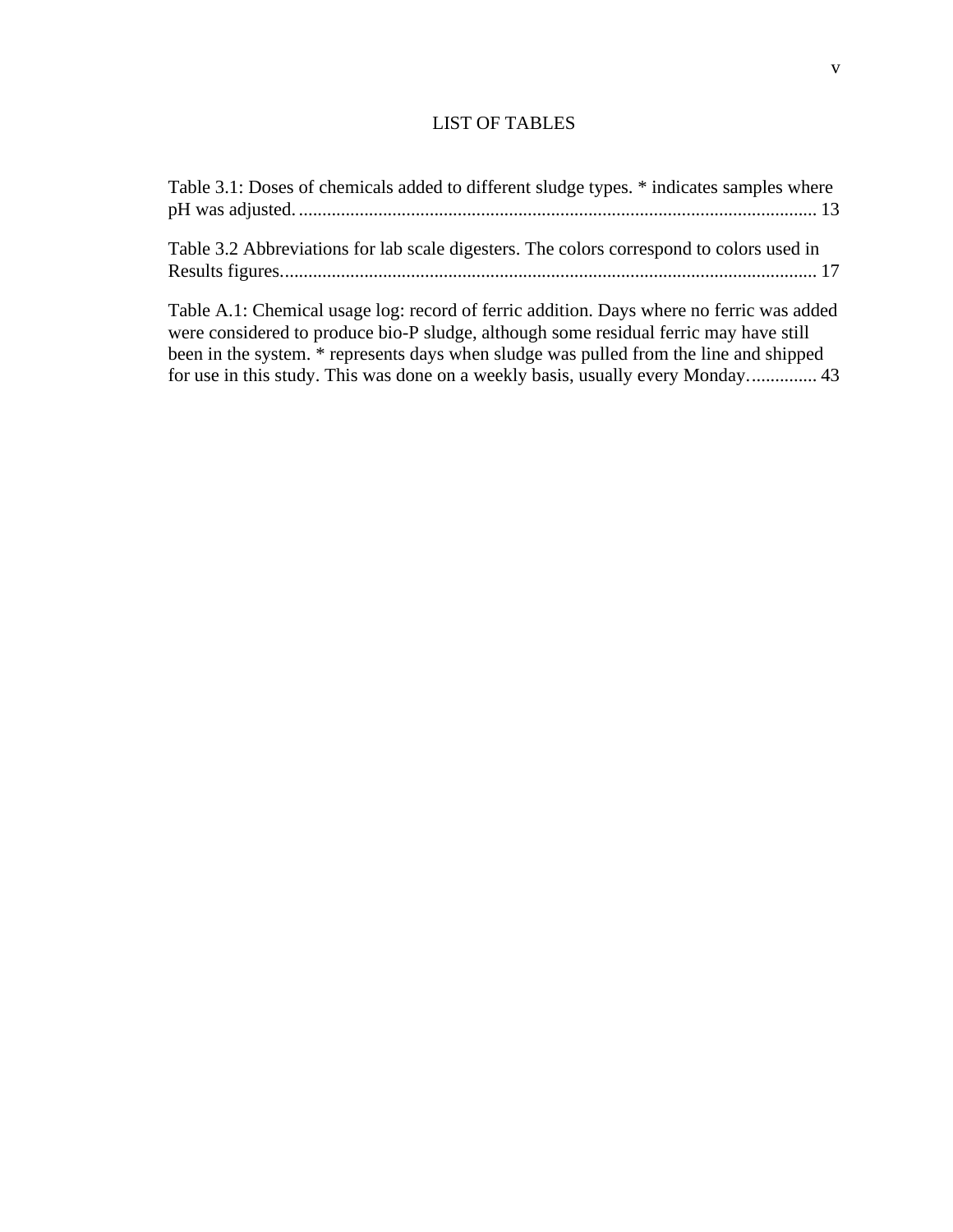# LIST OF FIGURES

<span id="page-8-0"></span>

| Figure 2.1: Diagram of a sludge floc including free and bound water. Adapted from                                                                                                                                                                                               |
|---------------------------------------------------------------------------------------------------------------------------------------------------------------------------------------------------------------------------------------------------------------------------------|
| Figure 3.1 CST set up for dewatering test. The CST measuring device is shown on the<br>right with a close-up view of the input well and inner and outer diameters on the left 14                                                                                                |
| Figure 3.2 Digester influent type and location. Each digester had a solids residence time<br>(SRT) of 15 days. 150 mL of effluent was taken out each day and 150 mL of the specific                                                                                             |
| Figure 4.1: Preliminary average CST results (top) and corresponding pH of each sample<br>(bottom). * Indicates data point off the plot. 200 meq/L NaOH resulted in a CST of 1970<br>seconds. Error bars represent one standard deviation of three replicate measurements.       |
| Figure 4.2 Average methane production in percentage of biogas from all digesters during<br>quasi steady state. Error bars represent one standard deviation of all measurements taken                                                                                            |
| Figure 4.3 Average effluent pH of all digesters during quasi steady state. Some error bars                                                                                                                                                                                      |
| Figure 4.4 Average alkalinity in mg/L as CaCO <sub>3</sub> of all digesters during quasi steady state.<br>The error bars correspond to one standard deviation of all measurements taken during                                                                                  |
| Figure 4.5: Conventional (left) and bio-P (right) cumulative biogas production during                                                                                                                                                                                           |
| Figure 4.6 Volatile fatty acids measured during quasi steady state. Single measurements                                                                                                                                                                                         |
| Figure 4.7: Capillary suction time (CST) of digesters over quasi steady state for digesters<br>fed with bio-P sludge. Each measurement was performed in triplicate 29                                                                                                           |
| Figure 4.8: Capillary suction time of digesters over quasi steady state for digesters fed                                                                                                                                                                                       |
| Figure 4.9 Average capillary suction time (CST) during quasi steady state of digesters fed<br>with primary sludge (left) and bio-P sludge (right). The influent is untreated conventional<br>and untreated bio-P sludge. The error bars correspond to one standard deviation 31 |
| Figure 4.10 Average effluent total monovalent to divalent cation ratio (M/D ratio) of all<br>digesters during quasi steady state. The error bars represent one standard deviation of all                                                                                        |
|                                                                                                                                                                                                                                                                                 |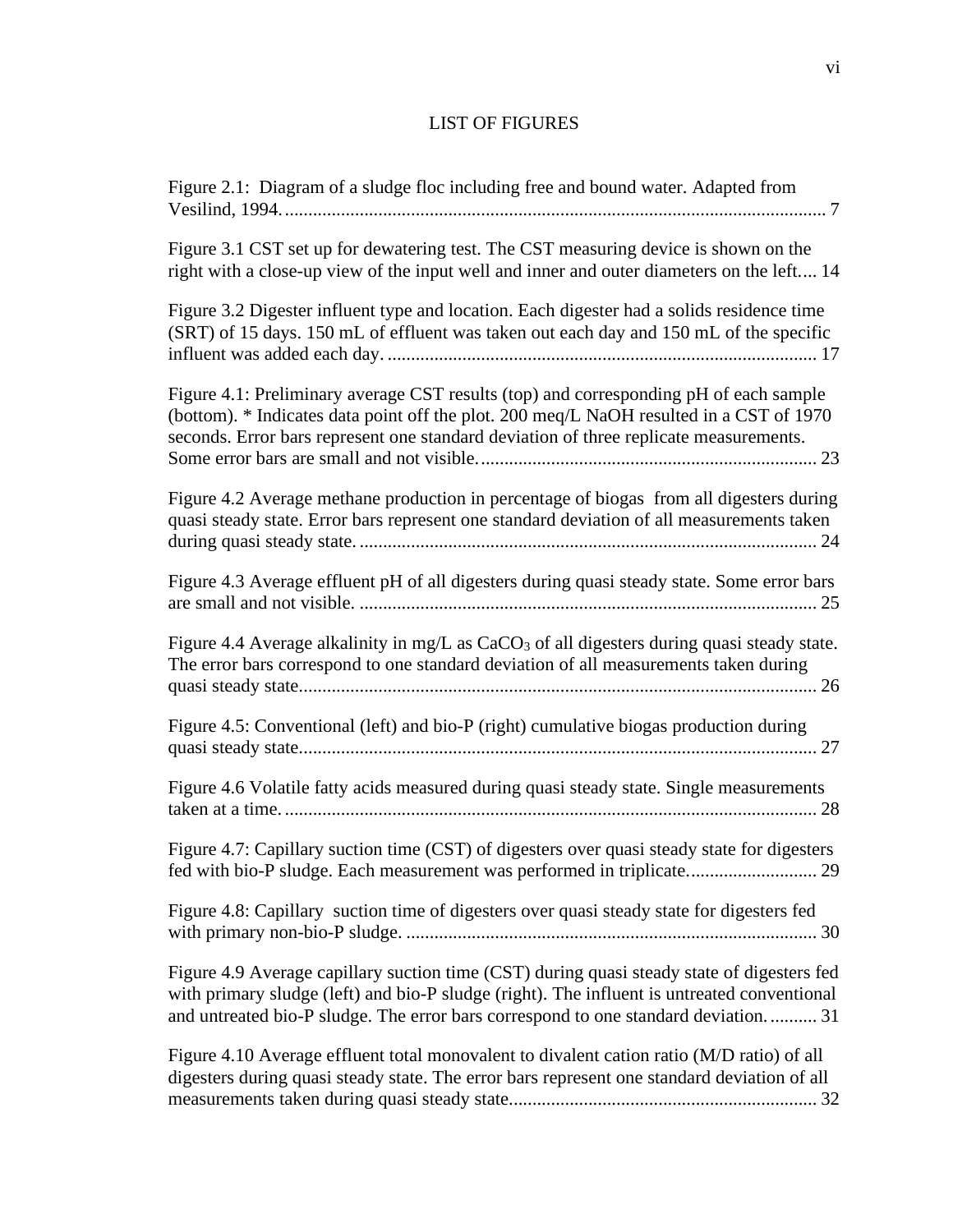| Figure 4.11 Correlation plot comparing CST and M/D cation ratio. Note that the total                                                                                                                                                                         |  |
|--------------------------------------------------------------------------------------------------------------------------------------------------------------------------------------------------------------------------------------------------------------|--|
| Figure 4.12 Average effluent phosphorus concentrations of conventional sludge-fed<br>digesters and untreated influent. The different P species are identified by different colors.                                                                           |  |
| Figure 4.13 Average effluent phosphorus concentrations of bio-P sludge-fed digesters<br>and untreated influent. The different P species are identified by different colors. The                                                                              |  |
| Figure A.1: Additional correlation plots comparing CST to various biosolids                                                                                                                                                                                  |  |
| Figure A.2: Correlation plot comparing the M/D ratio, cations, and monovalent and<br>divalent sums to CST. The red indicates that as the parameter increases, the CST<br>increases, indicating poor dewaterability. The blue indicates that as the parameter |  |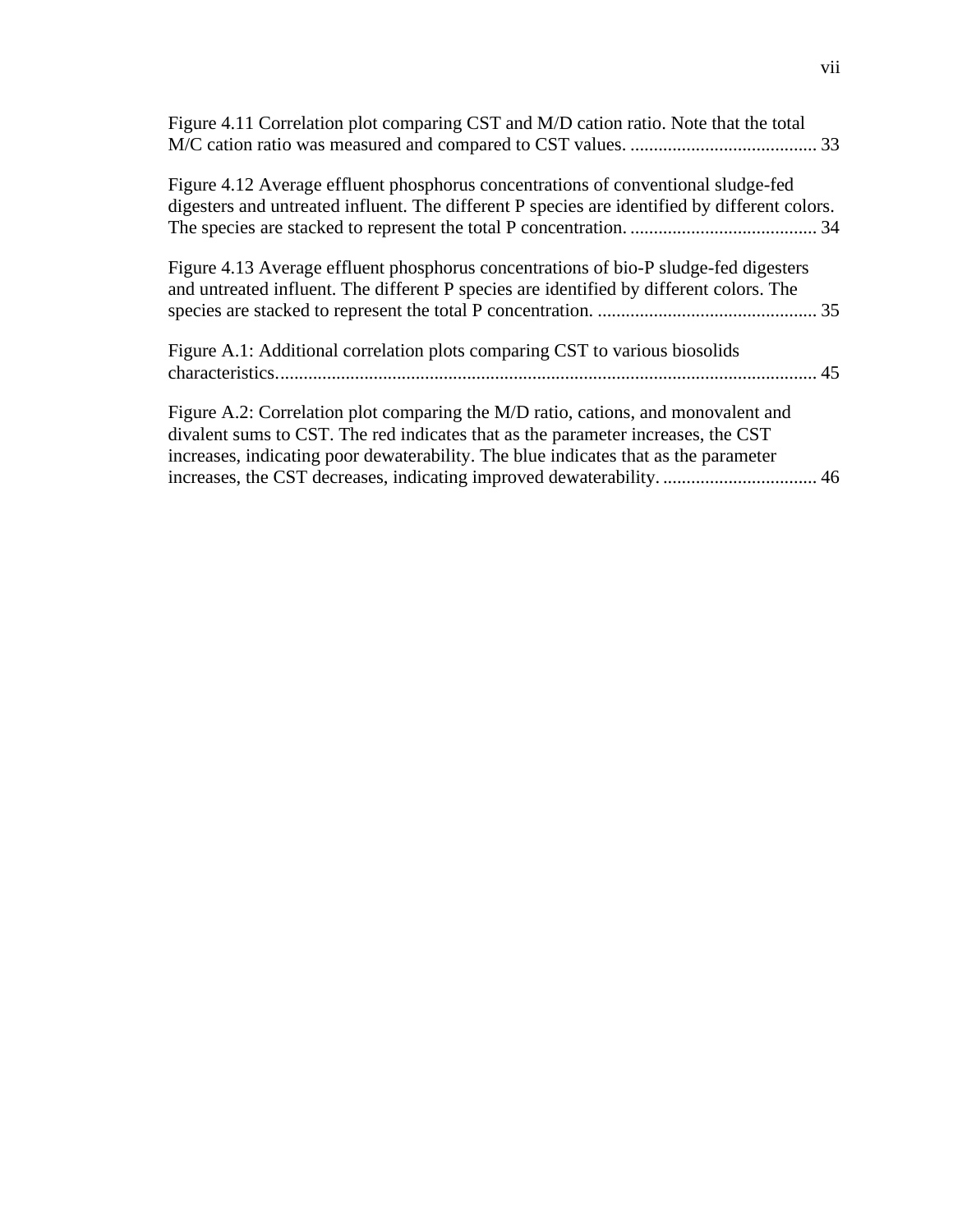#### **1 INTRODUCTION**

#### <span id="page-10-1"></span><span id="page-10-0"></span>**1.1 Motivation**

Regulations on phosphorus (P) effluent concentrations from water resource reclamation facilities (WRRFs) have become more stringent, with some regulations as low as 5-10 μg/L (Mayer, et al., 2016). P is essential to all life but can cause severe aquatic health issues downstream of WRRFs. An excess of P in the presence of nitrogen can cause eutrophication, or algae blooms, and create dead zones that are detrimental to aquatic life (Macintosh, et al., 2018). A popular method for biological wastewater treatment for removal of P is enhanced biological phosphorus removal (EBPR) (Yang, Shi, Ballent, & Mayer, 2017).

Research has shown that EBPR biosolids are more difficult than conventional biosolids to dewater, where biosolids are sludge that have been anaerobically digested and dewatering is the separation of water from solid sludge matter (Vesilind, 1994). Difficulty in dewatering results in higher solids handling costs (Higgins, Bott, Schauer,  $\&$ Beightol, 2014). The sludge produced from EBPR, i.e. bio-P sludge, releases phosphate during anaerobic digestion, and phosphate readily binds with divalent cations. It has been suggested that a high monovalent to divalent (M/D) cation ratio negatively affects dewaterability, which might explain why EBPR sludge dewaters more poorly than conventional sludge (Higgins & Novak, 1997). Research that investigates the role of the M/D ratio on dewaterability of various types of sludges is sparse. Moreover, recent research has started to consider there are different forms of P in sludge (i.e. reactive, non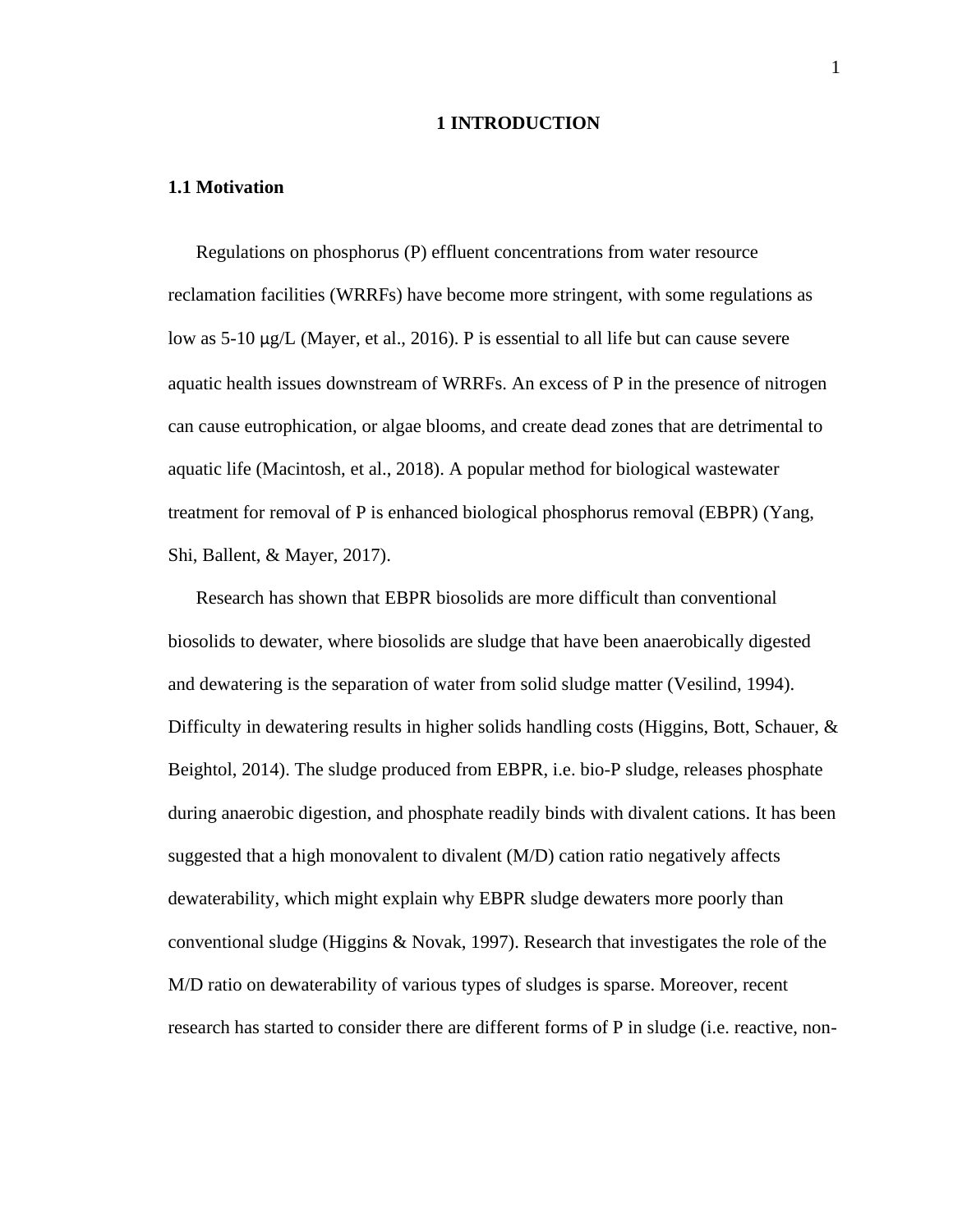reactive, particulate, soluble (Venkiteshwaran, McNamara, & Mayer, 2018)), but the role of P speciation on sludge dewaterability has not been identified.

This thesis research investigated how differences in P speciation and the M/D ratio affected dewaterability. Lab-scale anaerobic digesters were used to generate primary digested biosolids and bio-P digested biosolids to determine if the M/D ratio correlated to dewaterability in the same way across various sludge types.

#### <span id="page-11-0"></span>**1.2 Objectives**

The goal of this research was to understand if and how dewaterability as a function of capillary suction time (CST) is correlated with different characteristics, such as the M/D cation ratio and P speciation, of various types of biosolids produced by a chemical pretreatment for anaerobic digestion. Though, the enhancement of anaerobic digestion by the pretreatment was not evaluated. Various characteristics can affect dewaterability, including sludge type, floc structure, M/D cation ratio, and others. It has also been suggested that P speciation could affect dewaterability (Higgins, et. al., 2014), but this has not been proven, and therefore is a knowledge gap this study aims to fill. t. The three specific objectives of this research were to:

- 1. Determine the effects of the addition of different cations at various doses on dewaterability as CST of non-digested sludges
- 2. Determine how the M/D cation ratio is or is not correlated to dewaterability as CST for various digested biosolids
- 3. Determine if the alteration of P speciation correlates to dewaterability as CST for various biosolids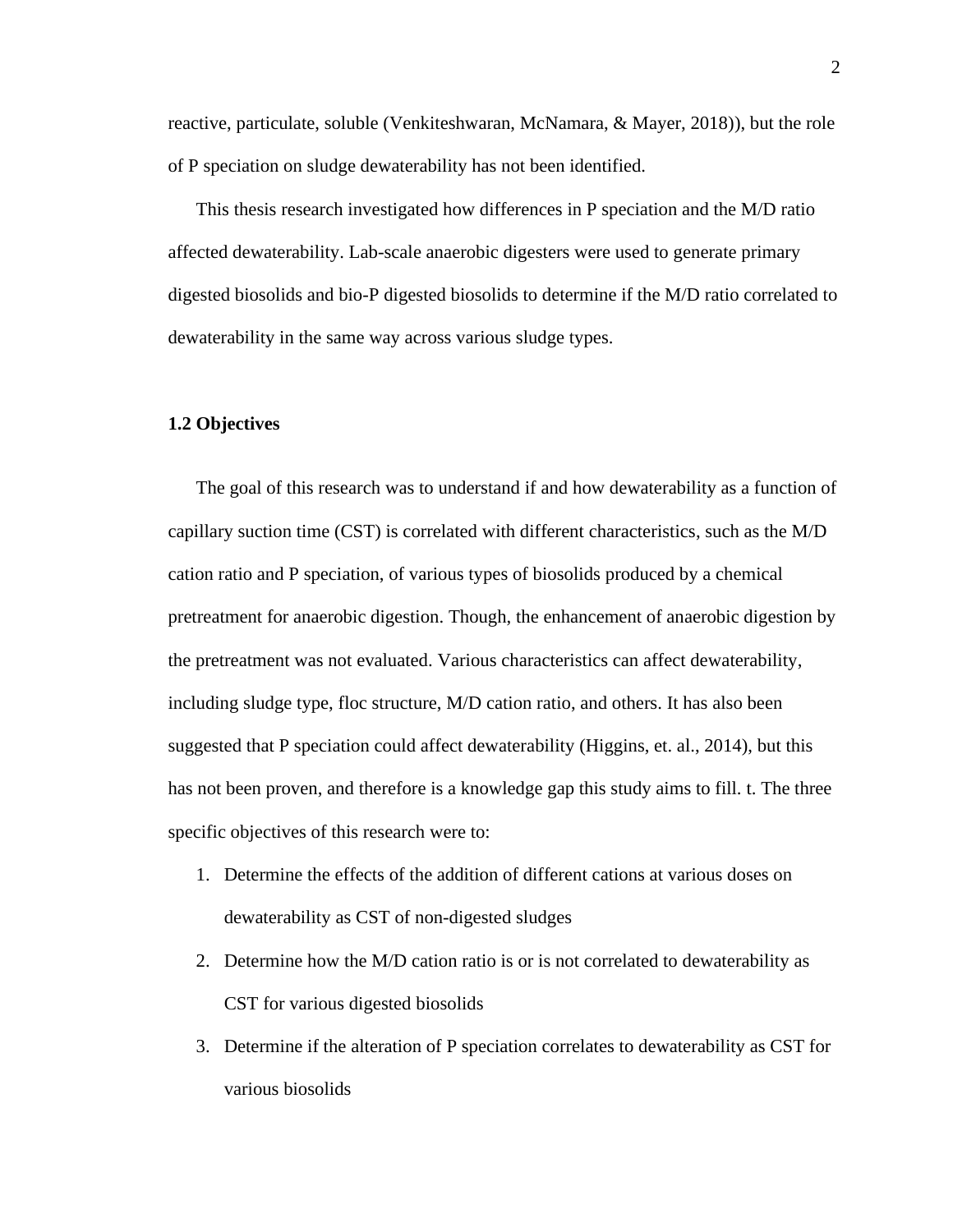## <span id="page-12-0"></span>**1.3 Approach**

The research focused on improving the dewaterability as a function of CST of anaerobically digested biosolids and how the CST correlates to P speciation and M/D cation ratio using a chemical pretreatment. This pretreatment was selected because batch tests indicated it improved the CST of different sludge types (see Section 4.1).

The methods were designed to achieve the stated objectives. For each objective, a hypothesis was formulated (stated in Chapter 2) and then tested. A batch study was designed to test how various chemicals affected the CST and to select a pretreatment to use later in lab-scale studies. Lab-scale digesters were used to examine how the chemical pretreatment impacted the CST of different types of anaerobically digested biosolids. Digesters receiving pre-treated sludge and control digesters receiving sludge that was not pre-treated were operated in parallel. Half of the digesters were fed with primary sludge and the other half were fed with a blend of primary and waste activated sludge (WAS) bio-P sludge. The M/D cation ratio and P speciation were measured in effluent biosolids from all digesters and correlation analysis was conducted with biosolids characteristics and dewaterability as a function of CST. Graphpad Prism (Graphpad Software Inc., CA, USA) and the open statistical program 'R' were used to determine correlations (R Core Team, 2018).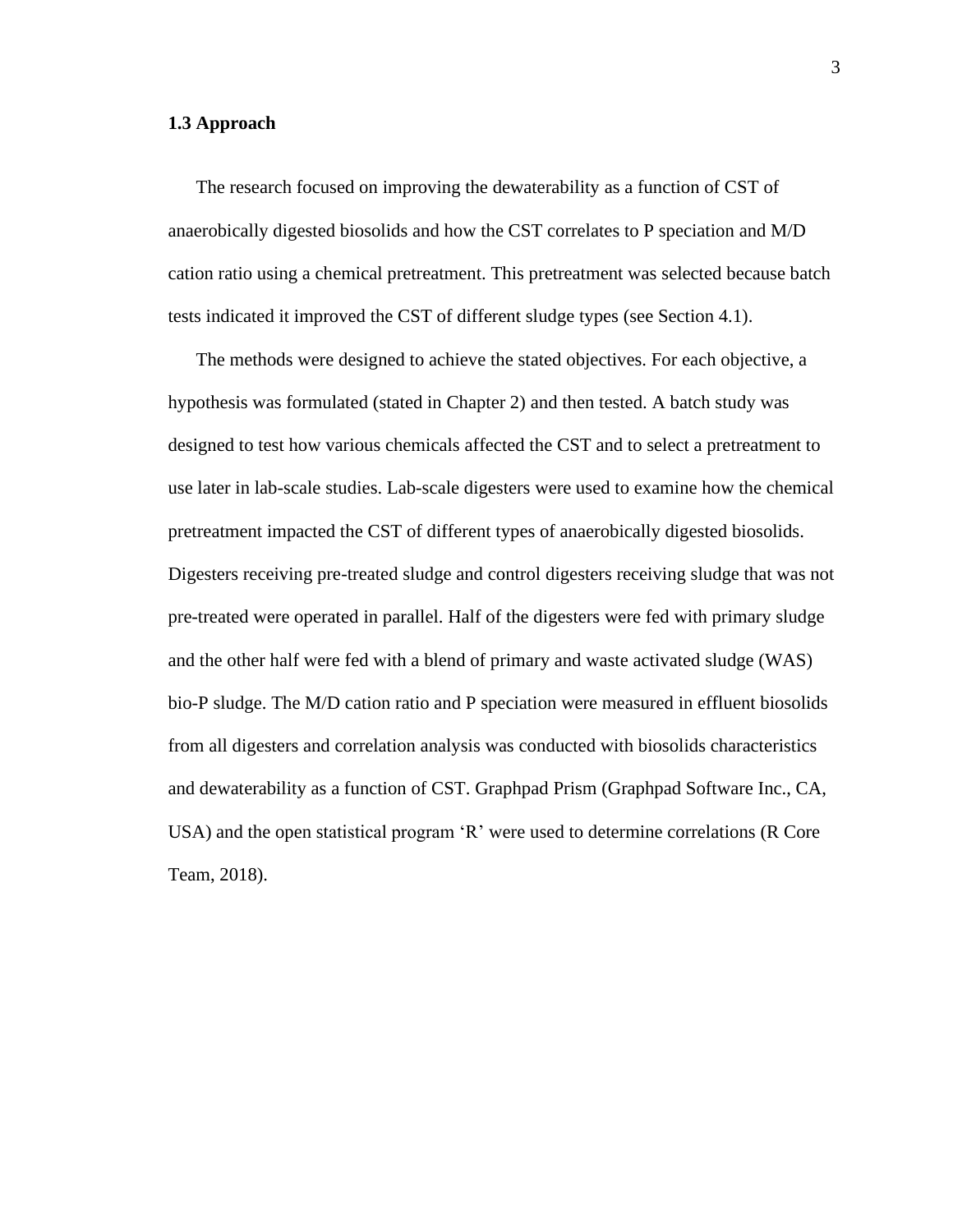## <span id="page-13-0"></span>**1.4 Thesis Structure**

A literature review describing sludge characteristics and how the characteristics relate to dewaterability is presented in **Chapter 2**. The experimental methods are presented in **Chapter 3** to provide a detailed account of how results were obtained. **Chapter 4** presents the experimental results and discussion. Conclusions drawn from the results and a summary of the research is presented in **Chapter 5**. Appendices are attached with supporting graphics and data.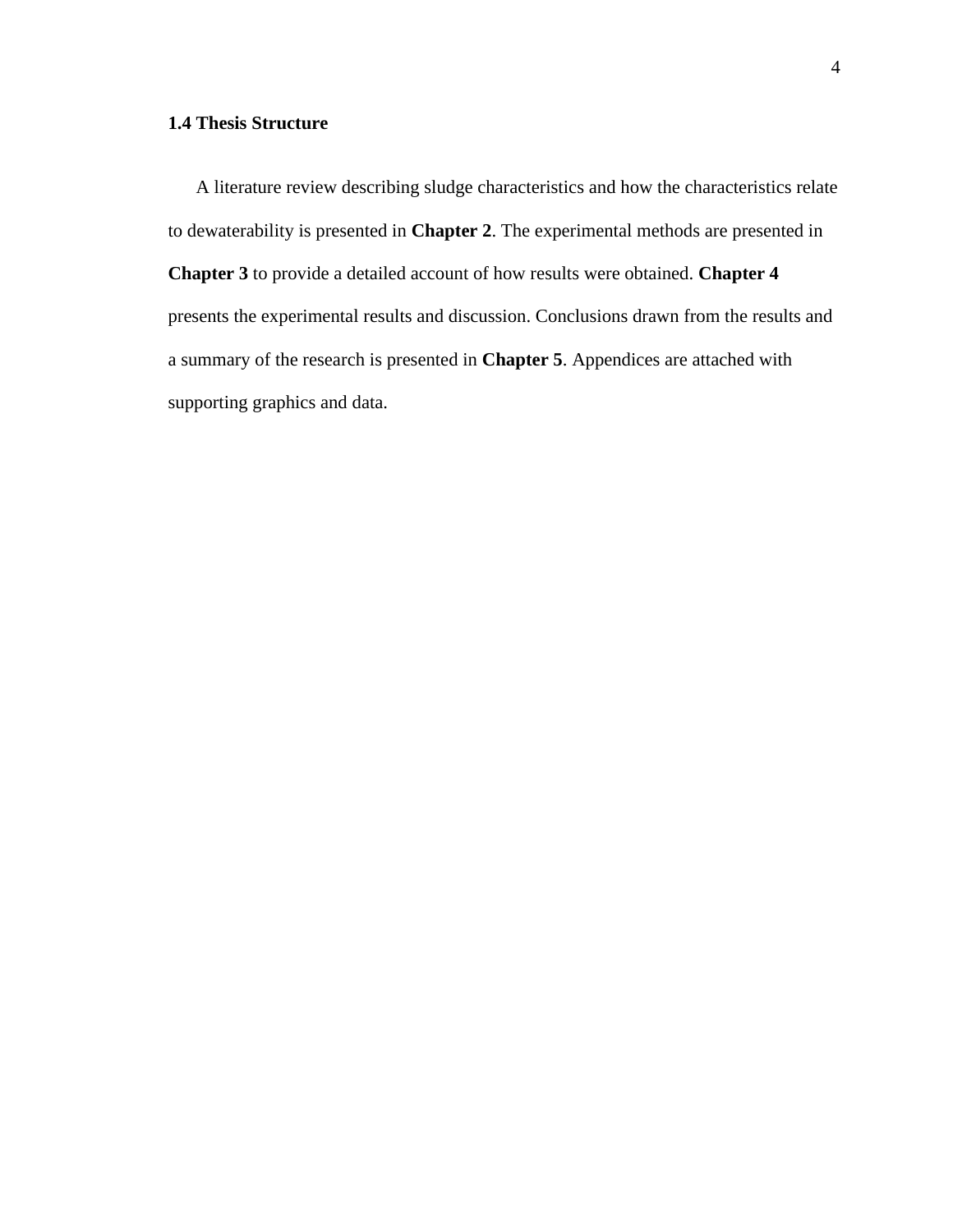#### **2 LITERATURE REVIEW**

#### <span id="page-14-1"></span><span id="page-14-0"></span>**2.1 General Goals of Biosolids Dewatering**

Dewatering of sludge is the separation of water from solid sludge matter (Vesilind, 1994). Dewatering differs from thickening, as it aims to reduce the water adhered to sludge particles, where thickening reduces overall water content (Vesilind, 1994).Dewatering is often completed before the solid sludge reaches its final destination, although it is not required (Metcalf & Eddy, Inc., 2003). Sludge matter must be stabilized before disposal but can be dewater before or after stabilization. The handling of these solids is important for nutrient reuse and solids disposal and is related to the capital and operating costs of water resource recovery facilities (WRRFs). The cost of solids handling may equate to 25% to 50% of the total operations cost of a WRRF (Karr & Keinath, 1978). These high costs are influenced by high polymer costs used to dewater and trucking costs to transport the solids. To decrease the cost of solids handling and disposal, the solid sludge matter is often dewatered (McNamara & Lawler, 2009). The sludge has a high-water content and the water can be released through thickening and dewatering systems such as gravity belt thickeners (before anaerobic digestion) and belt filter presses or centrifuge systems (after anaerobic digestion). These processes can be costly due to the required addition of polymers to aid the dewatering (Christensen, Keiding, Nielsen, & Jørgensen, 2015). The dewaterability of different sludges is influenced by sludge characteristics.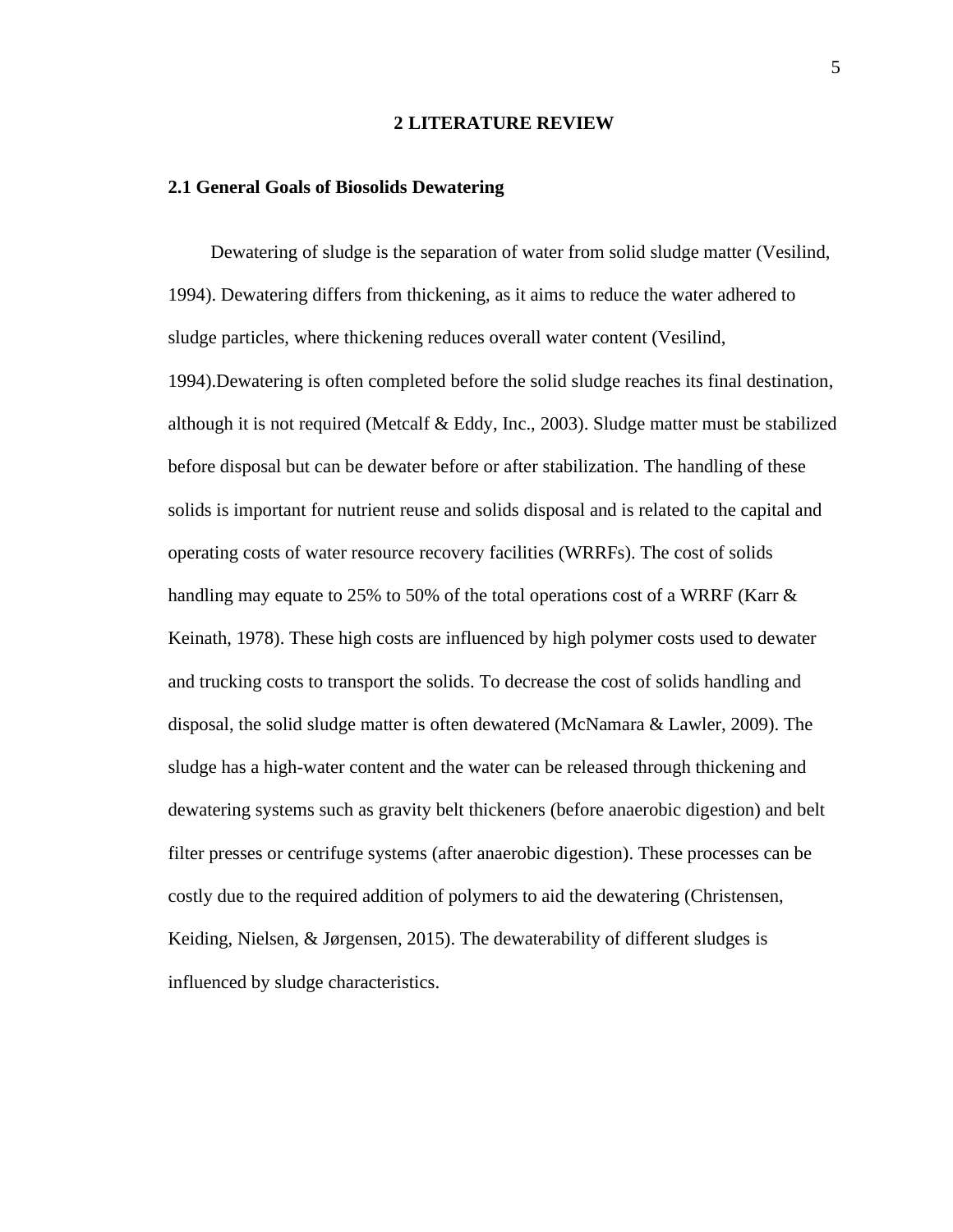#### <span id="page-15-0"></span>**2.2 Wastewater Solids Characteristics that Affect Dewaterability**

#### <span id="page-15-1"></span>**2.2.1 Monovalent to Divalent (M/D) Cation Ratio**

The monovalent to divalent (M/D) cation ratio is associated with bioflocculation, or the physical arrangement of bacterial flocs, and can also be used to predict dewaterability of activated sludge (Higgins & Novak, 1997). According to the divalent cation bridging theory (DCBT), when phosphate is released from the cell along with magnesium and potassium, the amount of soluble magnesium and calcium decreases because phosphate binds to these divalent cations. The release of potassium will then increase the monovalent cation concentration and deteriorate the floc strength (Higgins & Novak, 1997; Sobeck & Higgins, 2002). The DCBT also suggests that decreasing the M/D cation ratio will improve the dewaterability of activated sludge (Sobeck & Higgins, 2002). Divalent cations, such as calcium and magnesium, were also added to industrial activated sludge to decrease polymer use and improve overall dewaterability (Higgins, Tom, & Sobeck, 2006). These studies focused on dewaterability and soluble M/D ratio of activated sludge. However, additional research is required to determine if this ratio correlates to dewaterability in anaerobically digested biosolids.

#### <span id="page-15-2"></span>**2.2.2 Floc Structure**

Characteristics influencing sludge dewaterability include residual moisture of the cake (bound water) and ease of filtration (Chen, Lin, & Lee, 1996). Specifically, floc structure and the water contained within the floc play a large role in dewatering. Flocs contain three different types of water: interstitial, vicinal, and bulk or free water. The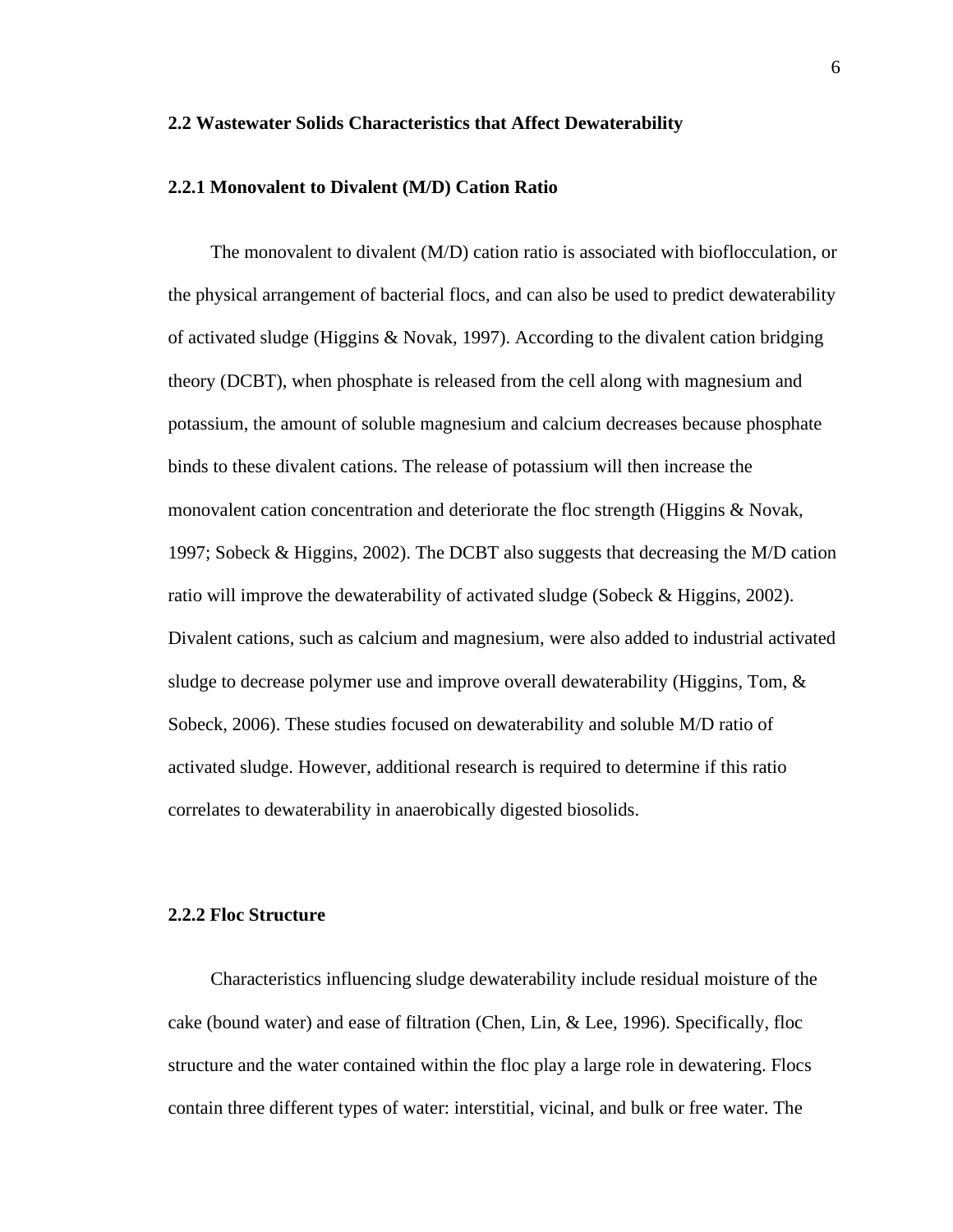bulk water is the water surrounding the floc. As shown in Figure 2.1, interstitial water is the water trapped in the spaces between particles and organisms (Vesilind, 1994). This water is held in the floc structure or microbe structure and can be released if the structure is destroyed. Vicinal water is the water on the surface of the particle. This layer is held by hydrogen bonds that causes the water to adhere to the particle's surface. The water of hydration is the water chemically bound to the particles and can only be removed by heating the solids (Vesilind, 1994). Vesilind (1994) determined that adding chemicals, such as polymer, will only aid in releasing the interstitial water in the dewatering process.



<span id="page-16-0"></span>*Figure 2.1: Diagram of a sludge floc including free and bound water. Adapted from Vesilind, 1994.*

Extracellular polymer (ECP) is the organic polymer that allows microorganisms to adhere to the surfaces of particles and other cells and can also affect dewaterability. Increasing the amount of ECP in raw and digested sludges has been found to decrease dewaterability (Houghton, Quarmby, & Stephenson, 2001). ECP is plentiful in activated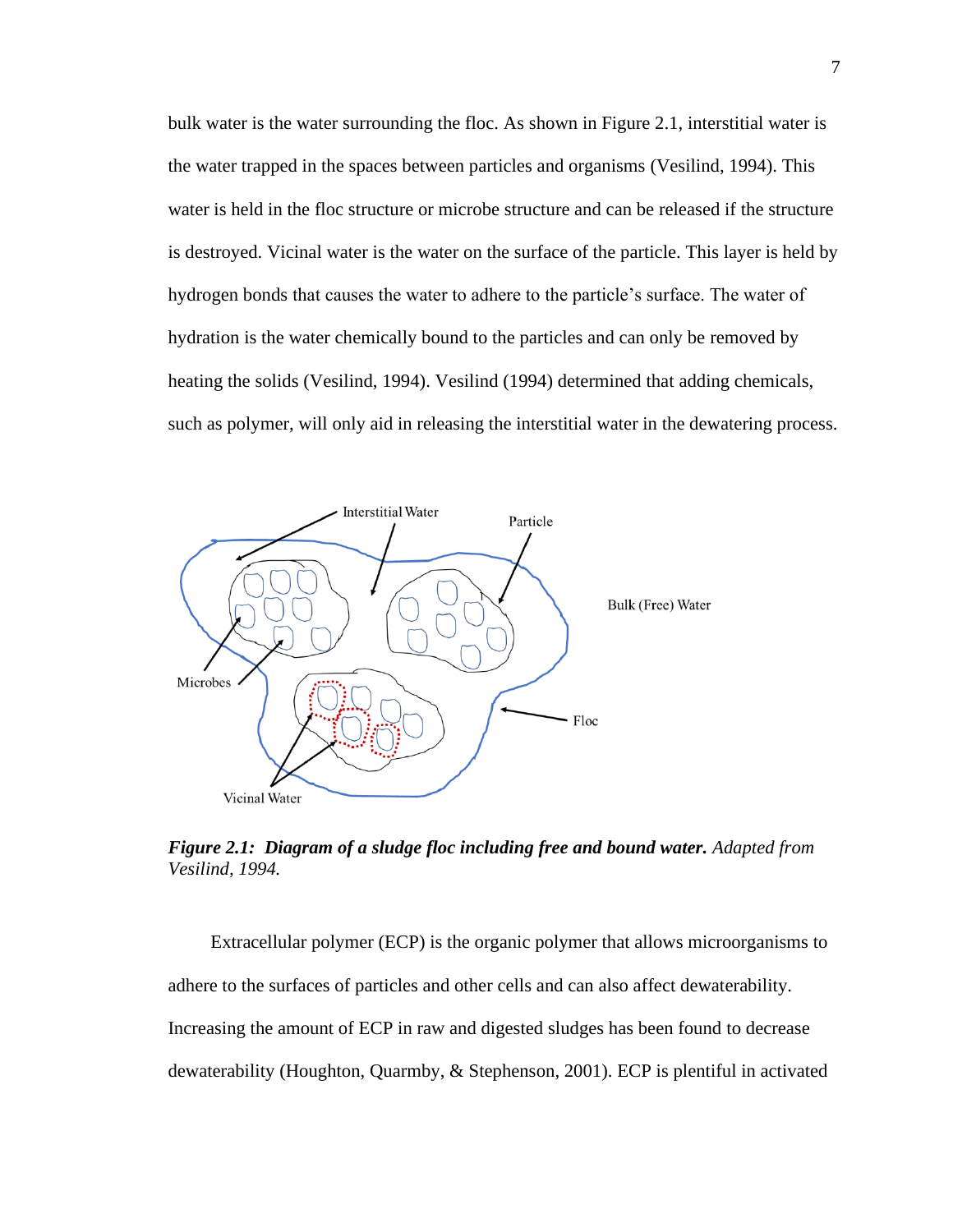sludge and is dependent on pH. At neutral pH, the ECP is negatively charged (Christensen, Keiding, Nielsen, & Jørgensen, 2015). This charge affects the structure of the floc and how easily the activated sludge can be dewatered. The pH can also affect particle size. At a high pH, there are more small particles and suspended ECP present that negatively affect dewaterability (Christensen, et. al., 2015). Karr and Keinath (1978) note that in anaerobic digestion specifically, dewaterability is poor at first, but improves once the small particles are destroyed. According to Lawler et al. (1986), the specific surface area directly impacts dewaterability of digested biosolids. If a sludge is digested properly, the small particles are destroyed and allow for less surface area for water to adhere to, therefore improving dewaterability.

#### <span id="page-17-0"></span>**2.2.3 Phosphorus Speciation**

The P found in water can be divided into four fractions: soluble reactive P (sRP), particulate reactive P (pRP), soluble nonreactive P (sNRP), and particulate nonreactive P (pNRP) (Venkiteshwaran, McNamara, & Mayer, 2018). Soluble P is defined as the P that passes through a 0.45 μm filter, whereas particulate P is retained on the filter (APHA, 1998). The reactive P is also known as orthophosphate, or inorganic P, and is readily available to react with cations (Venkiteshwaran, et. al., 2018). From this, it can be inferred that reactive P is not favorable for dewaterability because it readily binds with divalent cations. No studies have been performed that definitively determined how other P fractions affect dewaterability (Anderson, 2018).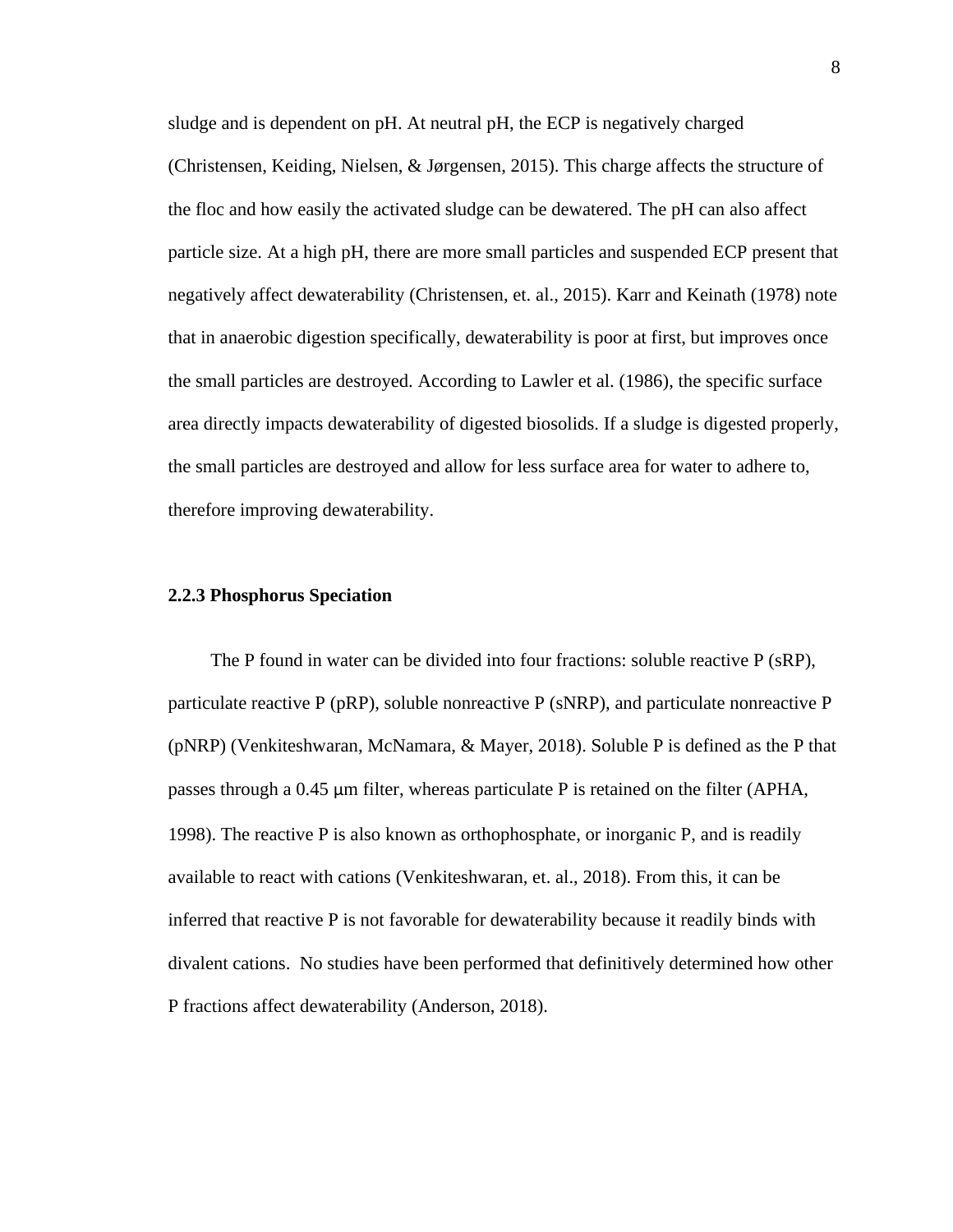#### <span id="page-18-0"></span>**2.3 Impacts of Enhanced Biological Phosphorus Removal (EBPR) on Dewaterability**

Enhanced biological phosphorus removal (EBPR) results in a biological phosphorus (bio-P) sludge that is often more costly to dewater than conventional WAS. According to Higgins (2014), EBPR processes negatively affect dewaterability of sludge after anaerobic digestion. EBPR decreases the monovalent to divalent (M/D) cation ratio of the sludge and weakens floc structure resulting in poor dewaterability. The M/D cation ratio directly relates to the concentration of cake solids produced after dewatering and the amount of P directly relates to the M/D cation ratio (Higgins, et. al., 2014). The presence of soluble P was also detrimental to the dewaterability of the bio-P sludge (Higgins, et. al., 2014).

### <span id="page-18-1"></span>**2.4 Alkaline Pre-Treatment to Improve Dewaterability**

Many studies have added cations to activated sludge to improve dewaterability, but the cations can also affect the pH of the sludge. High pH decreases dewaterability and the addition of acid does not produce a noticeable effect on dewatering (Christensen, et. al., 2015). When soluble calcium was added to activated sludge, the porosity of the flocs decreased and created a stronger floc structure and dewaterability was improved. Multivalent cations adhered to particle surfaces and reduced the amount of ECP by neutralizing the charge and strengthening the floc (Christensen, et. al., 2015). The addition of calcium and other cations affects the M/D cation ratio. More divalent cations leads to better dewaterability (Higgins, Bott, Schauer, & Beightol, 2014). The soluble calcium concentration was found to correlate with good dewaterability of anaerobically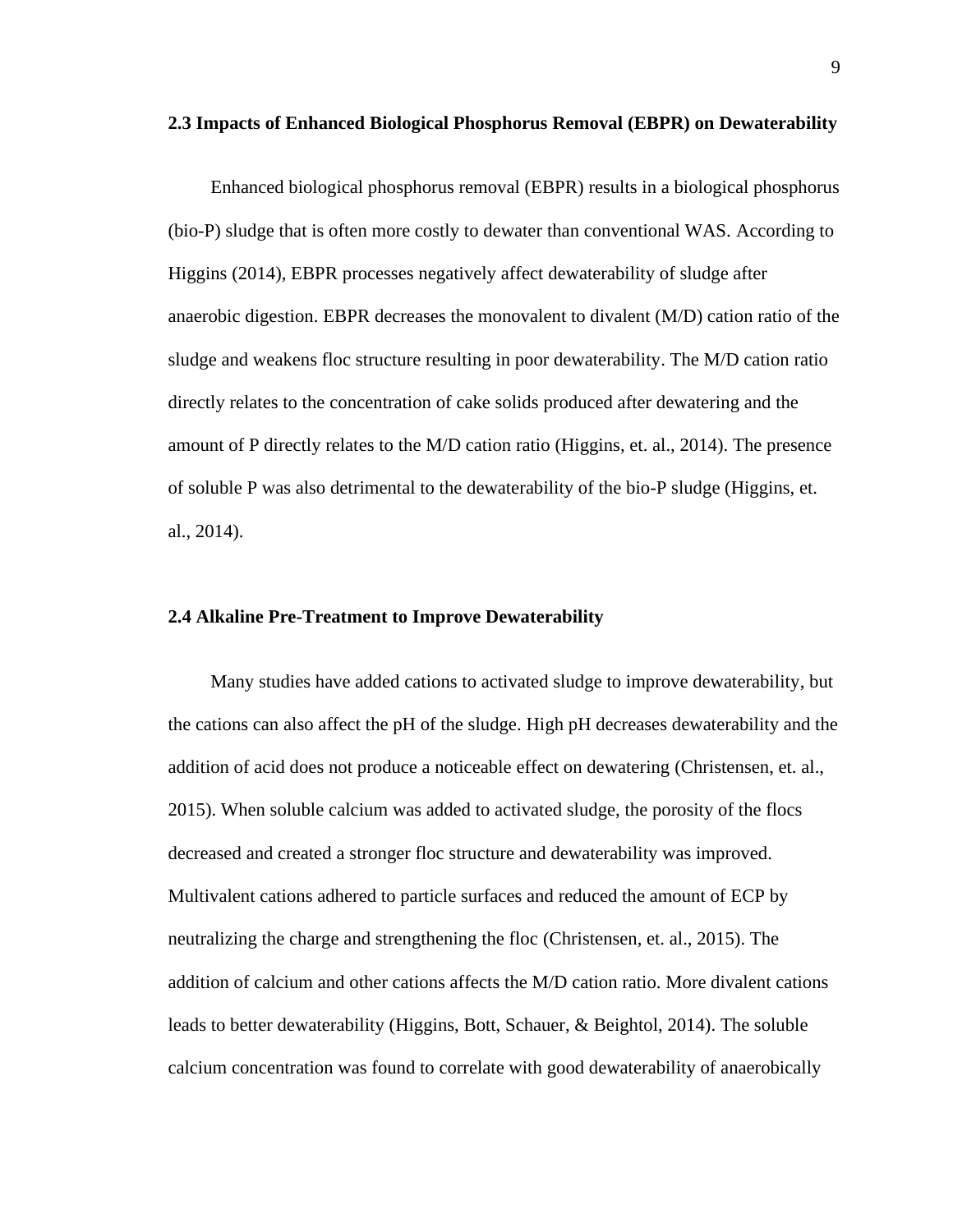digested WAS (Alm, Sealock, Nollet, & Sprouse, 2016). Low doses of calcium added as a pretreatment also aided in anaerobic digestion of WAS (Ray, Lin, & Rajan, 1990).

#### <span id="page-19-0"></span>**2.5 Summary of Research Needs**

Existing literature suggests that the addition of multivalent cations will improve dewaterability of anaerobically digested biosolids. There are gaps in the current understanding of how P speciation influences the dewatering of different sludges and biosolids. Understanding the roles of the M/D cation ratio and P speciation in dewaterability will allow WRRFs to reduce solids handling costs. In this study, various anaerobically digested biosolids were produced using a chemical pretreatment to assess the effects of the M/D cation ratio and P speciation. Three hypotheses were tested that corresponded to the three specific objectives:

Objective 1: Determine the effects of the addition of different cations at various doses on dewaterability as CST of non-digested sludges

*Hypothesis: Cations with higher valences, and higher doses of these multivalent cations, will improve CST.*

Objective 2: Determine how the monovalent to divalent cation ratio is correlated to dewaterability as CST for various digested biosolids.

*Hypothesis: A lower M/D cation ratio (more divalent cations present) will correlate to better CST.*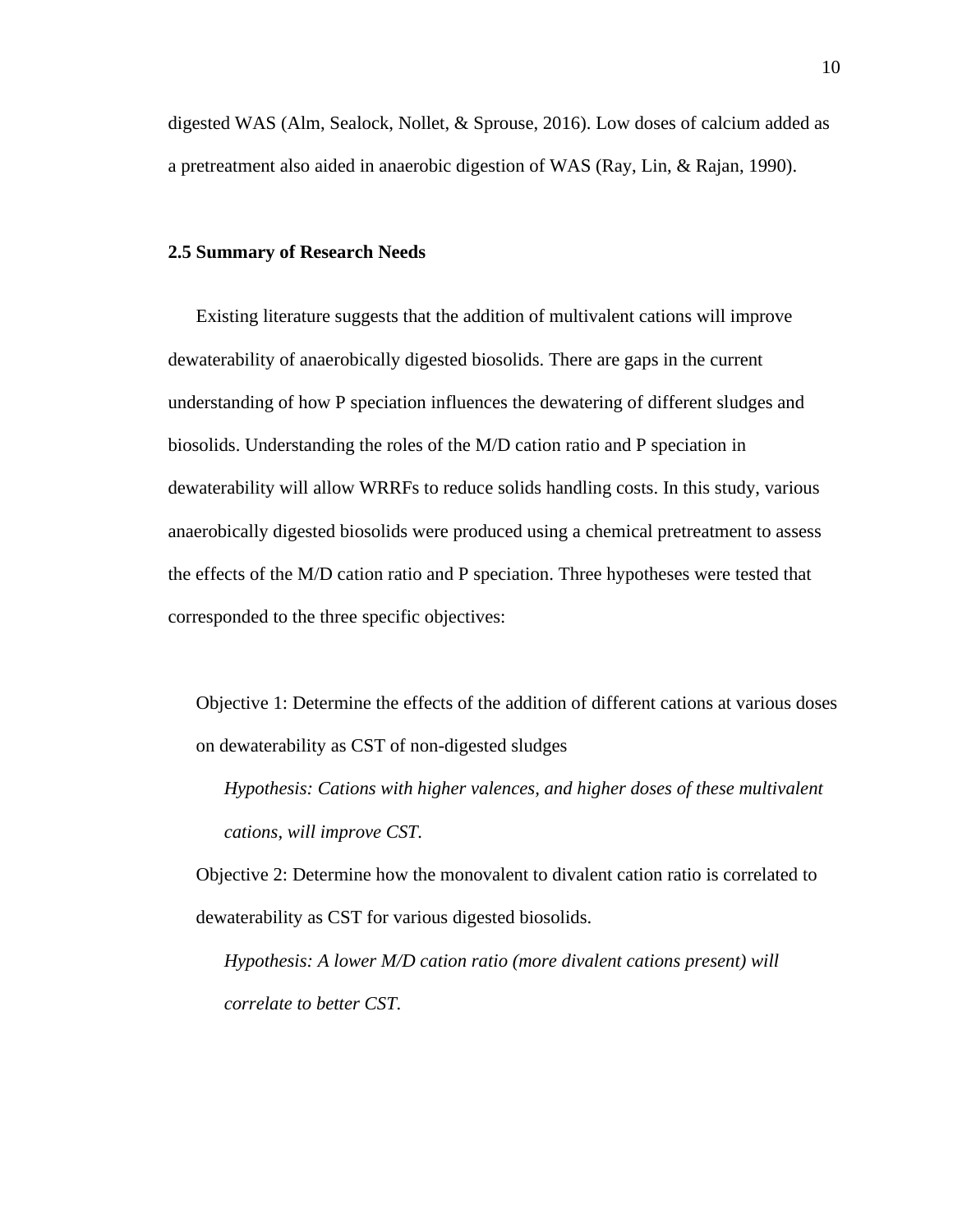Objective 3: Determine if the alteration of P speciation correlates to dewaterability as CST for various biosolids

*Hypothesis: The addition of divalent cations will alter P speciation and breakdown small sludge particles. The divalent cations will bind with the soluble P and cause more particulate P to be present, decreasing the amount of small sludge particles and free P, therefore improving CST.*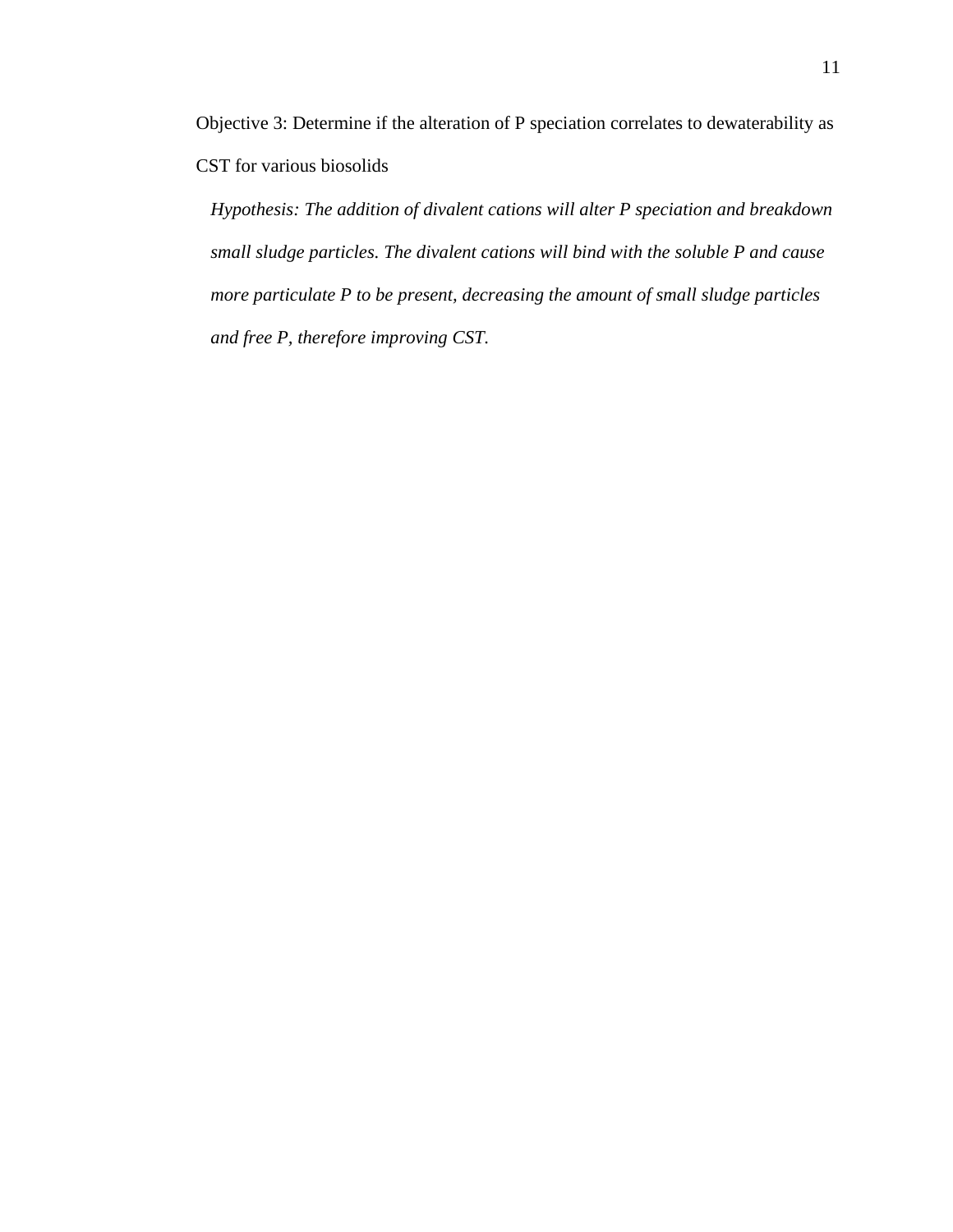#### **3 METHODOLOGY**

# <span id="page-21-1"></span><span id="page-21-0"></span>**3.1 Batch Studies to Assess Impacts of Chemical Pretreatments on Dewaterability as Capillary Suction Time**

Batch tests were performed on different sludges to assess the effects of the addition of different cations at various doses on dewaterability as CST (Objective 1). It was proposed that adding cations with higher valences (trivalent > divalent > monovalent) and higher concentrations of the multivalent cations would improve CST. Primary sludge was collected from South Shore Water Reclamation Facility (SS) in Oak Creek, WI and bio-P sludge was collected from Fond du Lac Wastewater Treatment & Resource Recovery Facility (FDL) in Fond du Lac, WI. Hydrochloric acid, sodium hydroxide, calcium hydroxide, sodium chloride, calcium chloride, and ferric chloride were added to 50 mL samples of primary sludge. The chemicals were added at doses of 0.2, 2, and 200 meq/L (Table 3.1). The sludge samples were stirred for approximately 5 minutes on a magnetic stir plate before batch tests were performed. After this time, the pH of the samples was measured and adjusted to the original pH of the sludge using hydrochloric acid or sodium hydroxide. The dewaterability of each sample was measured using capillary suction time, described in section 3.1.1. P speciation tests were performed using the ascorbic acid method (Standard Method 4500-P E.).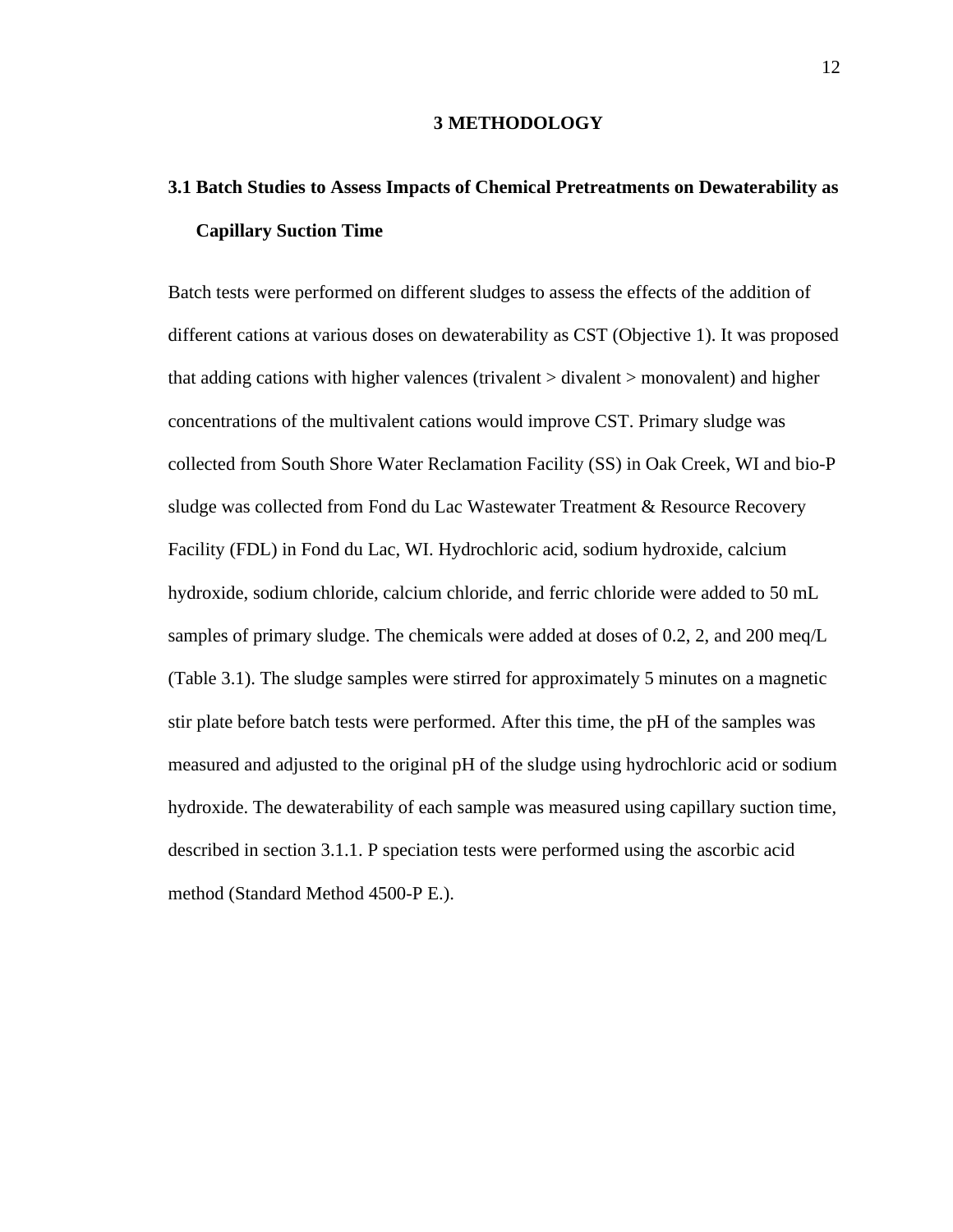| <b>Chemical</b>   | Dose<br>(meq/L) | pH      | Sludge<br><b>Type</b> |  |
|-------------------|-----------------|---------|-----------------------|--|
|                   | 200             | 1.29    |                       |  |
| HCI               | 20              | 5.13    | Primary               |  |
|                   | 2               | 5.63    |                       |  |
|                   | 200             | 12.92   |                       |  |
| <b>NaOH</b>       | 20              | 6.93    | Primary               |  |
|                   | $\overline{2}$  | 5.88    |                       |  |
|                   |                 | 12.54   |                       |  |
| Ca(OH)2           | 200             | $5.17*$ | Primary               |  |
|                   |                 | $5.74*$ |                       |  |
| <b>NaCl</b>       | 200             | 5.53    | Primary               |  |
| CaCl <sub>2</sub> | 200             | 5.41    | Primary               |  |
|                   |                 | 2.79    |                       |  |
| FeC <sub>3</sub>  | 200             | 5.93    | Primary               |  |

*Table 3.1: Doses of chemicals added to different sludge types. \* indicates samples where pH was adjusted.*

#### <span id="page-22-0"></span>**3.1.1 Capillary Suction Time (CST) for Dewatering**

Dewaterability was determined using a multi-purpose CST apparatus (Triton Electronics Limited, Great Dunmow, Essex, England). The CST apparatus measured the time for water to move across filter paper (GE Whatman, Grade 17 7x9cm) from an inner diameter (31.75 mm) near an input well to an outer diameter (45.72 mm) (Figure 3.1). The CST was measured as the time it took for water to travel through the filter from the inner diameter to the outer diameter. The time was measured in seconds, and a high CST value indicates poor dewaterability while a low CST value indicates good dewaterability. Although using a CST device has shortcomings, such as limitations on measuring bondwater content and percent of cake solids, it is the most widely used method to measure dewaterability (Ngwenya, Higgins, Beightol, & Murthy, 2017; Scholz, 2005). CST has been used to measure dewaterability in multiple studies for more than forty years because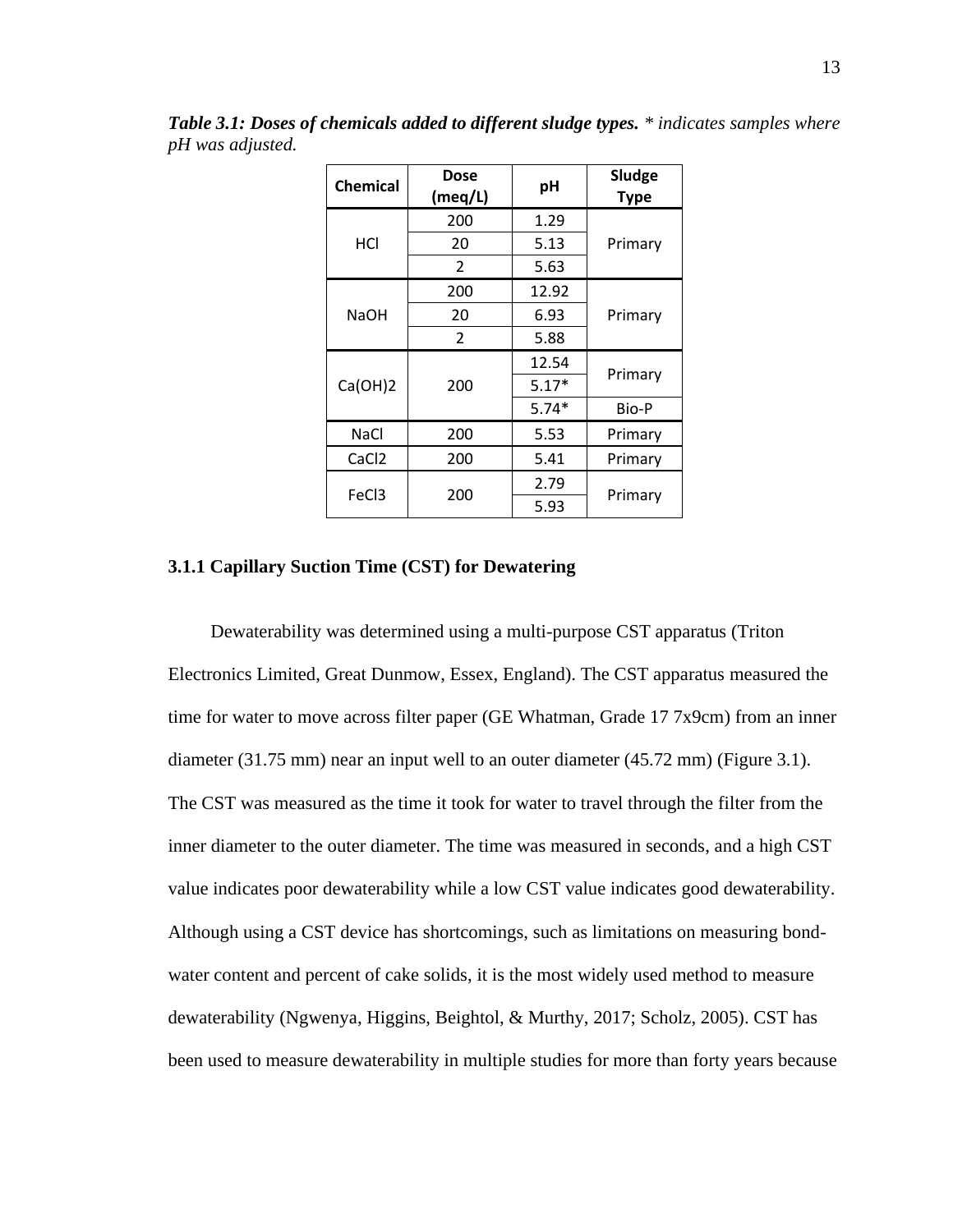the test is simple to conduct and it is precise (Vesilind, 1988; Houghton, Quarmby, & Stephenson, 2001; Feng, et al., 2009; Yu, et al., 2009).



*Figure 3.1 CST set up for dewatering test. The CST measuring device is shown on the right with a close-up view of the input well and inner and outer diameters on the left.*

## <span id="page-23-2"></span><span id="page-23-0"></span>**3.2 Anaerobic Digester Lab-Scale Experiments**

## <span id="page-23-1"></span>**3.2.1 Purpose of Experiments**

Lab-scale anaerobic digesters were operated to generate different biosolids types and asses the correlations between M/D cation ratio, P speciation, and CST, as described in the following research objectives to test the following hypotheses:

Objective 2: Determine how the M/D cation ratio is correlated to CST for various

digested biosolids.

*Hypothesis: A lower M/D cation ratio (more divalent cations present) will correlate to better CST.*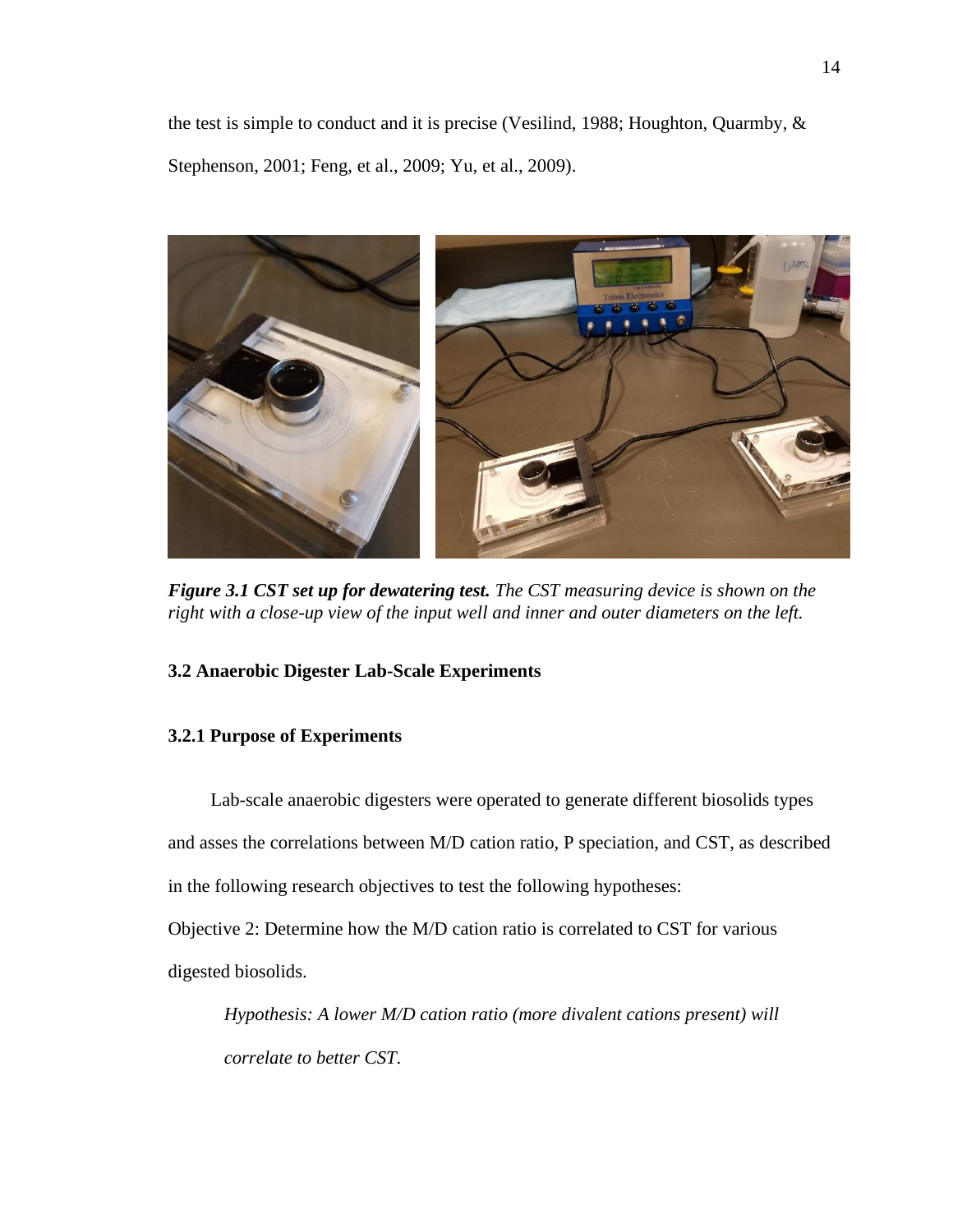Objective 3: Determine how the alteration of P speciation correlates to dewaterability as CST for various biosolids

*Hypothesis: The addition of divalent cations will alter P speciation and breakdown small sludge particles. The divalent cations will bind with the soluble P and cause more particulate P to be present, decreasing the amount of small sludge particles and free P, therefore improving CST.* 

#### <span id="page-24-0"></span>**3.2.2 Influent Sludge Sources**

Two types of sludge were used as influent feed for these lab-scale anaerobic digestion experiments. Screened primary sludge was collected from SS. The sludge was collected on site approximately every two weeks and stored at 4 °C until use (at most 1.5 weeks). The bio-P sludge used was a blend of primary and WAS from FDL. The bio-P sludge was shipped weekly on ice to the Water Quality Center at Marquette University in Milwaukee, WI. According to the wastewater superintendent, the activated sludge system at Fond du Lac was run intermittently as bio-P approximately 50-60% of the time. A daily log from FDL indicating the days the activated sludge system was running as bio-P can be found in the Appendix. The bio-P sludge was stored in 4 °C fridge until use (at most 1.5 weeks).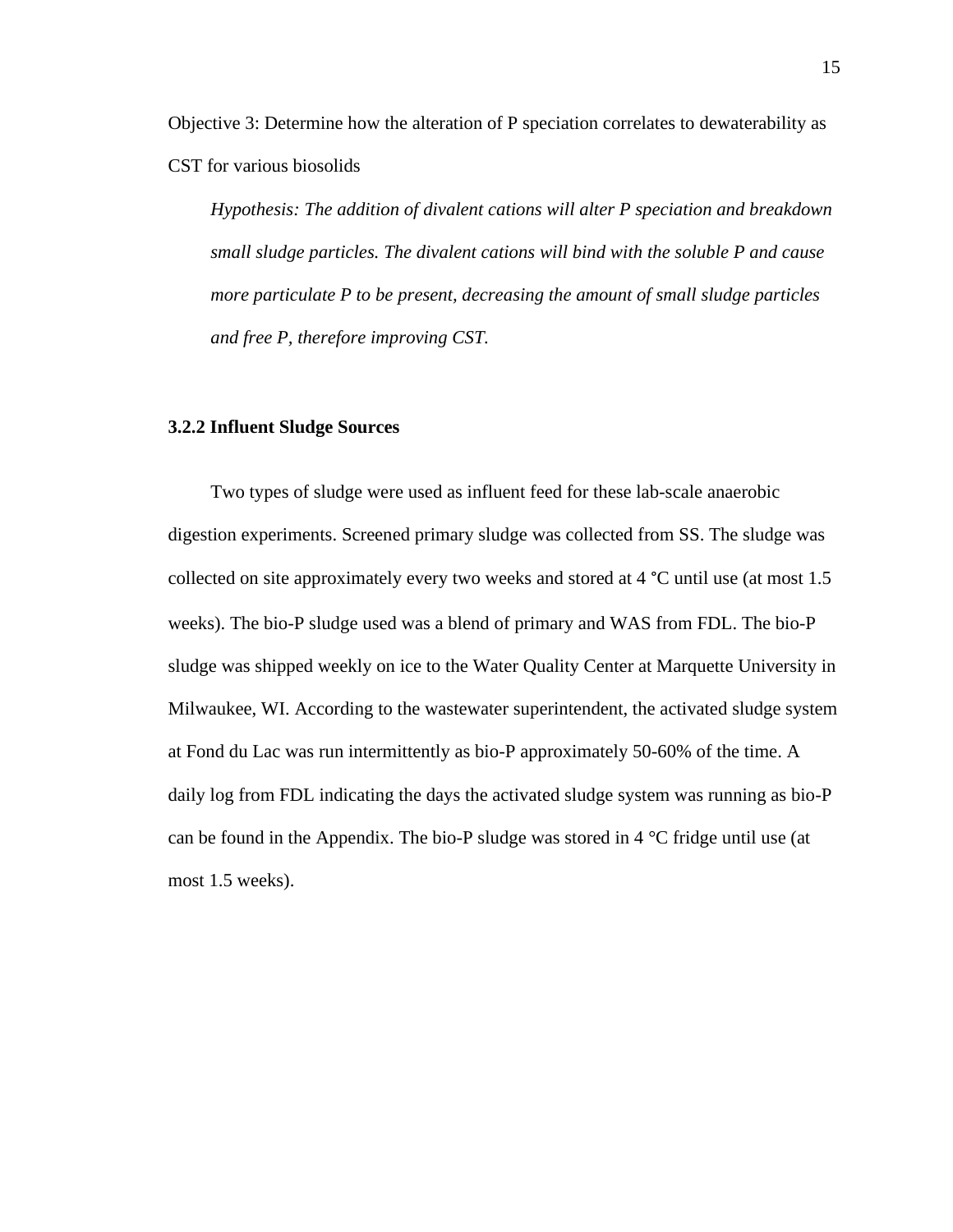#### <span id="page-25-0"></span>**3.2.3 Digester Set Up & Operation**

Four sets of duplicate digesters were used in this study (Figure 3.2). Two were duplicate control digesters fed with untreated bio-P sludge from FDL. Effluent samples from these two digesters are referred to as BC1 and BC2 because they were bio-P influent sludge operated under control conditions (i.e. no pre-treatment). Two duplicate digesters were fed with chemically treated bio-P sludge. Effluent samples from these two digesters are referred to as BT1 and BT2 because they were bio-P influent sludge operated under treated conditions. Two duplicate control digesters were fed with untreated primary sludge from South Shore. Effluent samples from these two digesters are referred to as PC1 and PC2 because they were primary influent sludge operated under control conditions (i.e. no pre-treatment). The final two duplicate digesters were fed with chemically treated primary sludge. Effluent samples from these two digesters are referred to as PT1 and PT2 because they were primary influent sludge operated under chemically treated conditions. Table 3.2 provides a summary of the four sets of digesters with the corresponding abbreviation, sludge type, origin location, and color used in data presentation.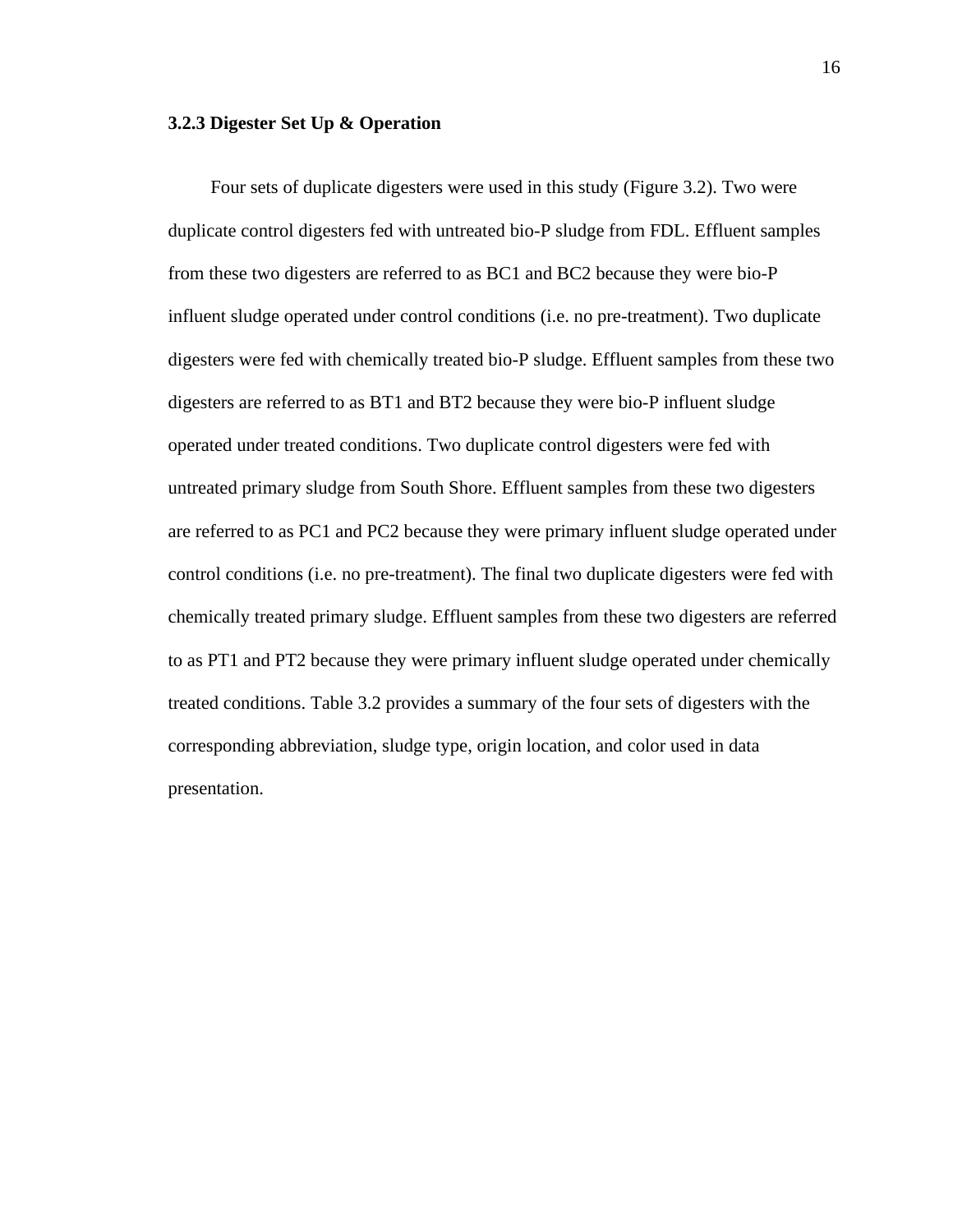| <b>Name</b>              | <b>Abbreviation WWRF</b> |            | <b>Sludge Type</b> | <b>Color</b> |
|--------------------------|--------------------------|------------|--------------------|--------------|
| <b>Primary Control 1</b> | PC <sub>1</sub>          | <b>SS</b>  | Primary            |              |
| Primary Control 2        | PC2                      | <b>SS</b>  | Primary            |              |
| <b>Primary Treated 1</b> | PT1                      | <b>SS</b>  | Primary            |              |
| Primary Treated 2        | PT <sub>2</sub>          | <b>SS</b>  | Primary            |              |
| <b>Bio-P Control 1</b>   | BC <sub>1</sub>          | <b>FDL</b> | <b>Blended</b>     |              |
| <b>Bio-P Control 2</b>   | BC2                      | <b>FDL</b> | <b>Blended</b>     |              |
| <b>Bio-P</b> Treated 1   | B <sub>T1</sub>          | <b>FDL</b> | <b>Blended</b>     |              |
| <b>Bio-P</b> Treated 2   | BT <sub>2</sub>          | <b>FDL</b> | <b>Blended</b>     |              |

*Table 3.2 Abbreviations for lab scale digesters. The colors correspond to colors used in Results figures.*

<span id="page-26-0"></span>

**Fond du Lac South Shore**



*Figure 3.2 Digester influent type and location. Each digester had a solids residence time (SRT) of 15 days. 150 mL of effluent was taken out each day and 150 mL of the specific influent was added each day.*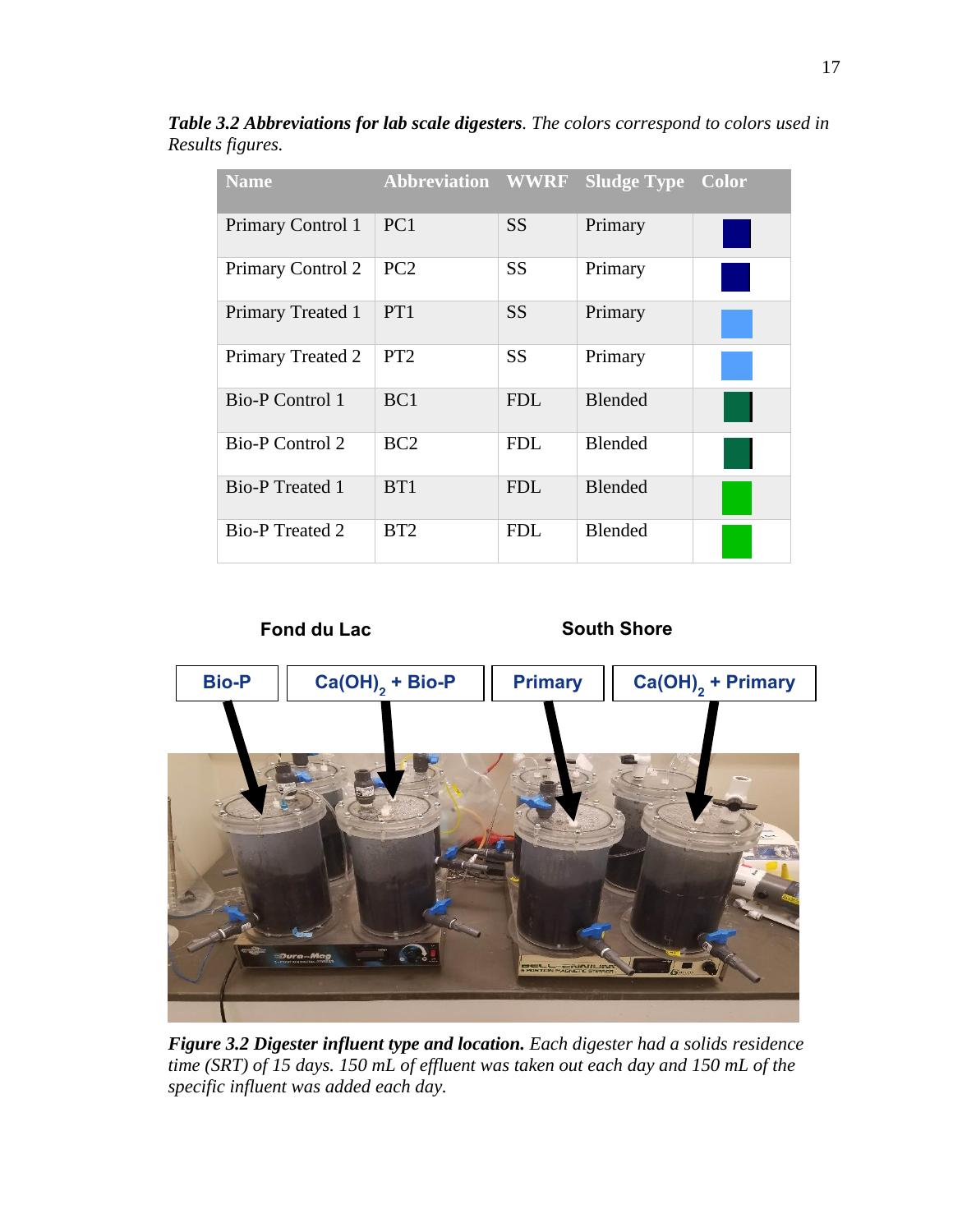All lab-scale digesters were seeded with digester effluent from South Shore. The operating volume of each digester was 2.25 L. Each digester was sparged with 30% carbon dioxide and 70% nitrogen gas at the start of operation. A small port on the lid of each digester was connected to a Tedlar bag for gas release and collection until gas analysis. The digesters were operated with a 15-day SRT for 78 days total (i.e., more than five SRT values to ensure quasi steady state was reached and to conduct quasi steady state analysis). In accordance with the SRT, 150 mL of biosolids were removed as effluent daily and 150 mL of feed sludge was added to each digester (Figure 3.2). Quasi steady state was considered to be achieved after three SRT values (after 45 days). Digesters were operated at 35  $\degree$ C in a temperature-controlled room and stirred on magnetic stir plates operated at 140 to 150 rpm for 7 hours a day. The magnetic stir plates operated on a timer and digesters were stirred before, during, and after feeding.

The chemically treated influent was made by amending the control influent sludge with 200 meq/L calcium hydroxide and mixing for two minutes using a stir bar and magnetic stir plate. The sludge pH was then lowered to approximately 8.5 using hydrochloric acid. Initially during Days 1-40, the pH was lowered to a neutral pH (7 to 7.5) but this method was adjusted to keep the effluent pH from dropping and prevent the digesters from souring. A decline in pH was beginning to occur in the chemically treated influent, possibly from acid addition. The switch to an influent pH of 8.5 occurred on Day 41.

Effluent biosolids parameters were measured during operation to monitor digester health including:

• pH (measured daily)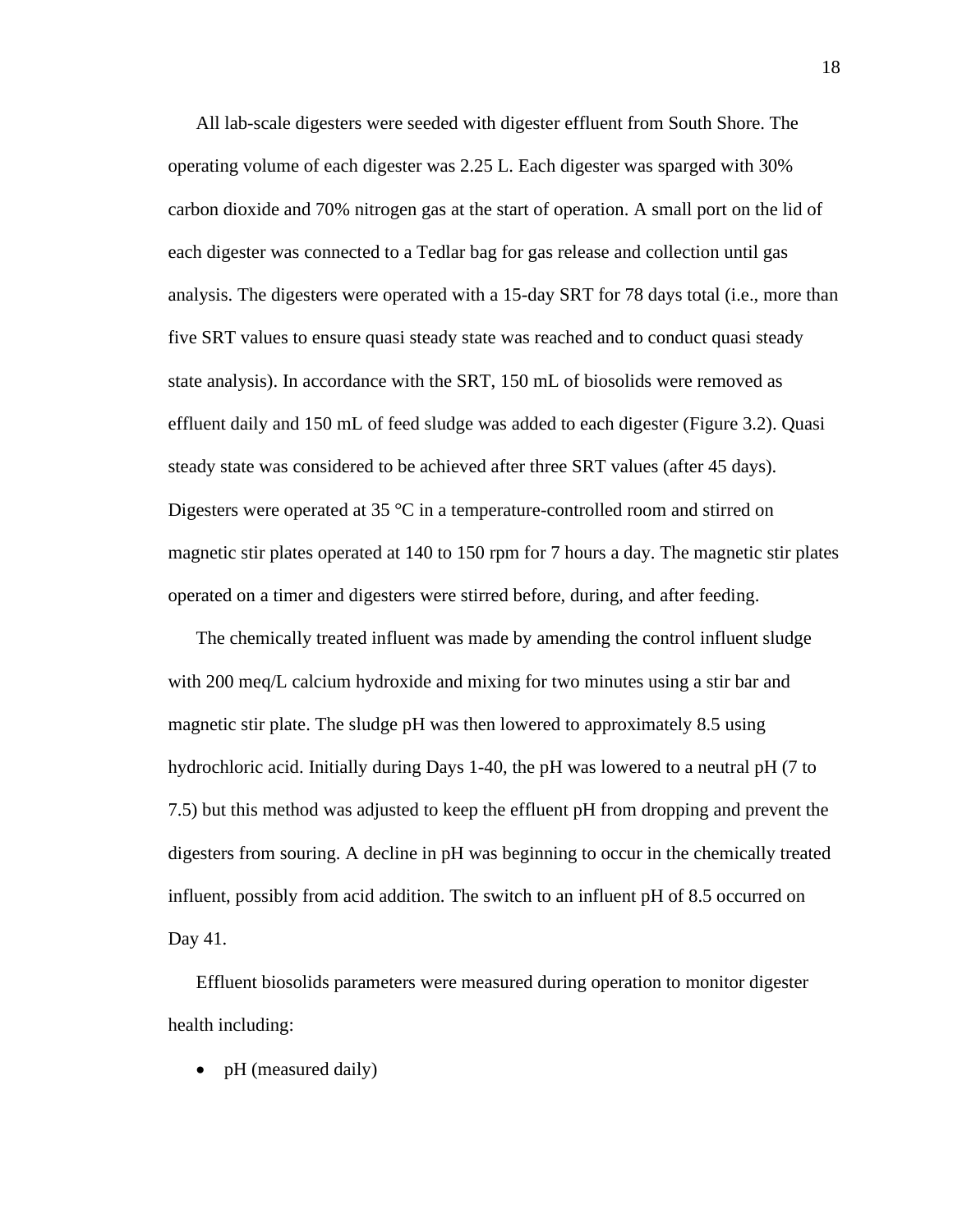- biogas methane concentration (measured twice per week as previously described by Venkiteshwaran, et al. (2017) using gas chromatography coupled to a thermal conductivity detector (GC-TCD) (GC System 7890A, Agilent Technologies, Irving, TX, USA)
- biogas volume (measured twice per week using a wet test meter (Precision Test) Company, San Antonio, Texas, United States))
- total and volatile solids (measured twice per week using Standard Method 2540- G)
- alkalinity (measured twice per week according to Standard Method 2320 B: Alkalinity by Titration)
- volatile fatty acids (VFAs) (measured twice per week via gas chromatography (GC System 7890A, Agilent Technologies, Irving, TX, USA) using a flame ionization detector as described in Venkiteshwaran, Benn, Seyedi, & Zitomer (2019)).

The following effluent biosolids characteristics were measured for dewaterability correlation analysis:

• Cation concentration (total concentration measured once per week using nitric acid digestion and inductively coupled plasma mass spectrometry (ICP-MS) as previously used in Kappell, Harrison, & McNamara (2019)). Monovalent (sodium and potassium) and divalent (calcium and magnesium) cations were quantified and used to determine the monovalent to divalent cation ratio.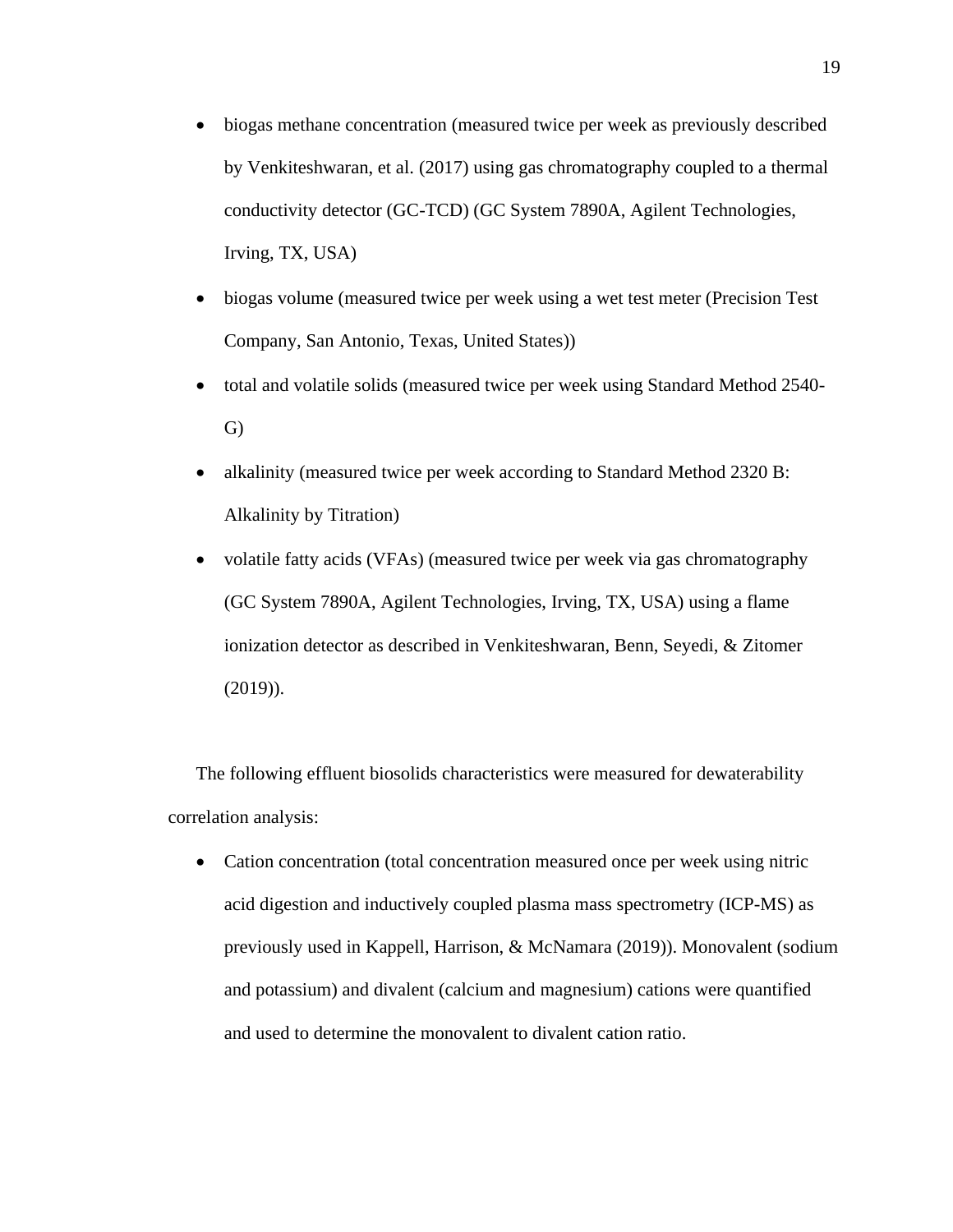- P speciation (measured once per week using the ascorbic acid method (Standard Method 4500-P E.) The ascorbic acid method only measures total P (TP), total soluble P (sTP), reactive P (RP), and soluble reactive P (sRP). The non-reactive P (NRP) fractions and particulate P factions were determined by subtraction with the knowledge that NRP and RP is equal to the TP and that sTP and particulate P (pTP) is equal to TP).
- Dewaterability (measured two to five times per week via CST).

#### <span id="page-29-0"></span>**3.2.4 Statistical Analyses**

Ordinary one-way analysis of variance (ANOVA) multiple comparisons tests were used to compare digester data for each characteristic. Graphpad Prism (Graphpad Software Inc., CA, USA) was used to determine if data was statistically significant (pvalue  $< 0.05$ ).

Statistical analysis for the comparison of multiple characteristics was performed by Dr. Anthony Kappell using the open statistical program 'R' (R Core Team, 2018). All corresponding statistical plots were generated from the analysis. Analysis of variance using the 'anova' function on 'lm' function of linear model was used to determine significant factors contributing to the differences observed in the CST values for the main factors. The main factors examined were measurements taken from the same sample (i.e. CST, pH, M/D cation ratio). Consistent factors were the source of the sludge and if it was treated or untreated. Groups for analysis consisted of P measurements (TP, sRP, pRP, and sNRP), cation measurements (Mg, Ca, Na, K, divalent, monovalent, and M/D cation ratio), the production of biogas and methane, and solids (total solids and volatile solids).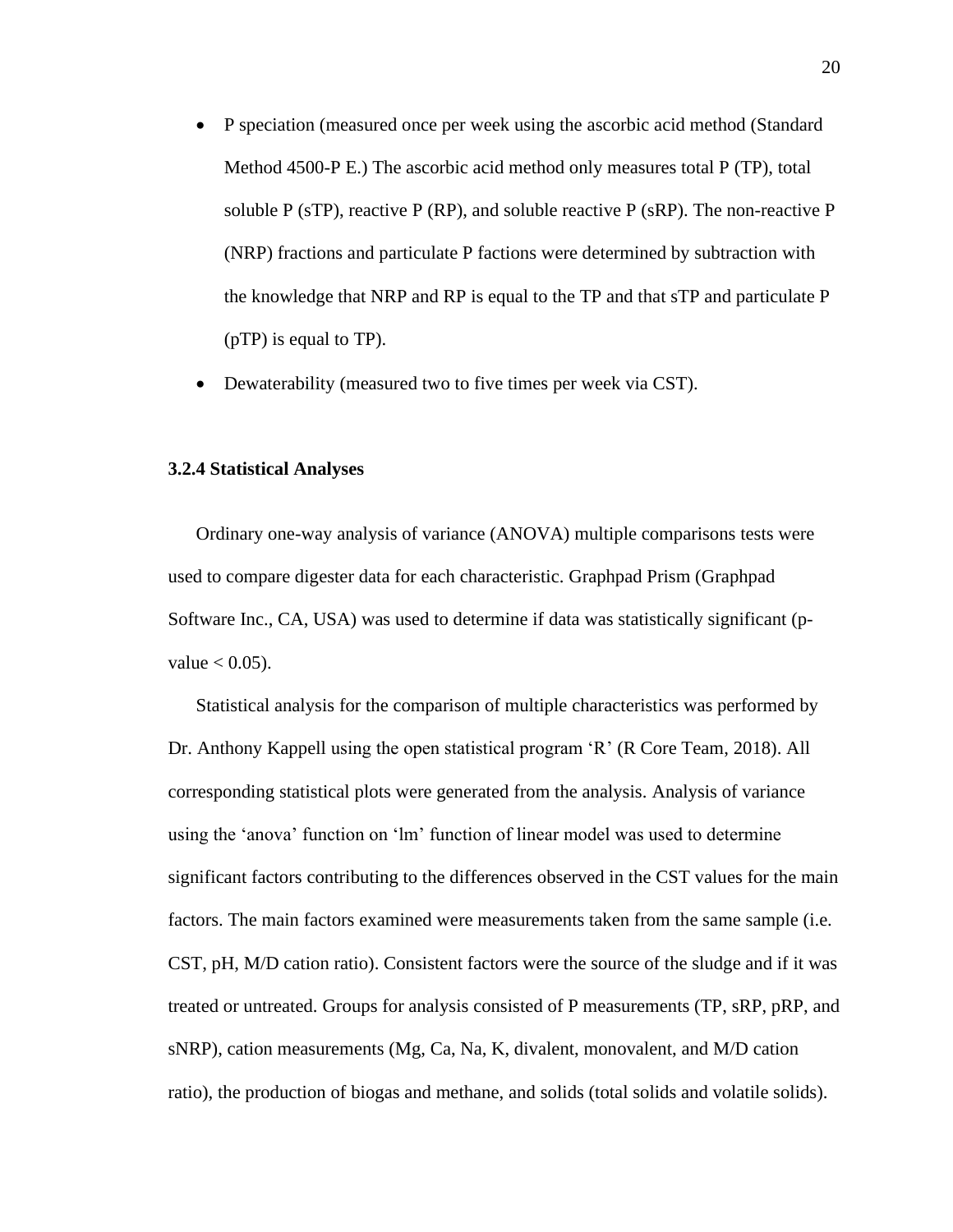Post hoc multiple pairwise comparisons were conducted using Tukey's honestly significant differences (HSD) by the 'TukeyHSD' function. Pearson correlations for the variables were calculated using the 'cor.test' function on measurements taken from the same sample. Significant correlations were visualized utilizing 'corrplot' function from the 'corrplot' R package (Wei & Simko, 2016). Significant differences were defined as pvalue less than 0.05.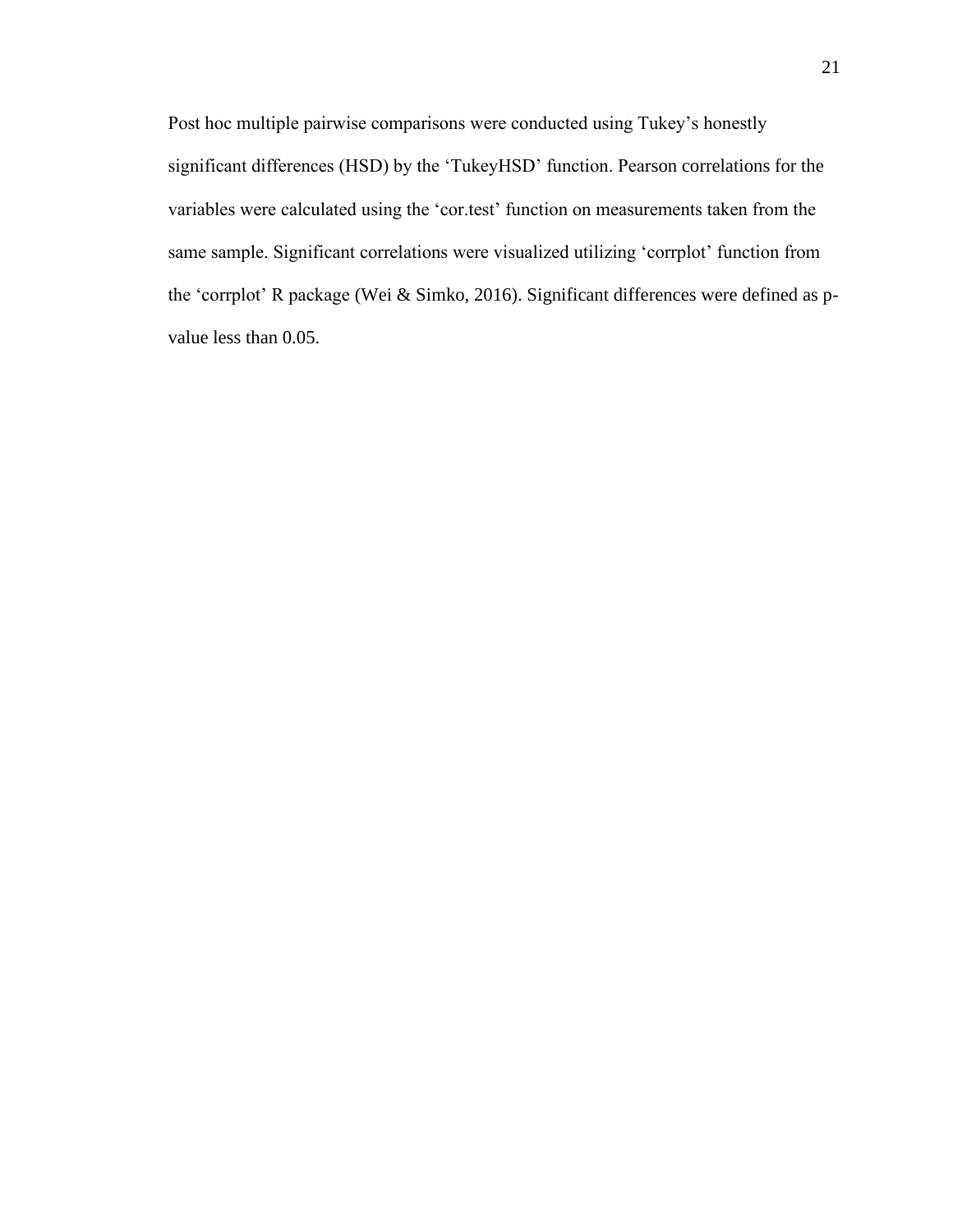#### **4 RESULTS & DISCUSSION**

### <span id="page-31-1"></span><span id="page-31-0"></span>**4.1 Preliminary Batch Capillary Suction Time Results**

Different chemicals were added to primary sludge to see how they affected CST. The pH was adjusted with either hydrochloric acid or sodium hydroxide after chemical addition when there was a large change in pH to determine if the CST results were related to the chemical addition or change in pH. The optimal chemical for CST improvement was chosen and then the test was performed on bio-P sludge to determine if the chemical provided similar results.

Cation addition affected CST, and the effect was not just due to changes in pH (Figure 4.1). Experiments with calcium hydroxide with and without pH adjustment both resulted in improved CST (p-values  $< 0.0001$ , one-way ANOVA) (see 3<sup>rd</sup> and 4<sup>th</sup> bars compared to  $1<sup>st</sup>$  bar in Figure 4.1). The addition of calcium hydroxide improved CST more than the addition of calcium chloride, but the difference was not due to pH. The addition of monovalent cations, via sodium hydroxide addition, had a negative impact on CST. The addition of ferric chloride also improved CST, but not to the extent that the addition of calcium hydroxide improved CST.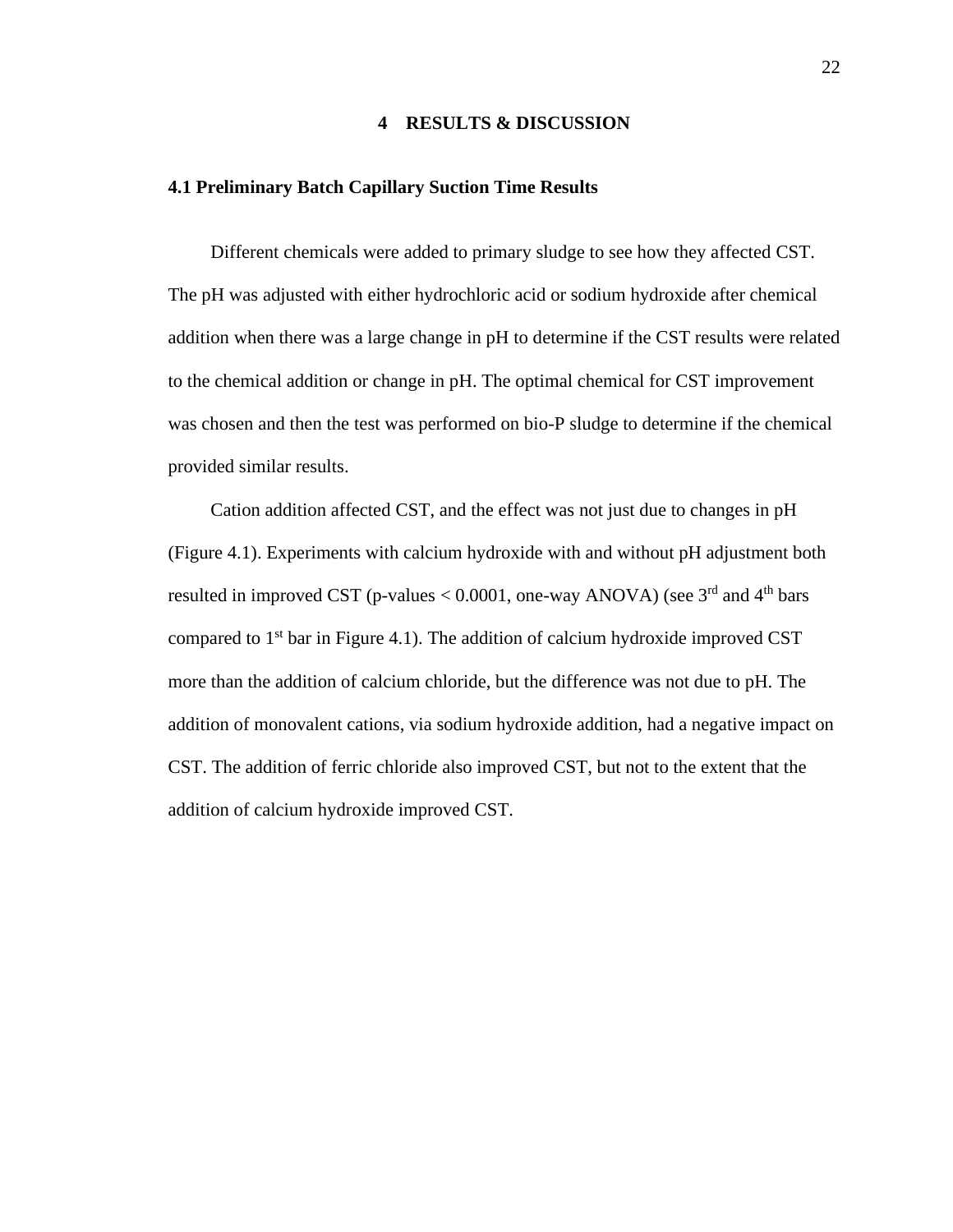

<span id="page-32-0"></span>**Figure 4.1: Preliminary average CST results (top) and corresponding pH of each sample (bottom).** \* Indicates data point off the plot. 200 meq/L NaOH resulted in a of 1970 seconds. Error bars represent one standard deviati *sample (bottom). \* Indicates data point off the plot. 200 meq/L NaOH resulted in a CST of 1970 seconds. Error bars represent one standard deviation of three replicate measurements. Some error bars are small and not visible.*

Improved CST was not dependent on the pH of the sludge but was dependent on the cations added. Calcium hydroxide raised the pH of the sludge and ferric chloride decreased the pH, but both chemicals improved the CST of primary sludge significantly (p-values <0.0001). Since ferric chloride is a common metal used for the removal of phosphorus and residual ferric chloride does not already improve dewaterability, calcium hydroxide with hydrochloric acid was chosen for the pre-treatment base addition. Calcium hydroxide with hydrochloric acid was chosen over calcium hydroxide alone because the CST was still improved when the pH was changed. The combination of calcium hydroxide and hydrochloric acid was also used so that a near-neutral pH could be fed to digesters to prevent the digesters from becoming extremely basic. This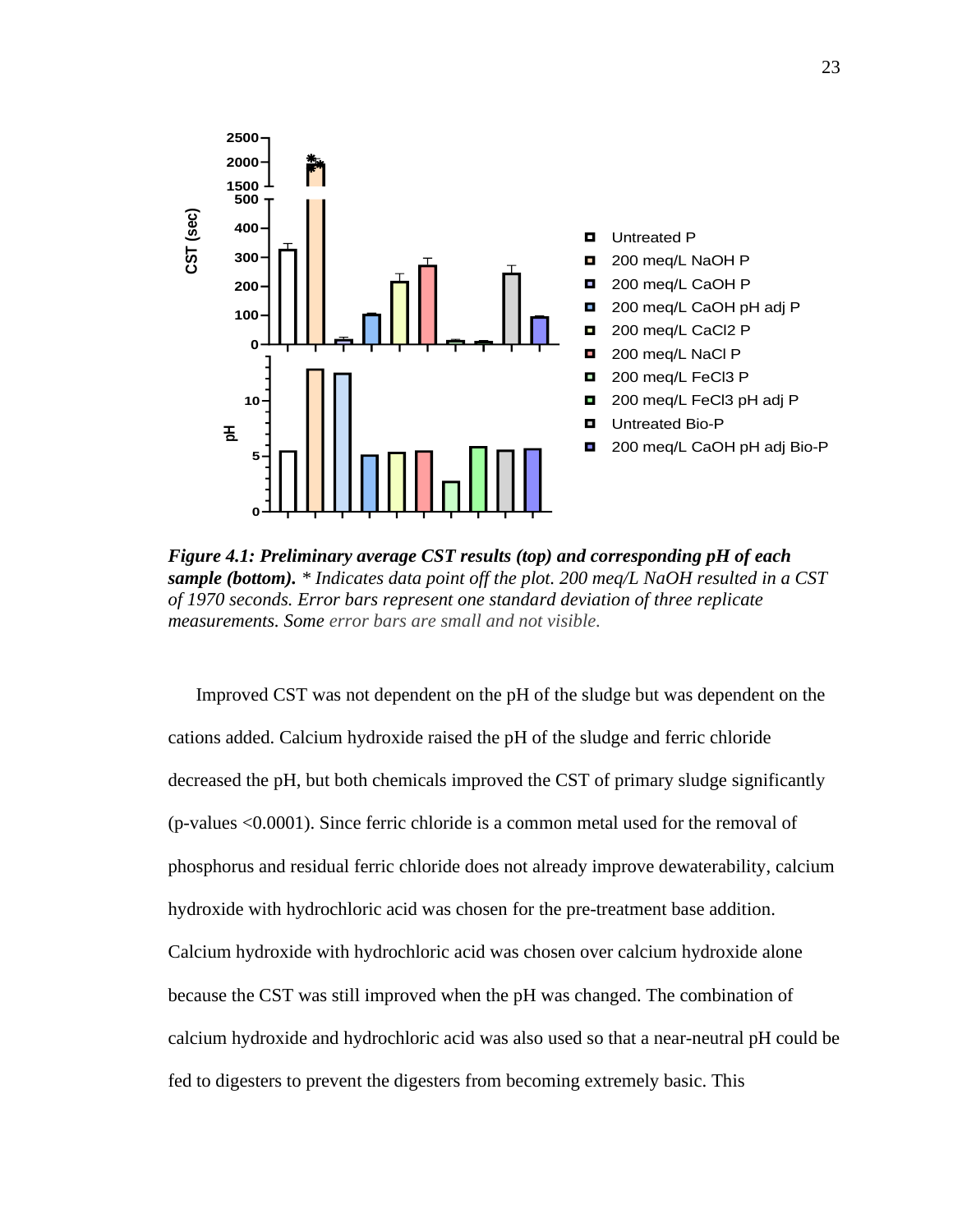combination was then added to bio-P sludge and the treatment provided similar improved CST as it did for the primary sludge (see and compare last two columns on righthand side in Figure 4.1). There was significant difference between the untreated and the chemically treated bio-P samples (p-value  $= 0.0019$ , one-way ANOVA).

#### <span id="page-33-0"></span>**4.2 Digester Health & Performance**

Digester health and performance were monitored by measuring methane production, pH, alkalinity, cumulative biogas production, and VFAs. Overall, digester health and performance were similar between the four digester conditions, though PC2 had some outlier performance data.

On average, all digesters produced biogas with a methane concentration of over 60% during quasi steady state (Figure 4.2). One-way ANOVA comparison tests showed no significant difference among the biogas methane concentrations from all digesters (pvalues  $> 0.7$ ).



<span id="page-33-1"></span>*Figure 4.2 Average methane production in percentage of biogas from all digesters during quasi steady state. Error bars represent one standard deviation of all measurements taken during quasi steady state.*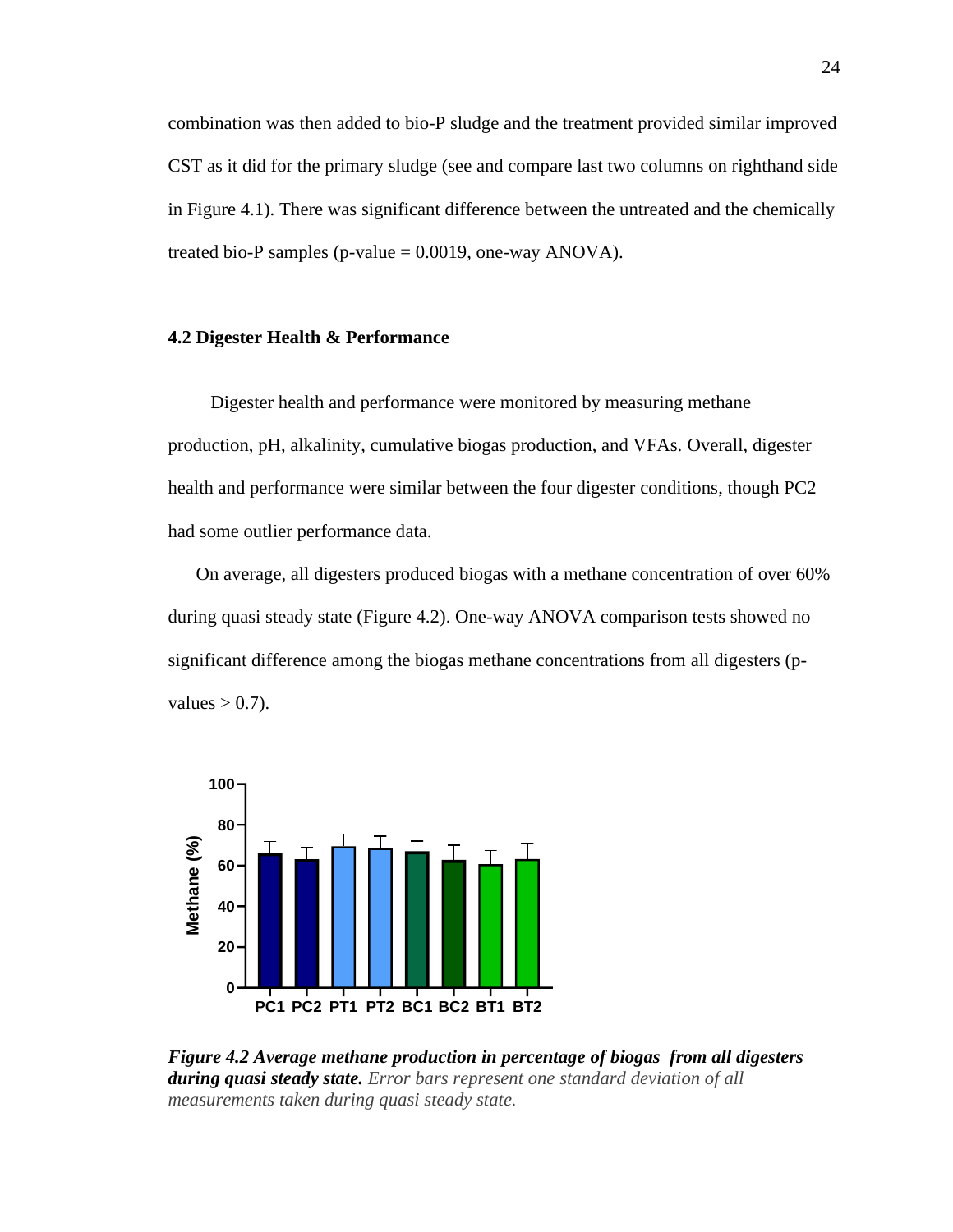The average effluent pH during quasi steady state for each digester was near neutral and above 6.8, implying that methanogenic activity was not inhibited by low or high pH (Metcalf & Eddy, Inc., 2003, p. 635) (Figure 4.3). One-way ANOVA comparison tests showed significant differences between the treated and the control effluent pH for each sludge type (p-values <0.0001).



<span id="page-34-0"></span>*Figure 4.3 Average effluent pH of all digesters during quasi steady state. Some error bars are small and not visible.*

For the four digester conditions, the average alkalinity during steady state was between 5500 and 6500 mg/L as  $CaCO<sub>3</sub>$  (Figure 4.4). This range is higher than the range of 3000 to 5000 mg/L for typical anaerobic digestion (Metcalf & Eddy, Inc., 2003, p.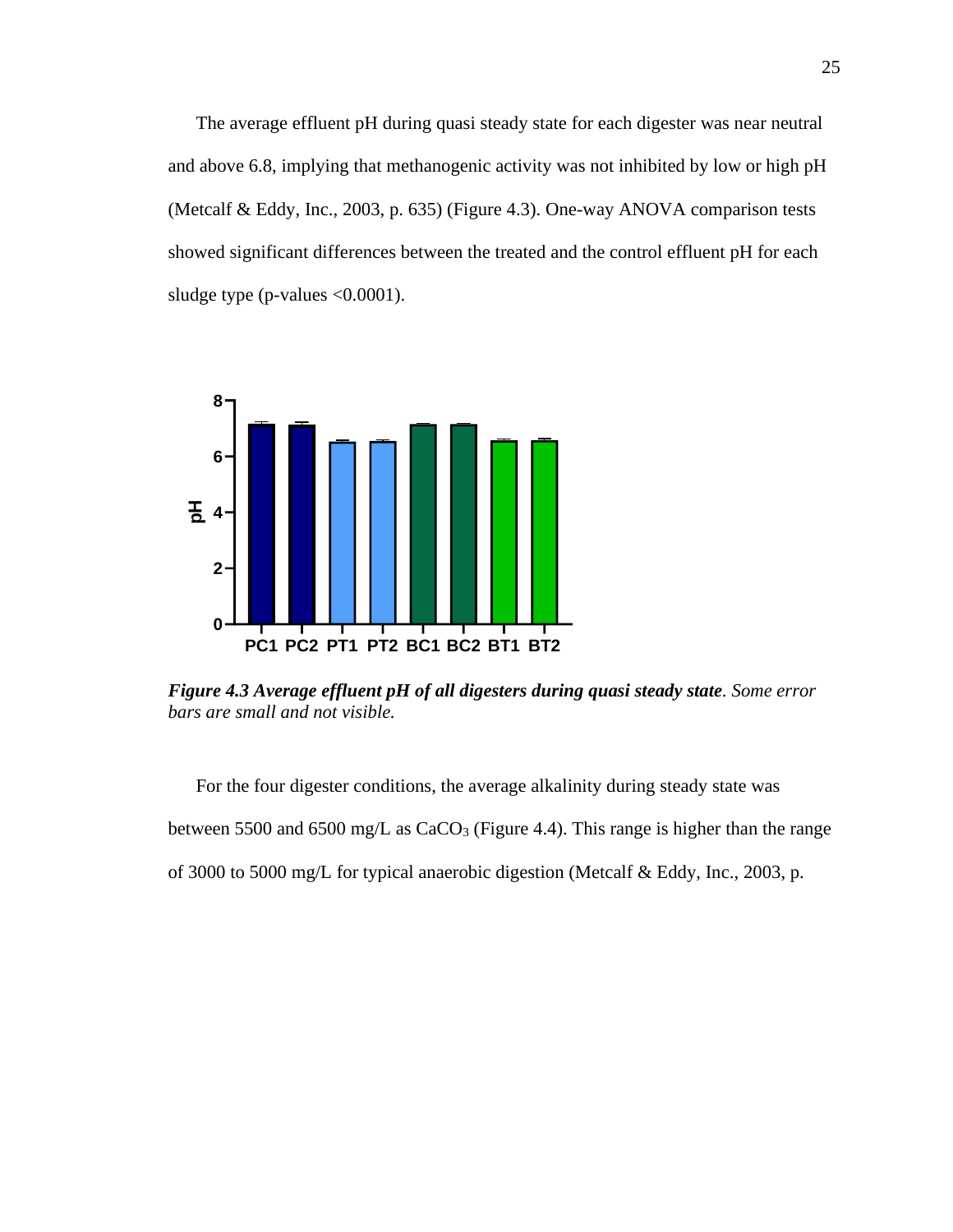635). A one-way ANOVA comparison test showed no significant difference between the control and treated effluent alkalinity for each sludge type (p-values  $> 0.05$ ).



<span id="page-35-0"></span>*Figure 4.4 Average alkalinity in mg/L as CaCO<sup>3</sup> of all digesters during quasi steady state. The error bars correspond to one standard deviation of all measurements taken during quasi steady state.*

The cumulative biogas production for the bio-P digesters was less than that of the primary digesters during quasi steady state (Figure 4.5). There was not much variation in the cumulative gas production of the bio-P digesters (approximately 1.9 and 1.5 L biogas/ day for controls and treated, respectively). The treated primary digesters produced more biogas than the primary control digesters (2.3 L biogas/ day). The second control for the primary digesters (PC2) produced less biogas than its duplicate for a period during steady state, but simple linear regression analysis determined that biogas production resumed. The biogas production rates for both primary controls were almost the same (1.7 and 1.8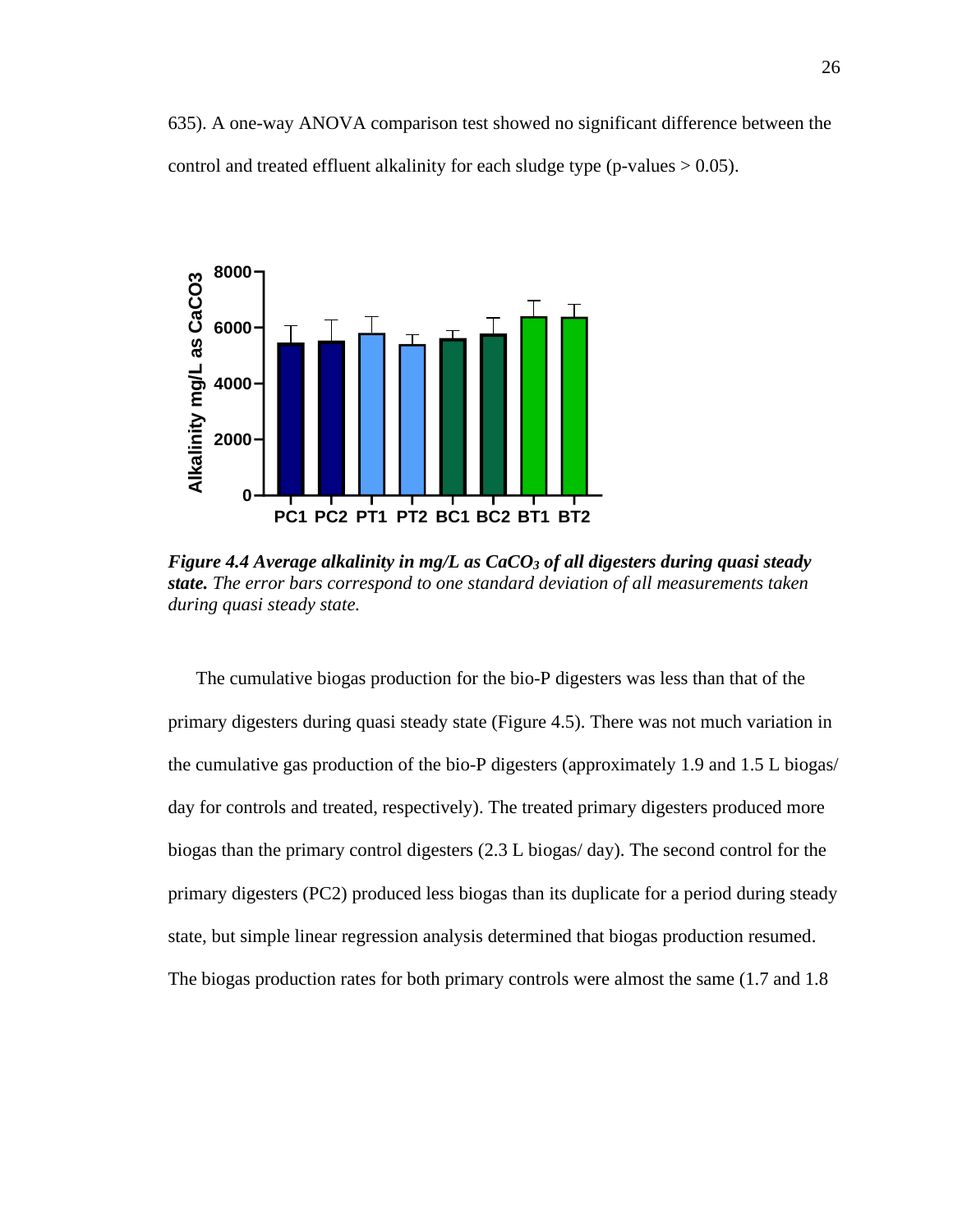L biogas/day for PC1 and PC2, respectively). PC2 for the conventional control digesters was determined to not be a true duplicate based on more analysis.



<span id="page-36-0"></span>*Figure 4.5: Conventional (left) and bio-P (right) cumulative biogas production during quasi steady state.*

PC2 had significantly higher total VFAs than the other digesters (Figure 4.6). The effluent biosolids from PC2 became less viscous than its duplicate at the start of the quasi steady state. The digester was fed with 50 mL of effluent from PC1 to reduce digestate VFA concentration for one week after Day 46. It was determined later, at the end of this study, that the stir bar got caught in solids built up and was not stirring properly. Although the primary control duplicate malfunctioned, the digester still produced effluent sludge that was used for analysis. The objective of this study was not to test the impact of pre-treatment on anaerobic digestion, but to produce sludge of variable characteristics for correlation analysis of CST and biosolids characteristics.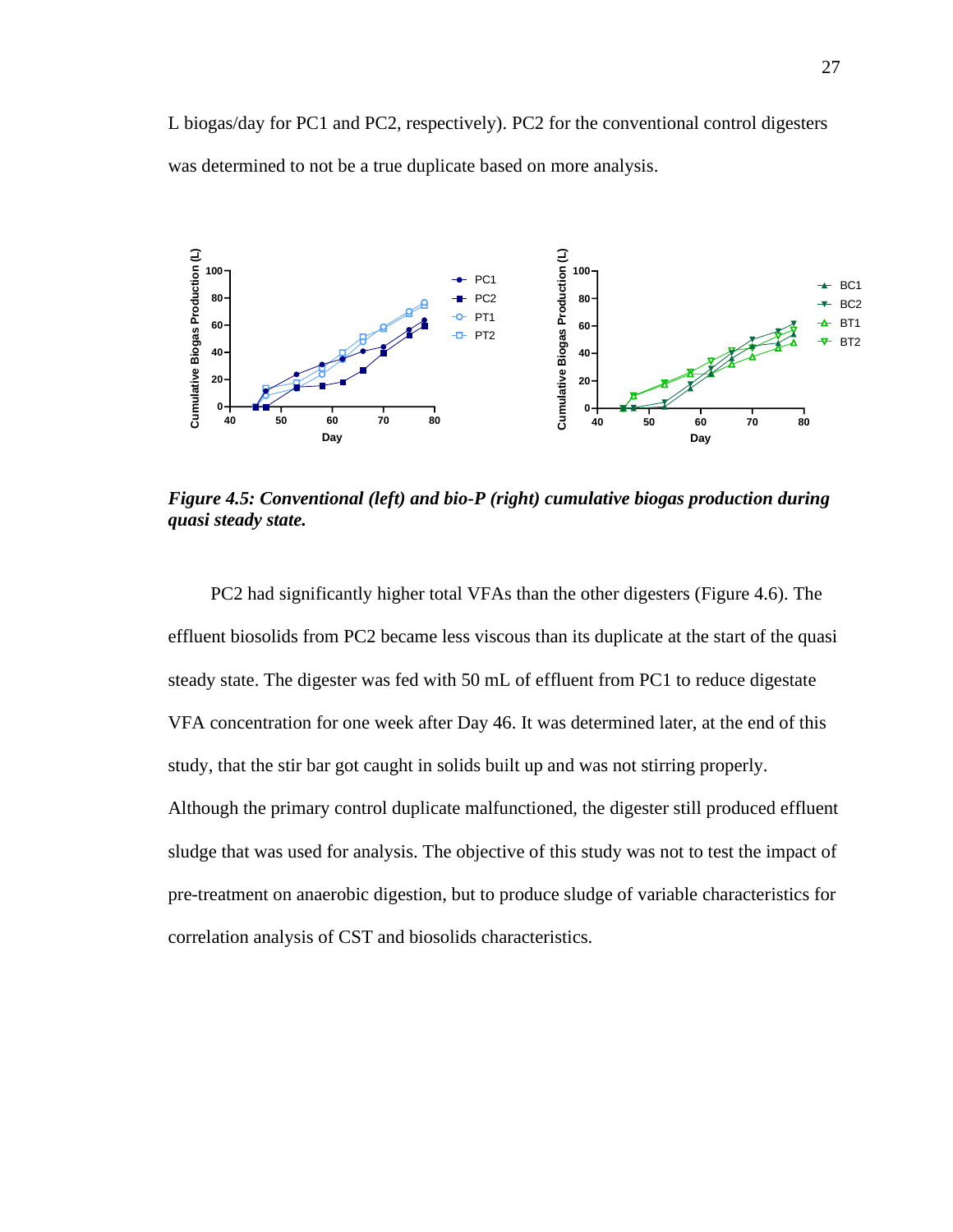

<span id="page-37-1"></span>*Figure 4.6 Volatile fatty acids measured during quasi steady state. Single measurements taken at a time.*

#### <span id="page-37-0"></span>**4.3 Capillary Suction Time of Effluent Biosolids from Bench Scale Digesters**

The time series of CST data for the bio-P digester biosolids provides evidence that the pretreatment improved dewaterability after anaerobic digestion; the digesters fed pretreated solids yielded biosolids with much lower CST values than the control digesters (Figure 4.7). Since EBPR changes the M/D cation ratio, the pretreatment likely shifted the ratio so that CST was improved (more divalent cations present), as suggested by Sobeck and Higgins (2002). The data provide evidence that the divalent cation bridging theory (DCBT) can also be applied to bio-P biosolids and not only activated sludge.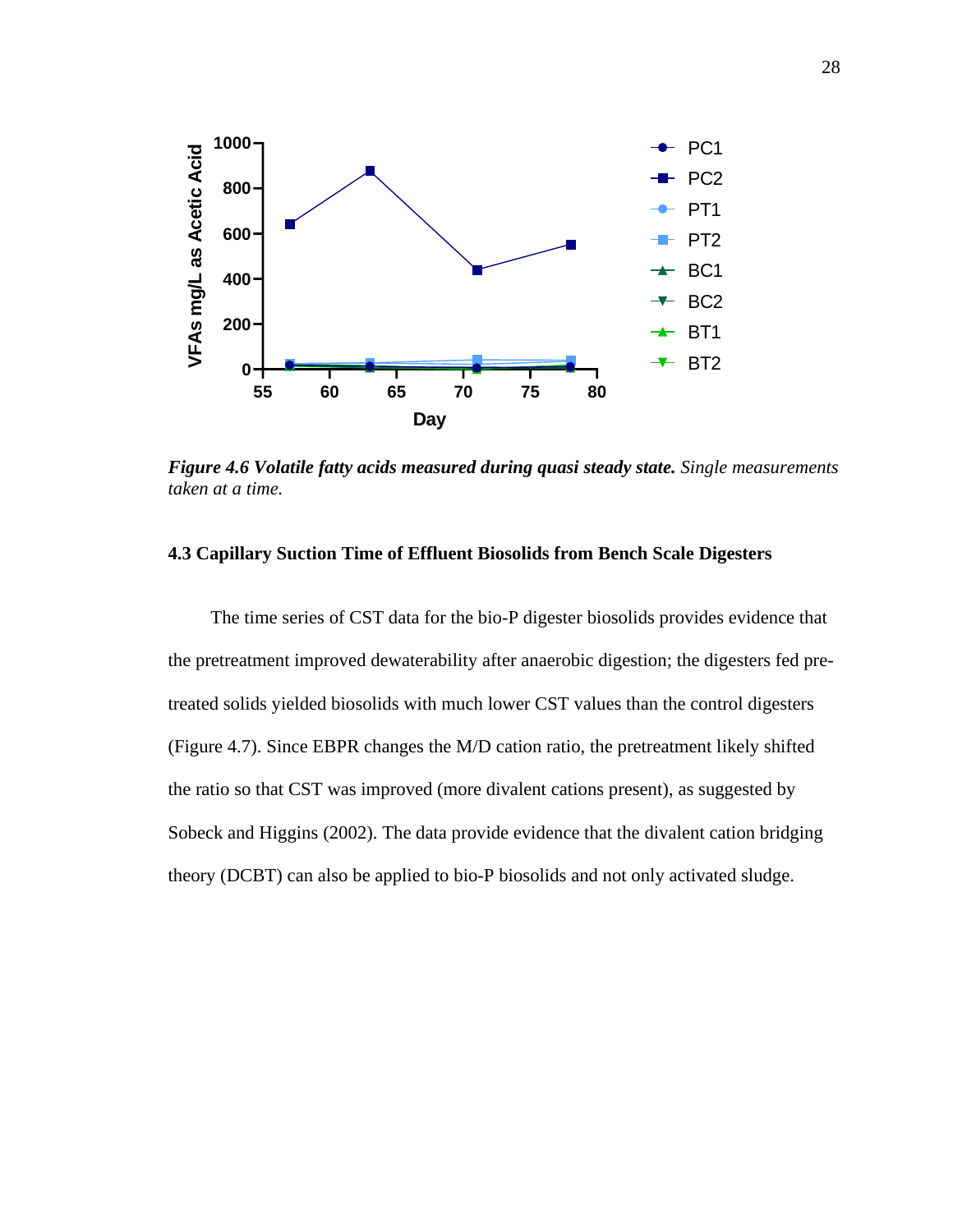

<span id="page-38-0"></span>*Figure 4.7: Capillary suction time (CST) of digesters over quasi steady state for digesters fed with bio-P sludge. Each measurement was performed in triplicate.*

Interestingly, the pretreatment did not improve the CST of the primary biosolids (Figure 4.8). This provides evidence that the DCBT, as suggested by Sobeck and Higgins (2002), cannot be applied to all sludge types. The M/D cation ratio may be a better indicator of CST for some biosolids over others. The M/D cation ratio may not be an indicator of improved CST for primary biosolids and may be only applicable to biosolids similar to bio-P biosolids.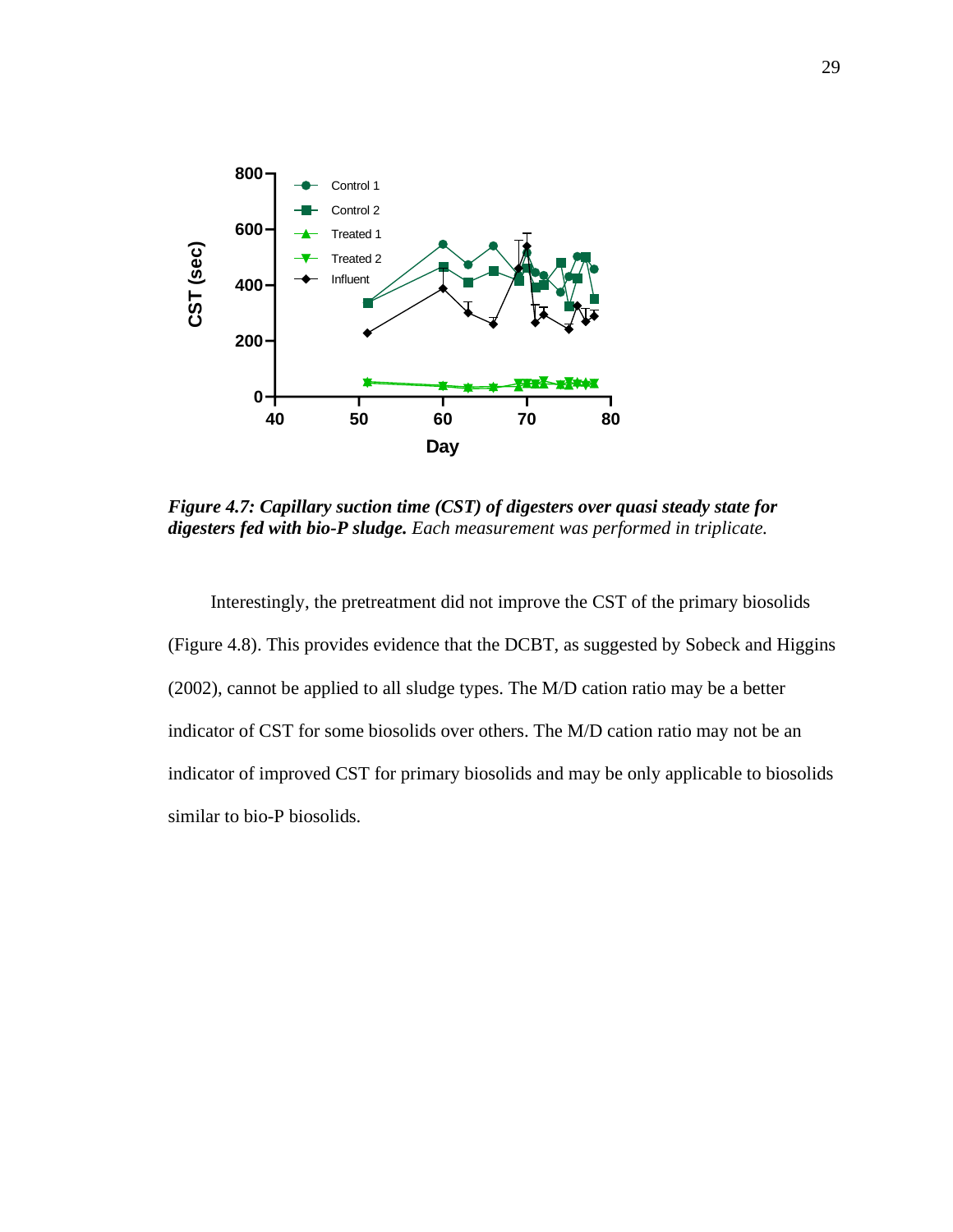

<span id="page-39-0"></span>*Figure 4.8: Capillary suction time of digesters over quasi steady state for digesters fed with primary non-bio-P sludge.*

There is a statistical difference between the average CST of the control and treated digesters for the bio-P biosolids (Figure 4.9, right). A multiple comparison test revealed a statistically significant difference between the bio-P control and treated effluents and influent (p-values < 0.0001, one-way ANOVA). The average CST during quasi steady state for the control and treated primary digester effluent were not significantly different (Figure 4.9, left). A one-way multiple ANOVA comparisons test revealed no statistical difference between the primary control and treated effluents and influent (p-values > 0.05). However, this was not true for the second primary control duplicate (p-values  $\lt$ 0.1, one-way ANOVA). The chemical treatment significantly improved the CST of the bio-P digester effluent, but not the primary effluent.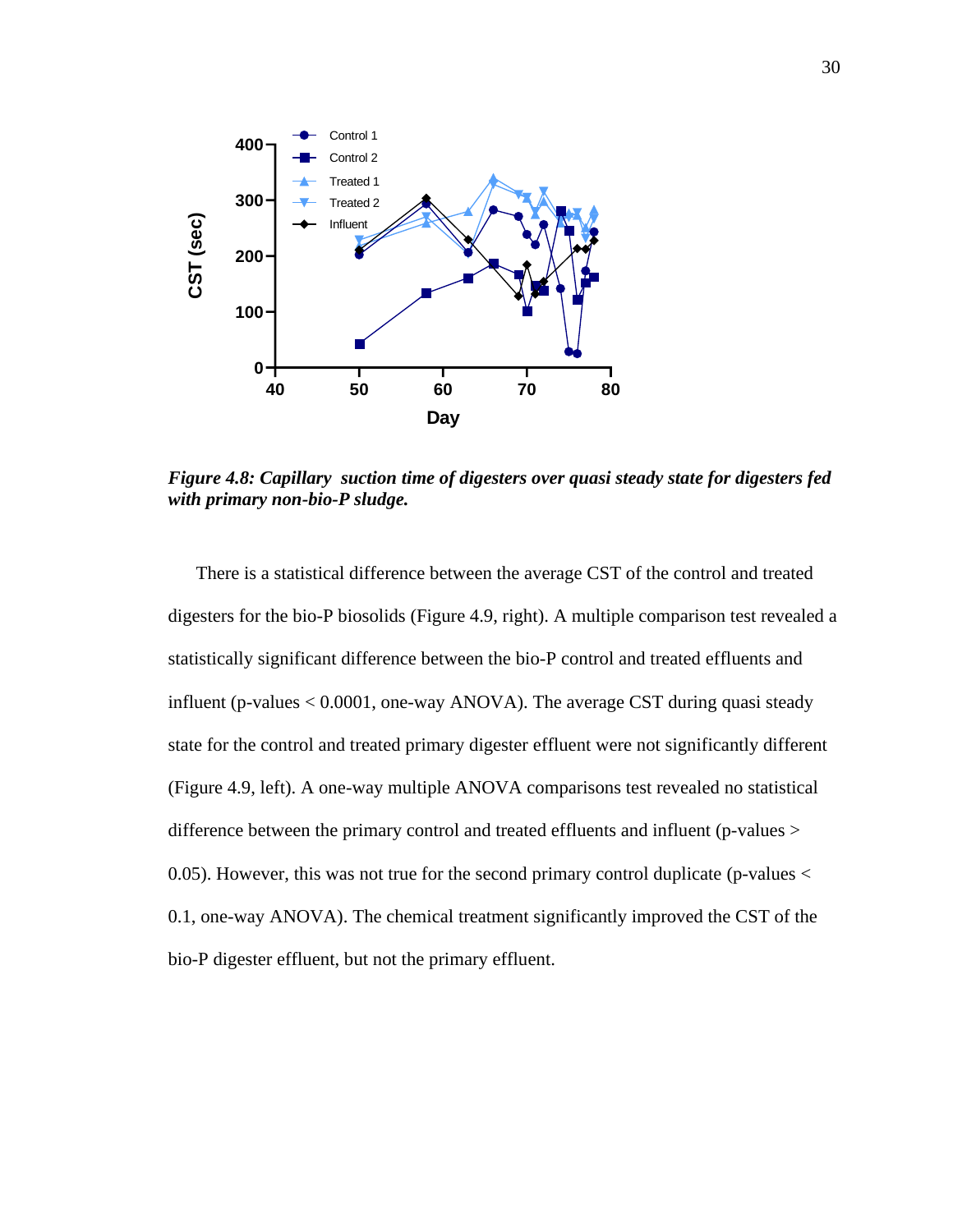

<span id="page-40-1"></span>*Figure 4.9 Average capillary suction time (CST) during quasi steady state of digesters fed with primary sludge (left) and bio-P sludge (right). The influent is untreated conventional and untreated bio-P sludge. The error bars correspond to one standard deviation.*

### <span id="page-40-0"></span>**4.4 Bench Scale Digesters: Sludge Characteristics**

The chemical pretreatment significantly altered the M/D cation ratio of the treated effluent biosolids (Figure 4.10). A one-way ANOVA multiple comparisons test revealed statistical difference between the primary control and treated effluents ( $p$  values  $< 0.001$ ). However, there was a difference between the primary control duplicates. The ANOVA multiple comparisons test also revealed statistically significant differences between the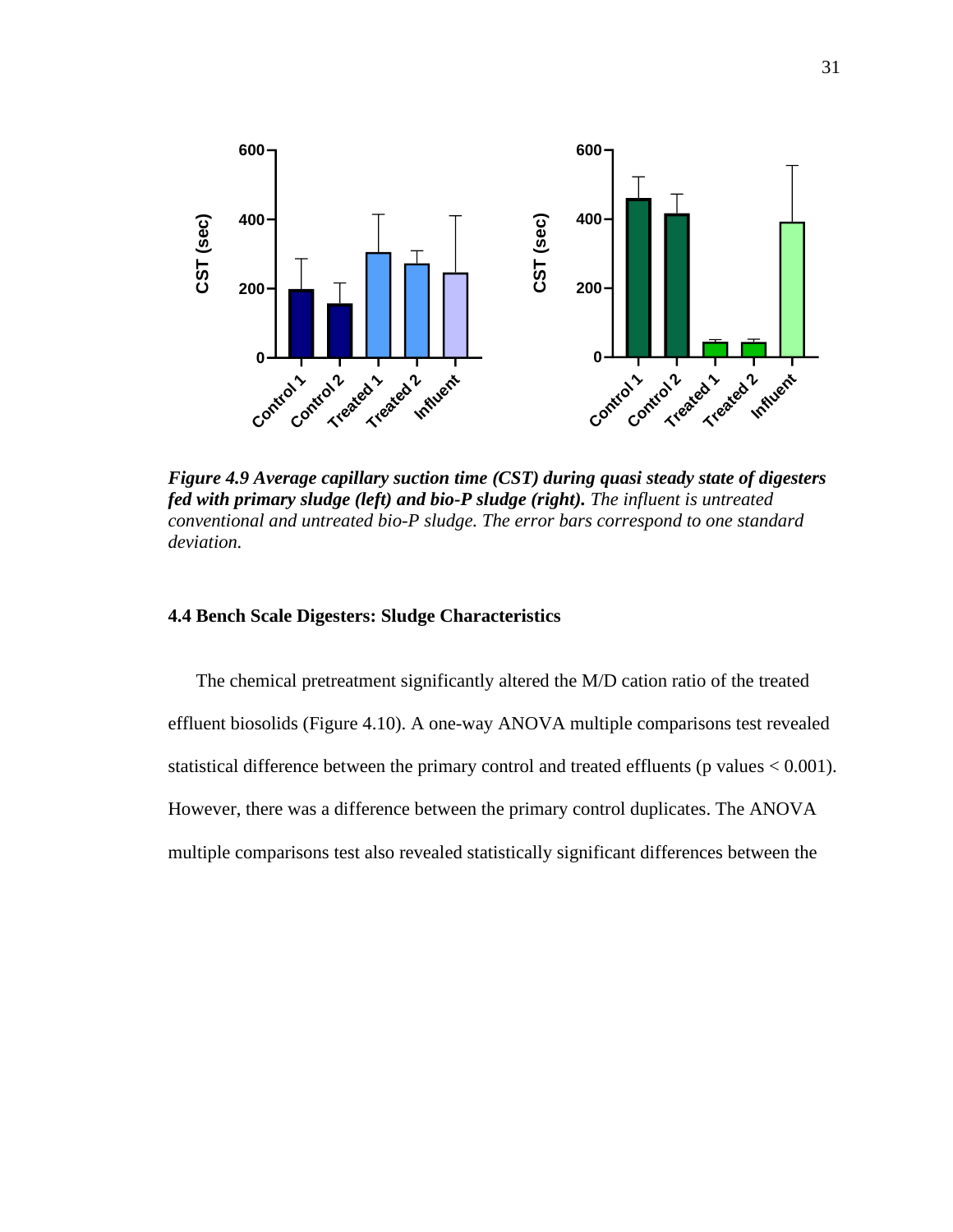bio-P control and treated effluents ( $p$  value  $< 0.0001$ ). The increase in divalent cations significantly lowered the M/D ratio for both sludge types.



<span id="page-41-0"></span>*Figure 4.10 Average effluent total monovalent to divalent cation ratio (M/D ratio) of all digesters during quasi steady state. The error bars represent one standard deviation of all measurements taken during quasi steady state.*

Using R software, the linear correlation between dewaterability as CST and the M/D cation ration was graphed (Figure 4.11). The red line corresponds to the bio-P effluents. The data yielded a positive correlation between the M/D ratio and CST for bio-P digesters. When the M/D ratio increased, the CST also increased, indicating poor dewaterability. The blue line corresponds to the primary effluents. In this case, there was a negative correlation between M/D ratio and CST. The linear correlation plots provide evidence that a low M/D cation ratio may only be an indicator of improved CST for bio-P biosolids but poor CST for primary biosolids. It should be noted that the M/D cation ratio measured was the total ratio which includes free and complex metals. Further research is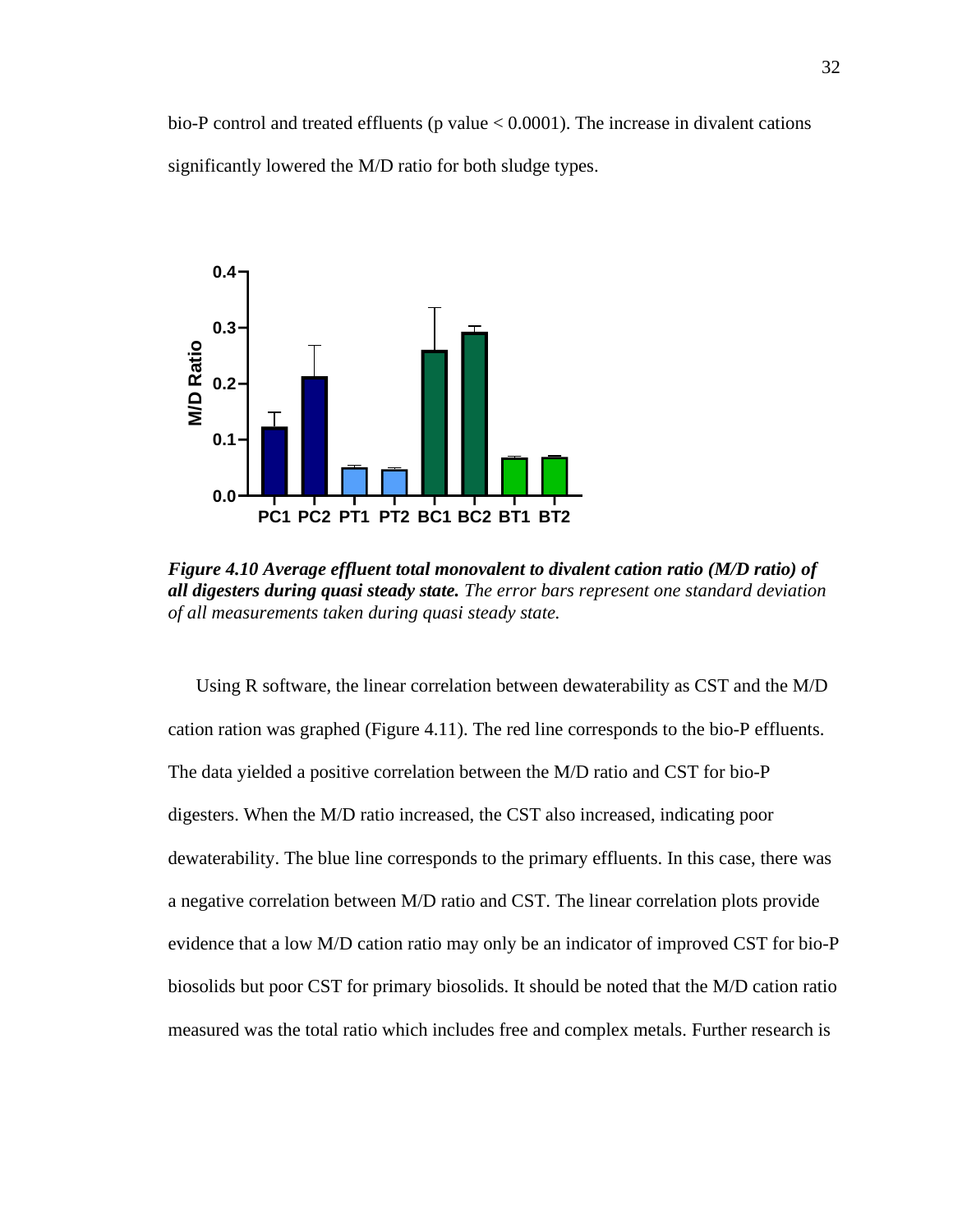required to fully understand the correlation of the M/D cation ratio and CST across biosolids types from different WRRFs, specifically how free metals can improve CST.

Supplemental linear correlation plots for various sludge characteristics are presented in the Appendix.



<span id="page-42-0"></span>*Figure 4.11 Correlation plot comparing CST and M/D cation ratio. Note that the total M/C cation ratio was measured and compared to CST values.* 

The chemical pretreatment also altered the phosphorus speciation by shifting soluble P to particulate P (Figures 4.12 and 4.13). The amount of total P measured in this study should be the same for influent and effluent samples, but that is not the case. The total P values for bio-P biosolids are similar, but they are greater than the influent. The total P values of primary-digested samples are more variable. While P speciation should change during digestion, total P should not change. The differences in the amount of total P could be due to limitations in the methods or due to variable nature of influent sludge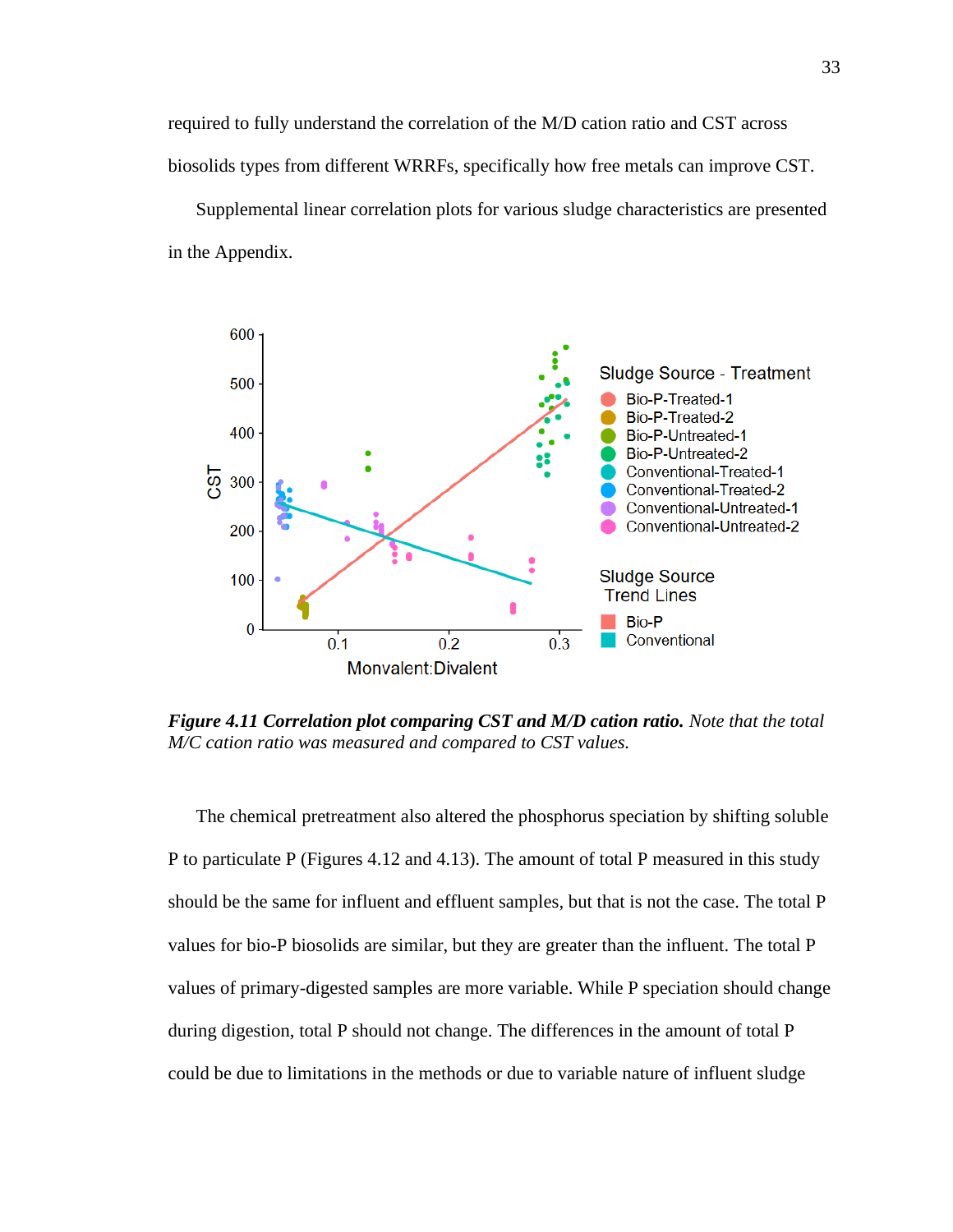over time and, therefore, P speciation cannot be used as a clear indicator of CST in this study, but the information gathered was still used in correlation analysis to gain insight into how P speciation could be correlated to CST. More research must be performed to fully understand the role of P speciation in reference to CST.



<span id="page-43-0"></span>*Figure 4.12 Average effluent phosphorus concentrations of conventional sludge-fed digesters and untreated influent. The different P species are identified by different colors. The species are stacked to represent the total P concentration.*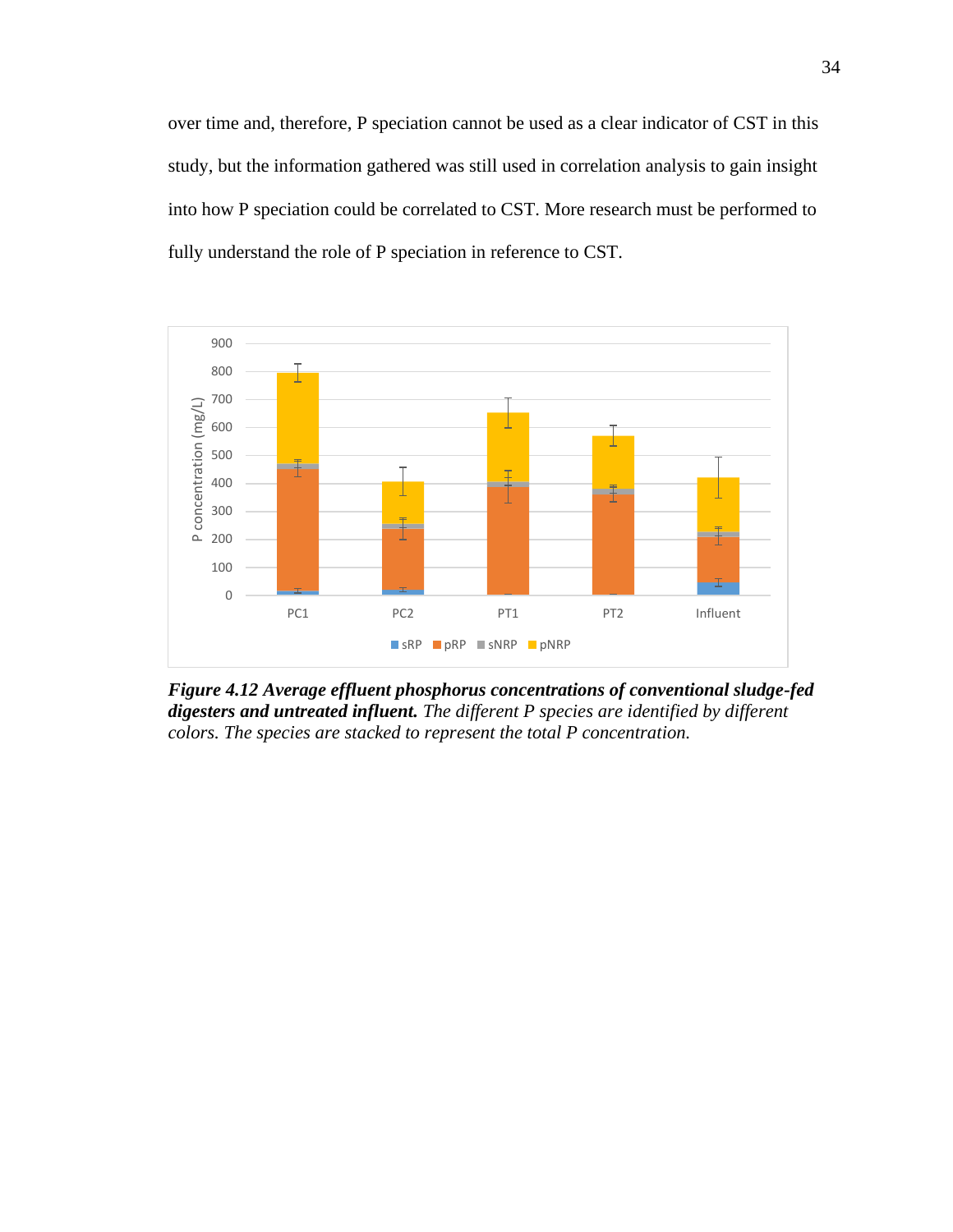

<span id="page-44-0"></span>*Figure 4.13 Average effluent phosphorus concentrations of bio-P sludge-fed digesters and untreated influent. The different P species are identified by different colors. The species are stacked to represent the total P concentration.*

The primary biosolids, except for PC2, contained more total phosphorus than the bio-P biosolids. The bio-P and primary biosolids had similar average amounts of soluble reactive and nonreactive P. The available soluble reactive P possibly bonded with the added Ca to form particulate P. The goal of the pretreatment was to precipitate out the reactive P by binding it with the added calcium ions. Improved CST was still achieved for the bio-P biosolids because the free calcium added as a pre-treatment lowered the M/D cation ratio.

Using R software, CST was compared to P speciation, solids content, and cation quantities. Though total P values did not match between influent and effluent, P speciation of effluent samples were included in analysis of effluent samples only to glean if P speciation might have an impact on CST. P speciation values were entered in as fractions of total P for analysis. The analysis provides evidence that lowering the M/D ratio could improve CST of sludge, but it is dependent on the sludge type. The CST of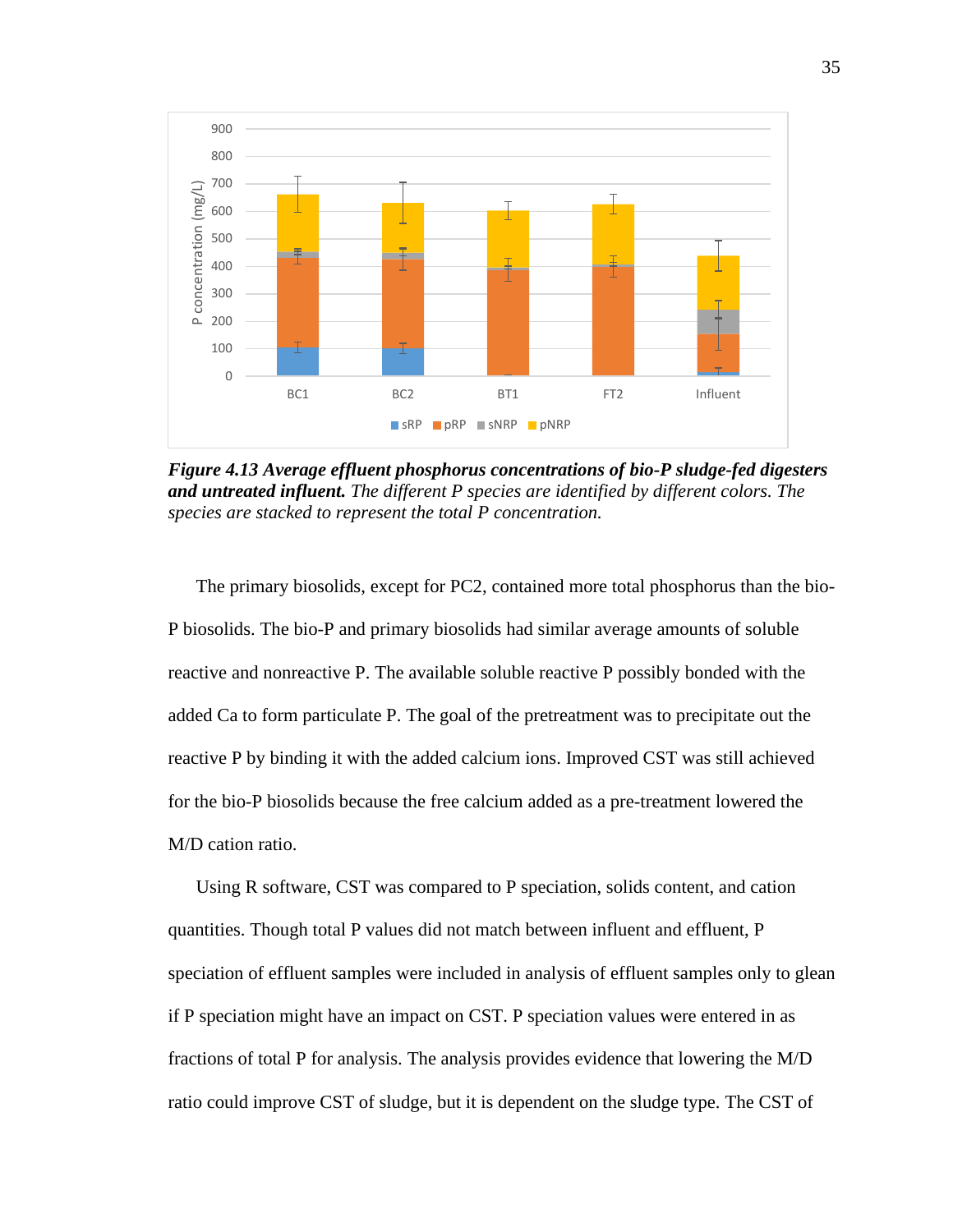bio-P biosolids improved when the amount of divalent cations increased, but the opposite was observed for the primary sludge. The amount of particulate P could also impact CST because the increase of particulate P positively impacted the CST of the bio-P biosolids but negatively impacted the CST of the primary biosolids. This indicates that biosolids type matters when understanding the role of individual characteristics on CST. More research is required to understand why trends are opposite between these two types of biosolids. A plot generated from this analysis can be found in the Appendix.

It is unclear why the increase in particulate P improved the CST of the bio-P biosolids but not the primary biosolids. It was expected that an increase in particulate P would decrease CST for the primary biosolids because more particulate P is associated with more organic matter. The organic matter creates higher amounts of ECP which corresponds to poor dewaterability (Christensen, et. al., 2015). It was unexpected that the opposite was true for the bio-P biosolids. More research should be conducted to better understand if the improved CST could be explained chemically or biologically.

Anaerobic digestion and EBPR weaken floc structure, allowing for more particles and surface area for water to adhere (Higgins, et.al., 2014). More small particles decreases dewaterability. The chemical pretreatment increased the amount of divalent cations and these cations, instead of vicinal water, possibly adhered to particle surfaces and strengthened the structure of the bio-P flocs. The primary influent sludge may not have had as many free particles for the calcium to adhere to as the bio-P influent sludge. The lack of available particles in the primary sludge possibly did not allow the calcium to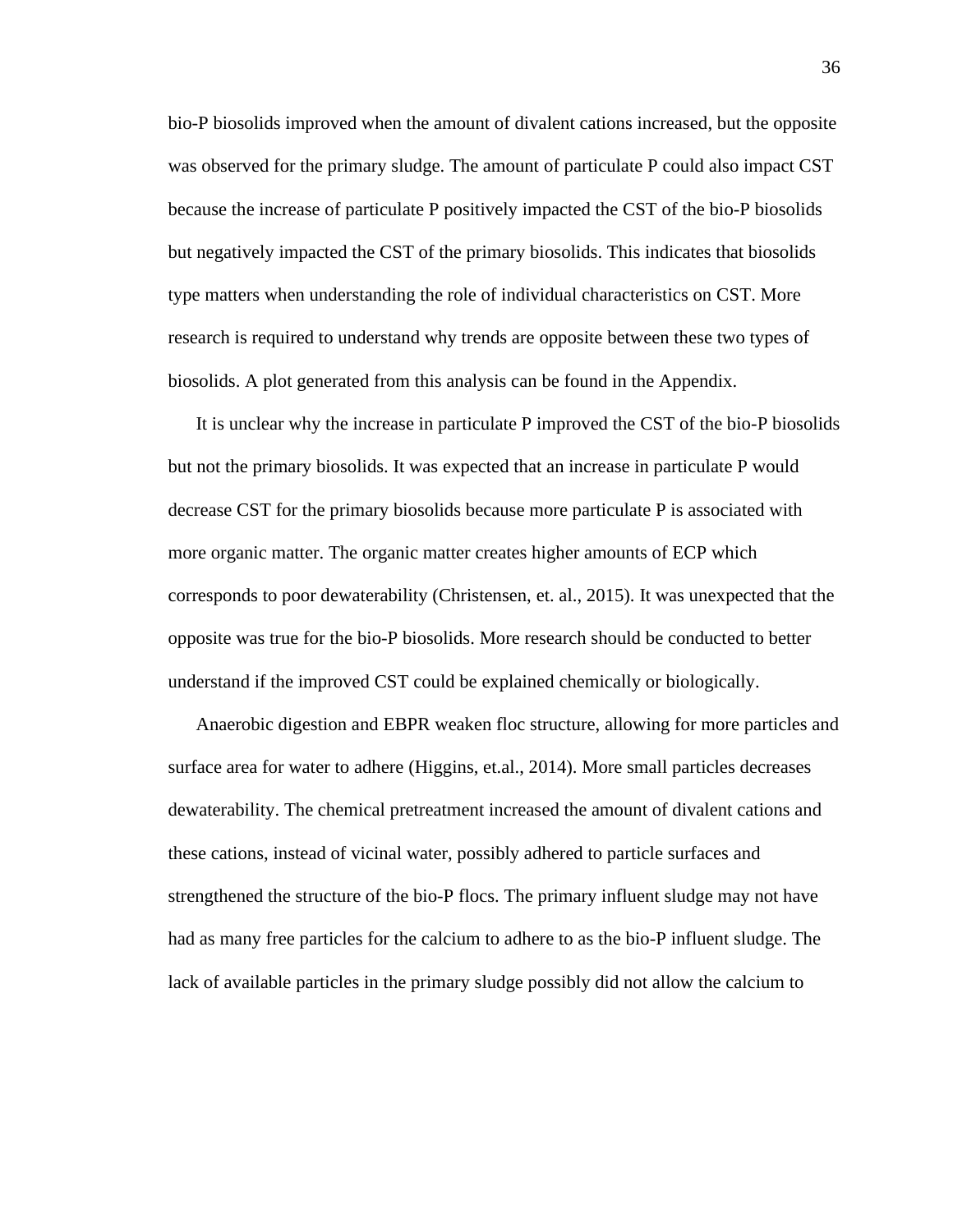adhere to its surfaces and the vicinal water could not be released, causing poor

dewaterability as CST.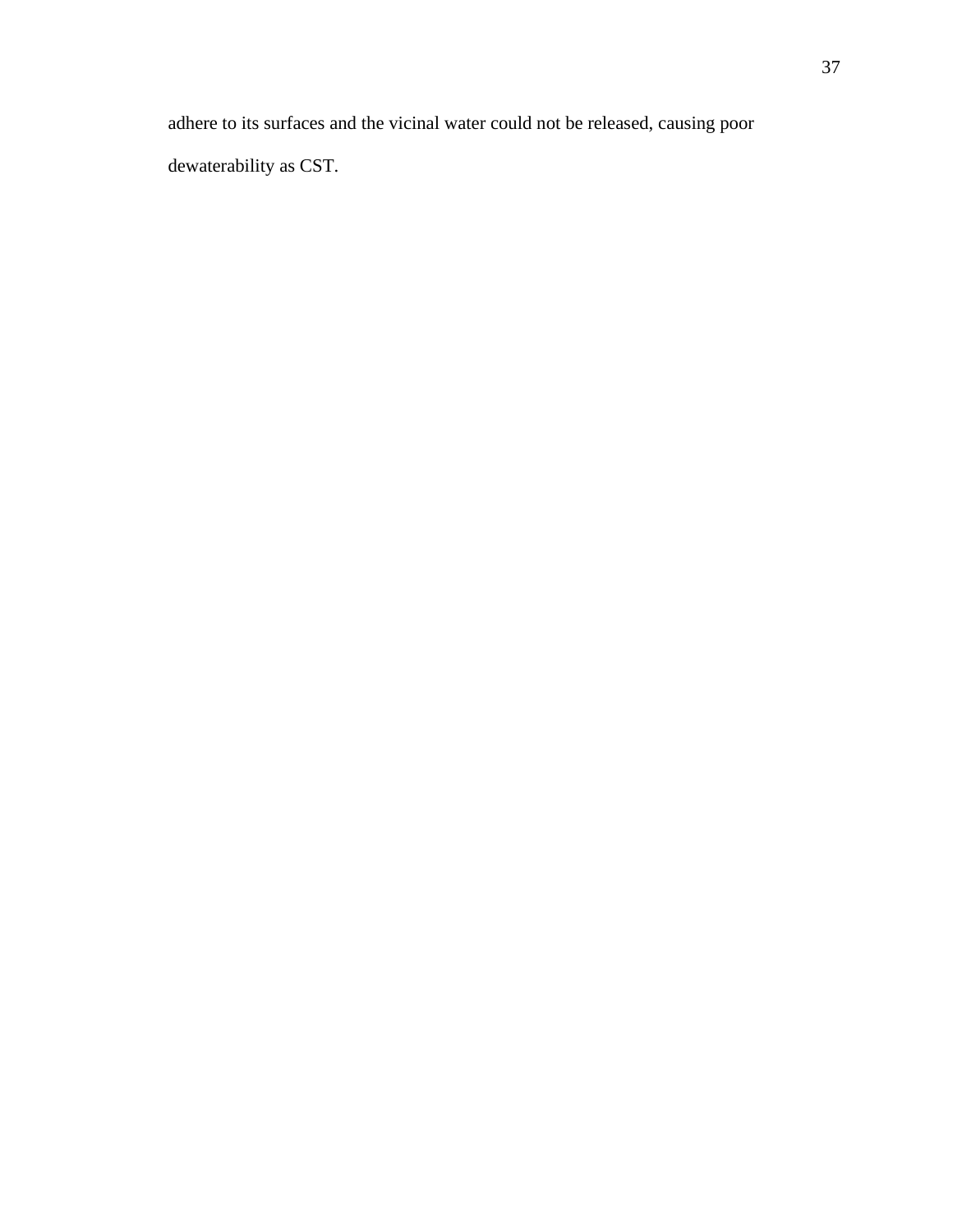#### **5 CONCLUSIONS**

<span id="page-47-0"></span>The goal of this research was to determine the effect of changing the M/D cation ratio, where the total cations were measured, and P speciation using a chemical pretreatment on various anaerobically digested biosolids and how these characteristics correlate to dewaterability as CST. A pretreatment with 200 meq/L calcium hydroxide with the addition of hydrochloric acid for pH adjustment was selected because it improved the CST of the primary and bio-P sludge in the batch study. A lab-scale study was performed to test the impact the proposed pretreatment would have on CST after anaerobic digestion, M/D cation ratio, and P speciation. The following conclusions are based on the lab-scale anaerobic digestion study performed at the Marquette University Water Quality Center:

1. The chemical pretreatment, calcium hydroxide-hydrochloric acid, was selected from the initial batch study. The batch study revealed that the improved CST was not dependent on pH, but due to the cations added. The batch study also revealed that the improved CST could be attributed to the cation addition because improved CST was seen before and after acid (anion) addition. This study also revealed that ferric chloride can also improve CST. Further work should be done to determine the effect of multivalent cations with the same anion on other sludge and biosolids types and further provide evidence that improved CST is dominated by cation addition.

38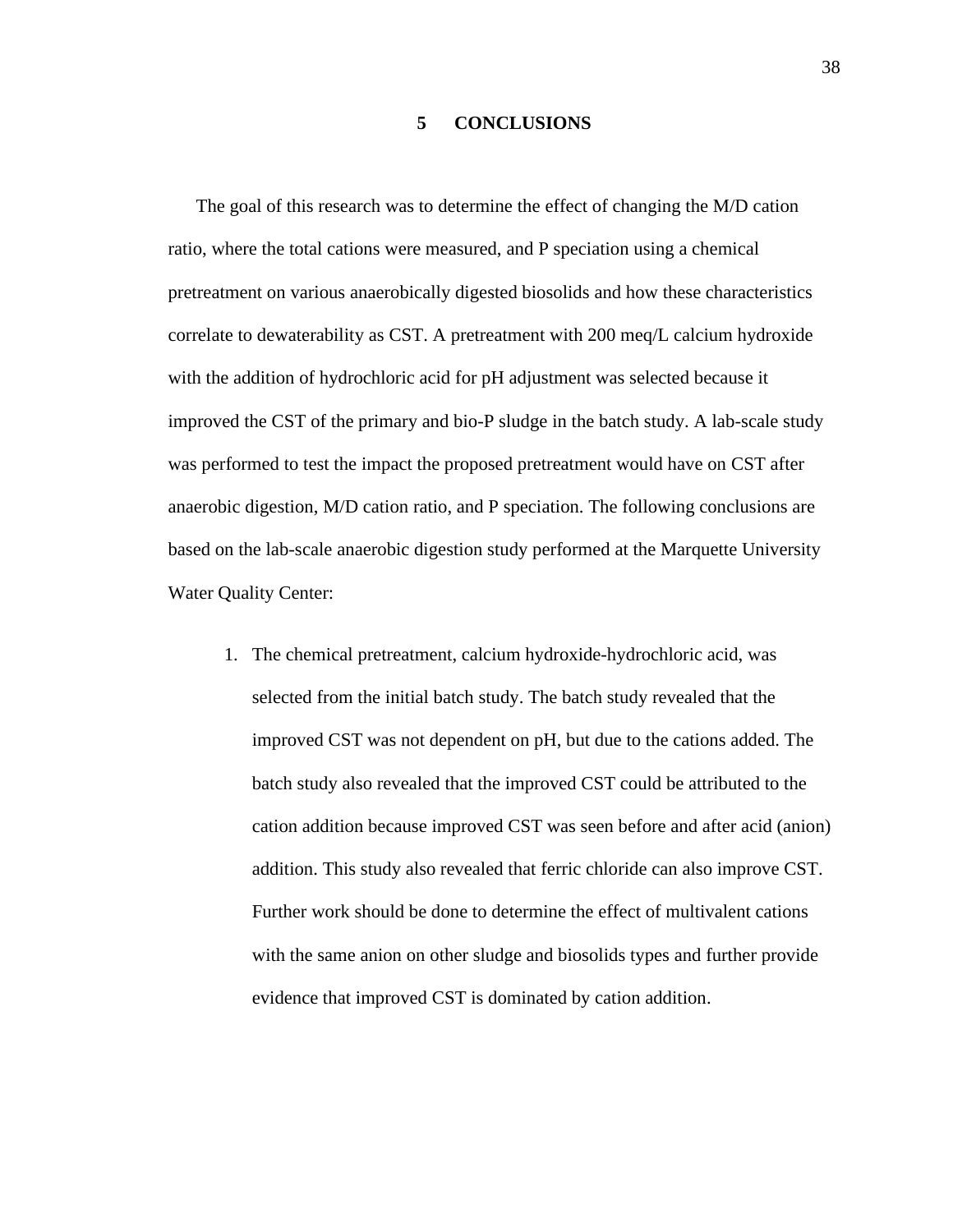- 2. The calcium hydroxide-hydrochloric acid pretreatment significantly improved the dewaterability as CST of the bio-P biosolids (p-value s<0.0001, one-way ANOVA). Contrarily, the pretreatment had little to negative effect on the primary biosolids. Future research should be conducted to determine the optimal dose of calcium hydroxide for improvement of dewaterability as CST.
- 3. The chemical pretreatment decreased the M/D cation ratios for both types of biosolids. Based upon linear correlation analysis, the M/D cation ratio and CST have a positive correlation for only the bio-P biosolids. Further work should be performed to determine why the CST was not improved when the M/D cation ratio was decreased in the primary digested biosolids. Future work should also be performed on multiple biosolids of the same type from different WRRFs. These results indicate that the M/D cation ratio is not universally correlated to CST and the type of biosolids affects the correlation.
- 4. The chemical pretreatment altered the P speciation in favor of the particulate P form. The amount of particulate P impacted CST for both sludge types. More particulate P in bio-P biosolids may have improved CST, but the opposite occurred for the primary biosolids. Future work could focus on the addition of other cations to sludge and biosolids and determining how they might affect P speciation. Calcium phosphate species should also be investigated to determine if and how P binds to calcium.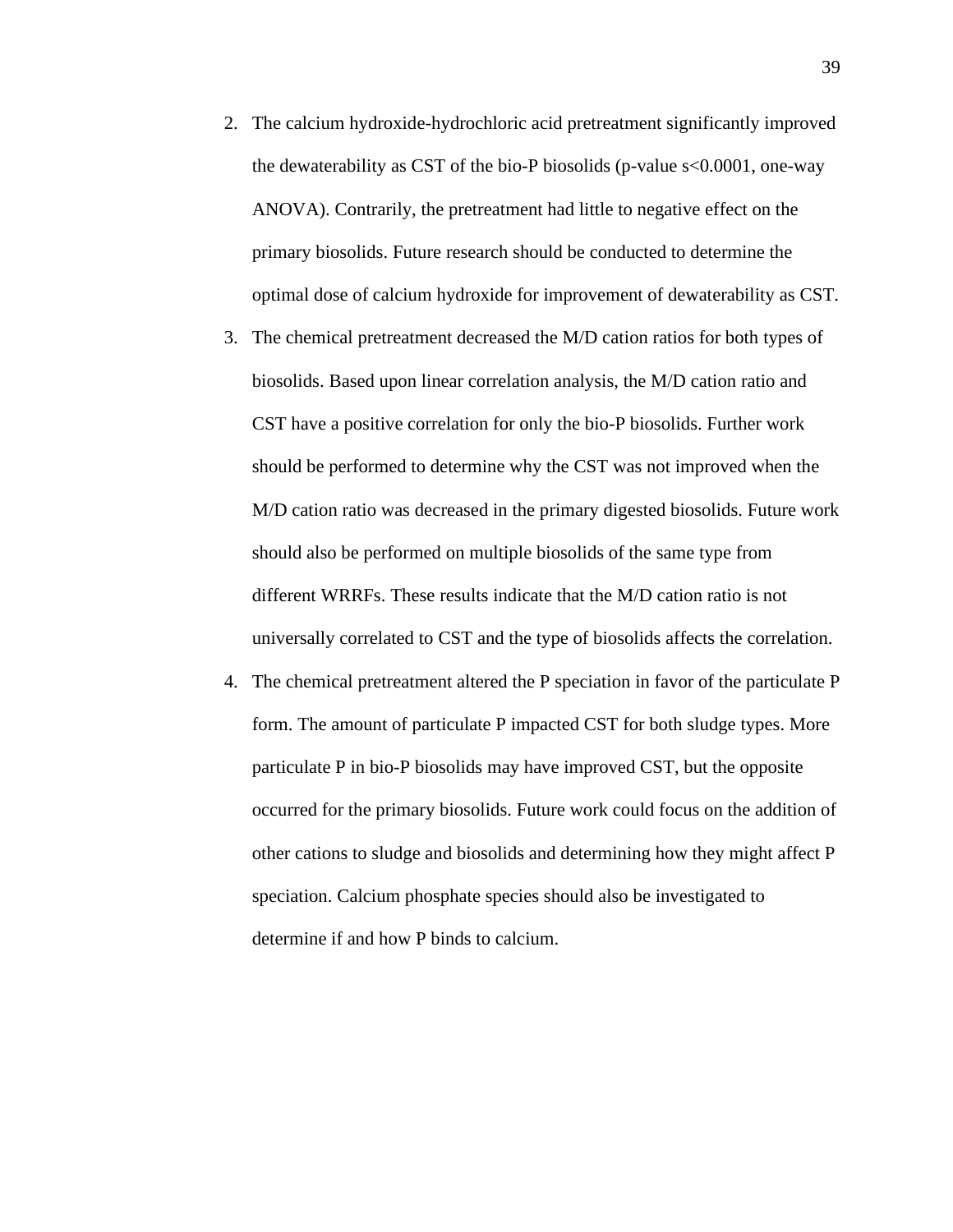#### **BIBLIOGRAPHY**

- <span id="page-49-0"></span>Alm, R., Sealock, A. W., Nollet, Y., & Sprouse, G. (2016, November). Investigations into improving dewaterability at bio-P/anaerobic digestion plant. *Water Environment Research, 88*(11), 2082-2093.
- Anderson, E. (2018). The impact of phosphorous species on dewaterability of wastewater solids. *Master's Theses (2009-), 454*. Retrieved from https://epublications.marquette.edu/theses\_open/454/
- APHA. (1998). *Standard Methods for the Examination of Water and Wastewater, 20th Edition.* Washington, D.C.: APHA.
- Chen, G. W., Lin, W. W., & Lee, D. J. (1996). Capilary suction time (CST) as a measure of sludge dewaterability. Great Britain: Elsevier Science Ltd.
- Christensen, M. L., Keiding, K., Nielsen, P. H., & Jørgensen, M. K. (2015). Dewatering in biological wastewater treatment: A review. *Water Research, 82*, 14-24.
- Feng, X., Deng, J., Lei, H., Bai, T., Fan, Q., & Li, Z. (2009). Dewaterability of waste activated sludge with ultrasound conditioning. *Bioresource Technology, 100*(3), 1074-1081.
- Higgins, M. J., & Novak, J. T. (1997). The effect of cation of the settling and dewatering of activated sludges: Laboratory results. *Water Environment Research, 69*, 215- 224.
- Higgins, M. J., Tom, L. A., & Sobeck, D. C. (2006). Case study I: Application of the divalent cation bridging theory to improve biofloc properties and industrial activated sludge system performance—direct addition of divalent cations. *Water Environment Research, 76*(4), 344-352.
- Higgins, M., Bott, C., Schauer, P., & Beightol, S. (2014). Does Bio-P impact dewatering after anaerobic digestion? Yes, and not in a good way! *Proceedings of the Water Environment Federation, Residuals Biosolids*, 1-11.
- Houghton, J. I., Quarmby, J., & Stephenson, T. (2001). Municipal wastewater sludge dewaterability and the presence of microbial extracellular polymer. *Water Science and Technology, 44*(2-3), 373-379.
- Kappell, A., Harrison, K., & McNamara, P. (2019). Effects of zinc orthophosphate on the antibiotic resistant bacterial community of a source water used for drinking water treatment. *Environmental Science: Water Research & Technology*.
- Karr, P. R., & Keinath, T. M. (1978). Influence of particle size on sludge dewaterability. *Water Pollution Control Federation, 50*(8), 1911-1930.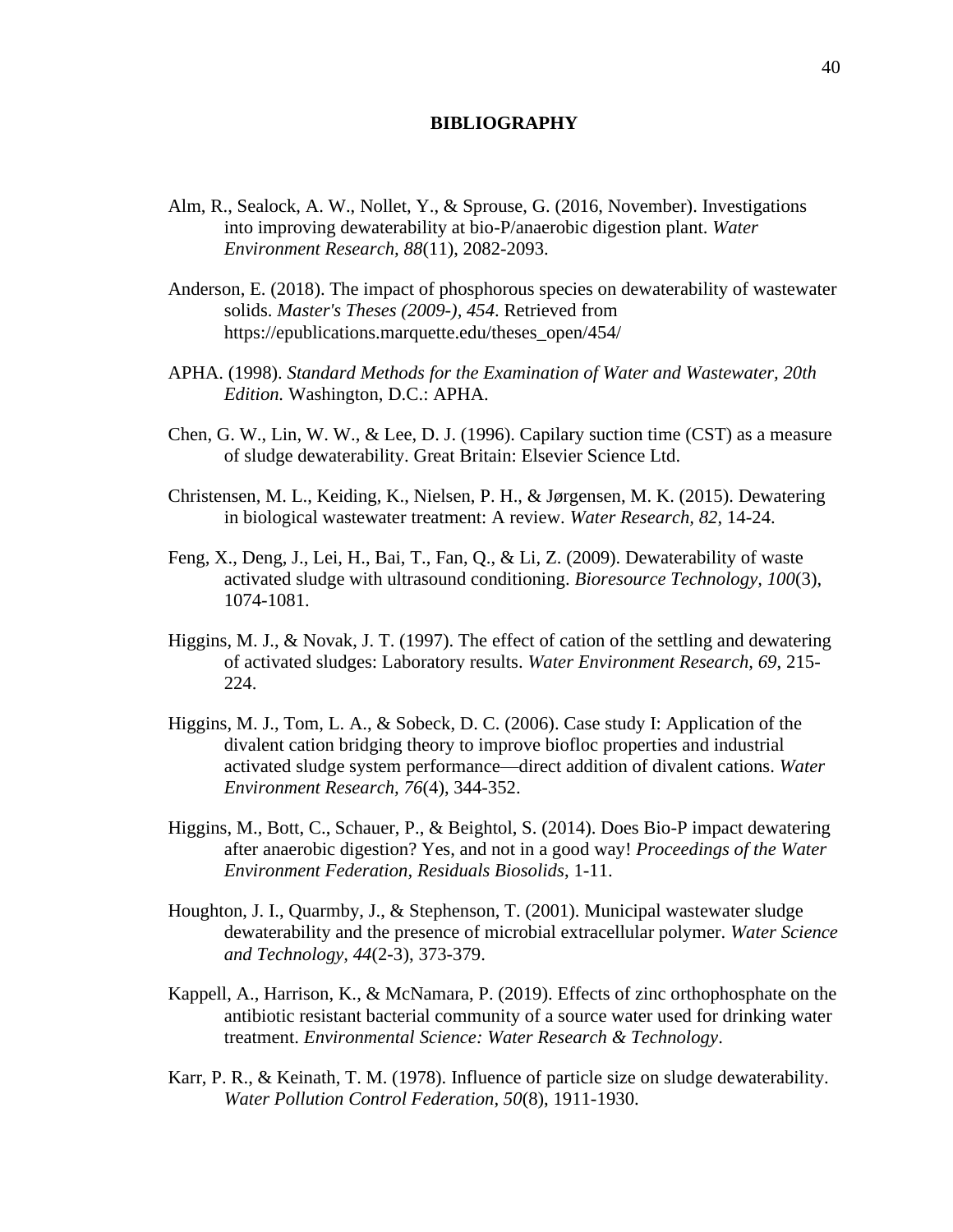- Lawler, D. F., Chung, Y. J., Hwang, S.-J., & Hull, B. A. (1986, December). Anaerobic digestion: Effects on particle size and dewaterability. *Journal (Water Pollution Control Federation), 58*(12), 1107-1117.
- Macintosh, K. A., Mayer, K. M., McDowell, R. W., Powers, S. M., Baker, L. A., Boyer, T. H., & Rittmann, B. E. (2018). Managing diffuse phosphorus at the source versus at the sink. *Environmental Science & Technology, 52*(21), 11995-12009.
- Mayer, B. K., Baker, L. A., Boyer, T. H., Drechsel, P., Gifford, M., Hanjra, M. A., ... Rittmann, B. E. (2016). Total value of phosphorus recovery. *Environmental Science & Technology, 50*(13), 6606-6620.
- McNamara, P. J., & Lawler, D. F. (2009). A comprehensive study to reduce polymer usage at austins biosolids management plant. *Proceedings of the Water Environment Federation. 19*, pp. 782-800. Portland OR: Residuals and Biosolids Conference.
- Metcalf & Eddy, Inc. (2003). *Wasterwater Engineering: Treatment and Reuse.* New York: McGraw-Hill Education.
- Ngwenya, Z., Higgins, M. J., Beightol, S., & Murthy, S. N. (2017). A laboratory based method for predicting dewaterability. *WEF Residuals and Biosolids Conference 2017*, 20.
- R Core Team. (2018). *R: A language and environment for statistical computing.* Vienna, Austria.
- Ray, B. T., Lin, J.-G., & Rajan, R. V. (1990). Low-level alkaline solubilization for enhanced anaerobic digestion. *Research Journal of the Water Pollution Control Federation, 62*(1), 81-87.
- Scholz, M. (2005). Review of recent trends in capillary suction time (CST) dewaterability testing research. *Industrial & Engineering Chemistry Research, 44*(22), 8157- 8163.
- Sobeck, D. C., & Higgins, M. J. (2002). Eamination of three thories for mechanisms of cation-induced bioflocculation. *Water Research, 36*(3), 527-538.
- Venkiteshwaran, K., Benn, N., Seyedi, S., & Zitomer, D. (2019). Methane yield and lag correlate with bacterial community shift following bioplastic anaerobic codigestion. *Bioresource Technology Reports, 7*.
- Venkiteshwaran, K., McNamara, P. J., & Mayer, B. K. (2018). Meta-analysis of nonreactive phosphorus in water, wastewater, and sludge, and strategies to convert it for enhanced phosphorus removal and recovery. *Science of the Total Environment, 644*, 661-674.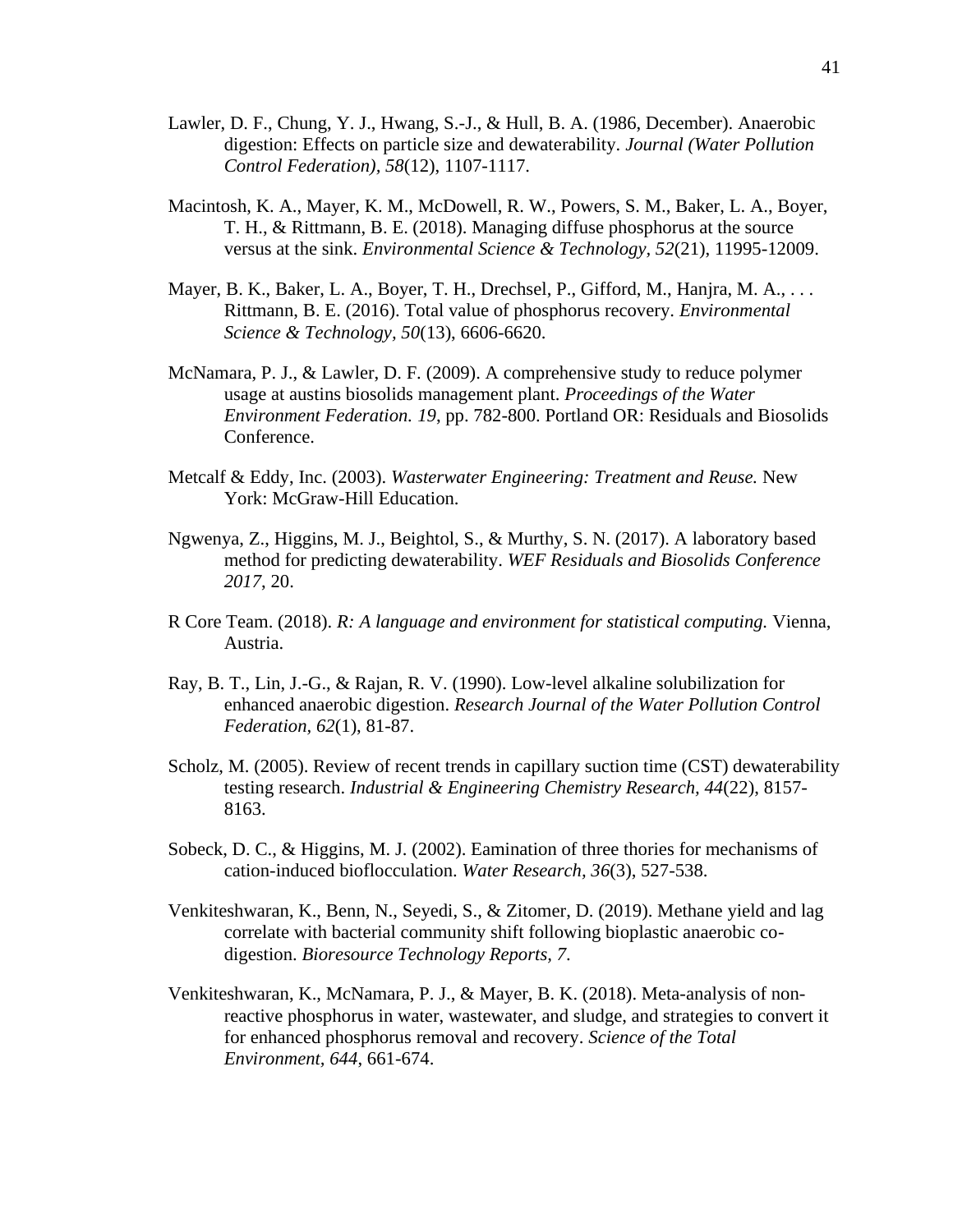- Venkiteshwaran, K., Milferstedt, K., Hamelin, J., Fijimoto, M., Johnson, M., & Zitomer, D. H. (2017). Correlating methane production to microbiota in anaerobic digesters fed synthetic wastewater. *Water Research, 110*, 161-169.
- Vesilind, P. A. (1988). Capillary suction time as a fundamental measue of sludge dewaterability. *Water Pollution Control Federation*, 6.
- Vesilind, P. A. (1994). The role of water in sludge dewatering. *Water Environment Research*, 8.
- Wei, T., & Simko, V. (2016). *The corrplot package.* CRAN Repos.
- Yang, Y., Shi, X., Ballent, W., & Mayer, B. K. (2017). Biological phosphorus recovery: Review of current progress and future needs. *Water Environment Research, 89*(12).
- Yu, Q., Lei, H., Yu, G., Feng, X., Li, Z., & Wu, Z. (2009). Influence of microwave irradiation on sludge dewaterability. *Chemical Engineering Journal, 155*(1-2), 88- 93.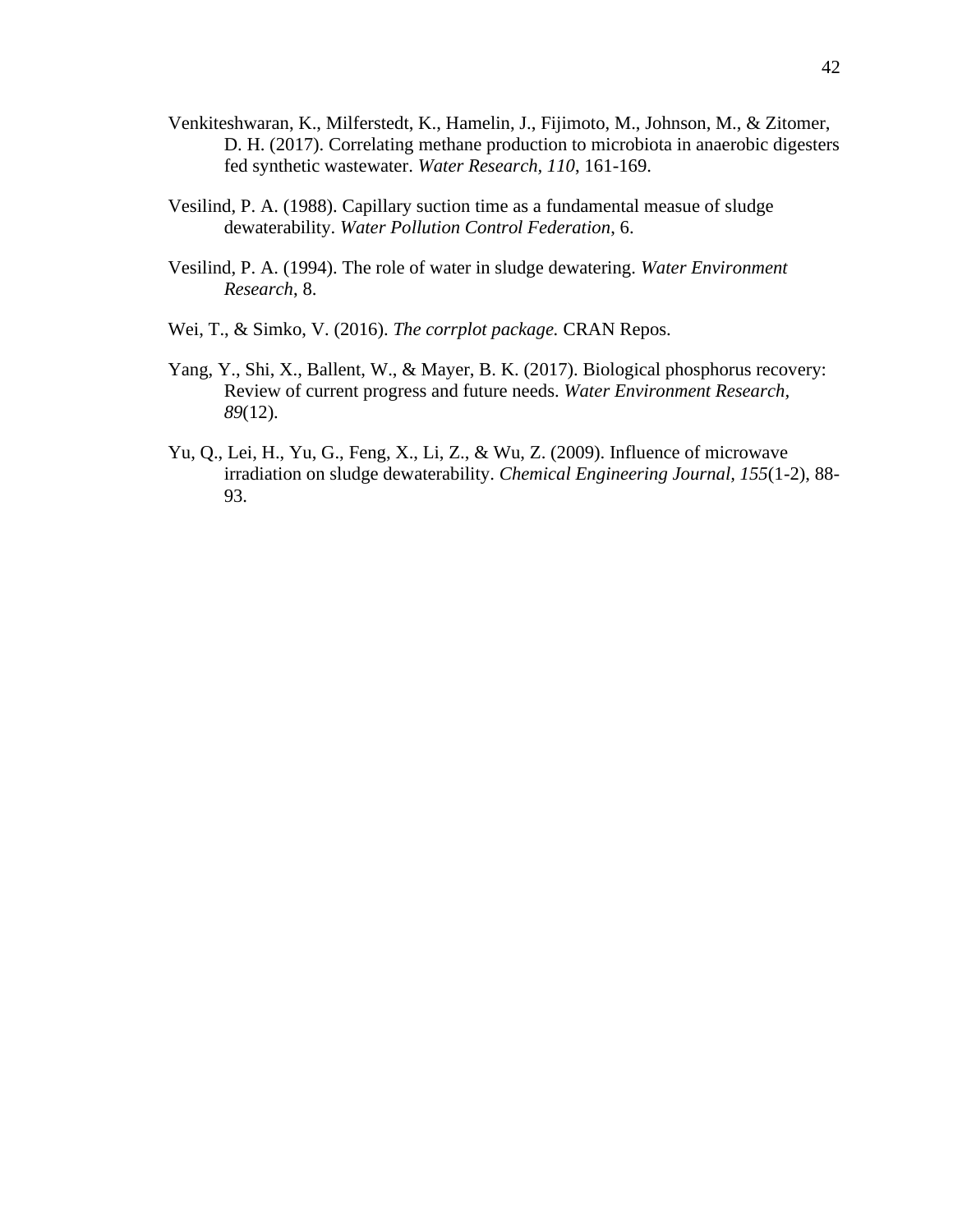## **APPENDIX**

<span id="page-52-0"></span>*Table A.1: Chemical usage log: record of ferric addition. Days where no ferric was added were considered to produce bio-P sludge, although some residual ferric may have still been in the system. \* represents days when sludge was pulled from the line and shipped for use in this study. This was done on a weekly basis, usually every Monday.* 

| Date       | Ferric addition by operators |        |
|------------|------------------------------|--------|
| 9/20/2018  | 0                            | $\ast$ |
| 9/21/2018  | 991.1                        |        |
| 9/22/2018  | 0                            |        |
| 9/23/2018  | 0                            |        |
| 9/24/2018  | 0                            | *      |
| 9/25/2018  | 0                            |        |
| 9/26/2018  | 0                            |        |
| 9/27/2018  | 0                            |        |
| 9/28/2018  | 474.3                        |        |
| 9/29/2018  | 0                            |        |
| 9/30/2018  | 174.4                        |        |
| 10/1/2018  | 87.5                         | $\ast$ |
| 10/2/2018  | 0                            |        |
| 10/3/2018  | 0                            |        |
| 10/4/2018  | 686.1                        |        |
| 10/5/2018  | 171.2                        |        |
| 10/6/2018  | 0                            |        |
| 10/7/2018  | 0                            |        |
| 10/8/2018  | 230.6                        | $\ast$ |
| 10/9/2018  | 473.2                        |        |
| 10/10/2018 | 0                            |        |
| 10/11/2018 | 658.1                        |        |
| 10/12/2018 | 0                            |        |
| 10/13/2018 | 0                            |        |
| 10/14/2018 | 0                            |        |
| 10/15/2018 | 0                            | $\ast$ |
| 10/16/2018 | 182.9                        |        |
| 10/17/2018 | 0                            |        |
| 10/18/2018 | 0                            |        |
| 10/19/2018 | 0                            |        |
| 10/20/2018 | 0                            |        |
| 10/21/2018 | 0                            |        |
| 10/22/2018 | 0                            | $\ast$ |
| 10/23/2018 | 0                            |        |
| 10/24/2018 | 0                            |        |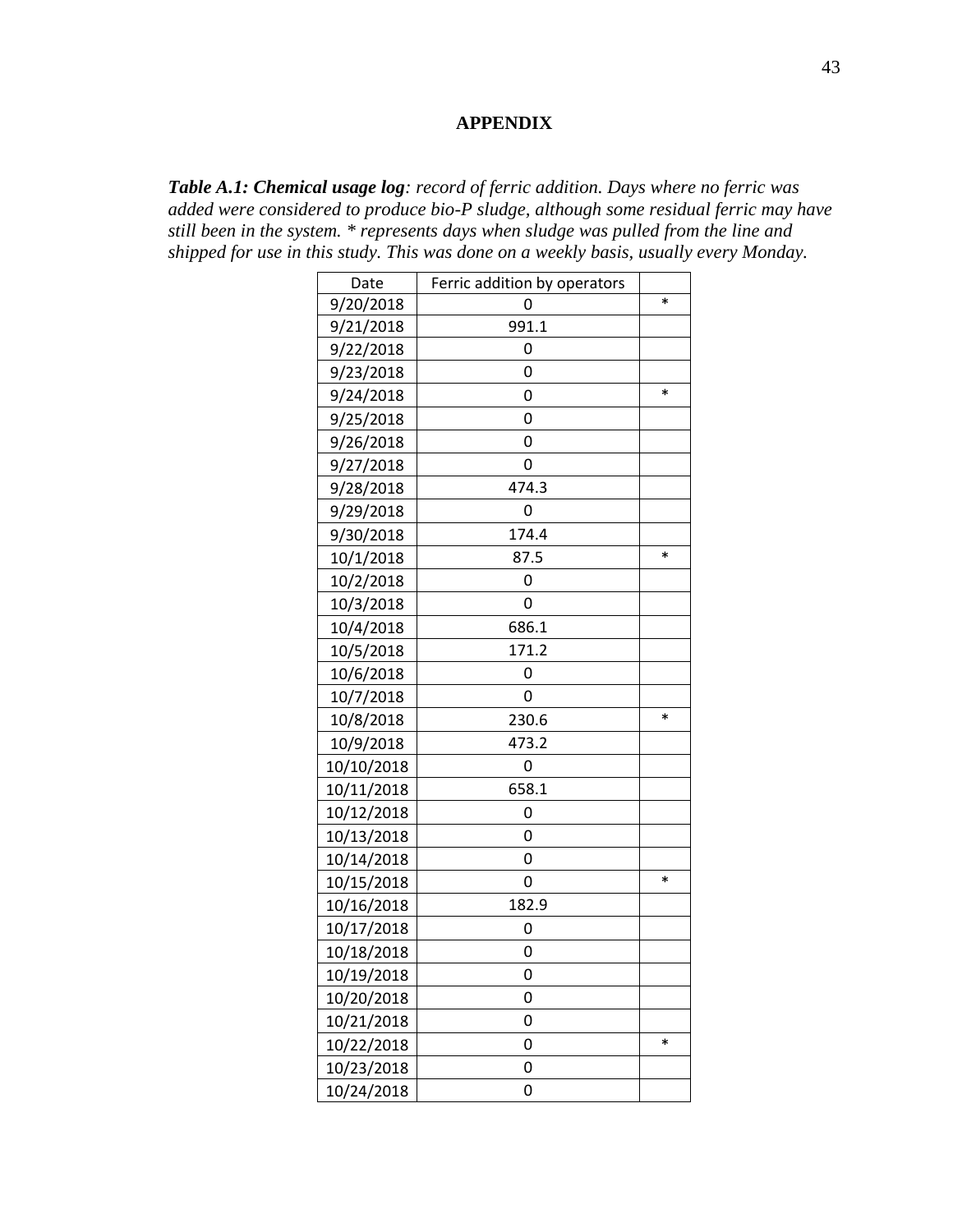| 10/25/2018 | 0        |        |
|------------|----------|--------|
| 10/26/2018 | 226      |        |
| 10/27/2018 | 0        |        |
| 10/28/2018 | 0        |        |
| 10/29/2018 | 0        | $\ast$ |
| 10/30/2018 | 0        |        |
| 10/31/2018 | 0        |        |
| 11/1/2018  | 0        |        |
| 11/2/2018  | 0        |        |
| 11/3/2018  | 0        |        |
| 11/4/2018  | 0        |        |
| 11/5/2018  | 247.5    | $\ast$ |
| 11/6/2018  | 146.3    |        |
| 11/7/2018  | 123.8    |        |
| 11/8/2018  | 228.3    |        |
| 11/9/2018  | 419.7    |        |
| 11/10/2018 | 298.1    |        |
| 11/11/2018 | 0        |        |
| 11/12/2018 | 437      | $\ast$ |
| 11/13/2018 | 53.2     |        |
| 11/14/2018 | 195.6    |        |
| 11/15/2018 | 107.8    |        |
| 11/16/2018 | 916.5    |        |
| 11/17/2018 | 0        |        |
| 11/18/2018 | 0        |        |
| 11/19/2018 | 1,028.40 | *      |
| 11/20/2018 | 956.7    |        |
| 11/21/2018 | 0        |        |
| 11/22/2018 | 0        |        |
| 11/23/2018 | 118      |        |
| 11/24/2018 | 641.3    |        |
| 11/25/2018 | 337.5    |        |
| 11/26/2018 | 0        | $\ast$ |
| 11/27/2018 | 47.7     |        |
| 11/28/2018 | 0        |        |
| 11/29/2018 | 0        |        |
| 11/30/2018 | 641.3    |        |
| 12/1/2018  | 0        |        |
| 12/2/2018  | 281.3    |        |
| 12/3/2018  | 570.4    |        |
| 12/4/2018  | 899.9    |        |
| 12/5/2018  | 180      |        |
| 12/6/2018  | 0        |        |
| 12/7/2018  | 0        |        |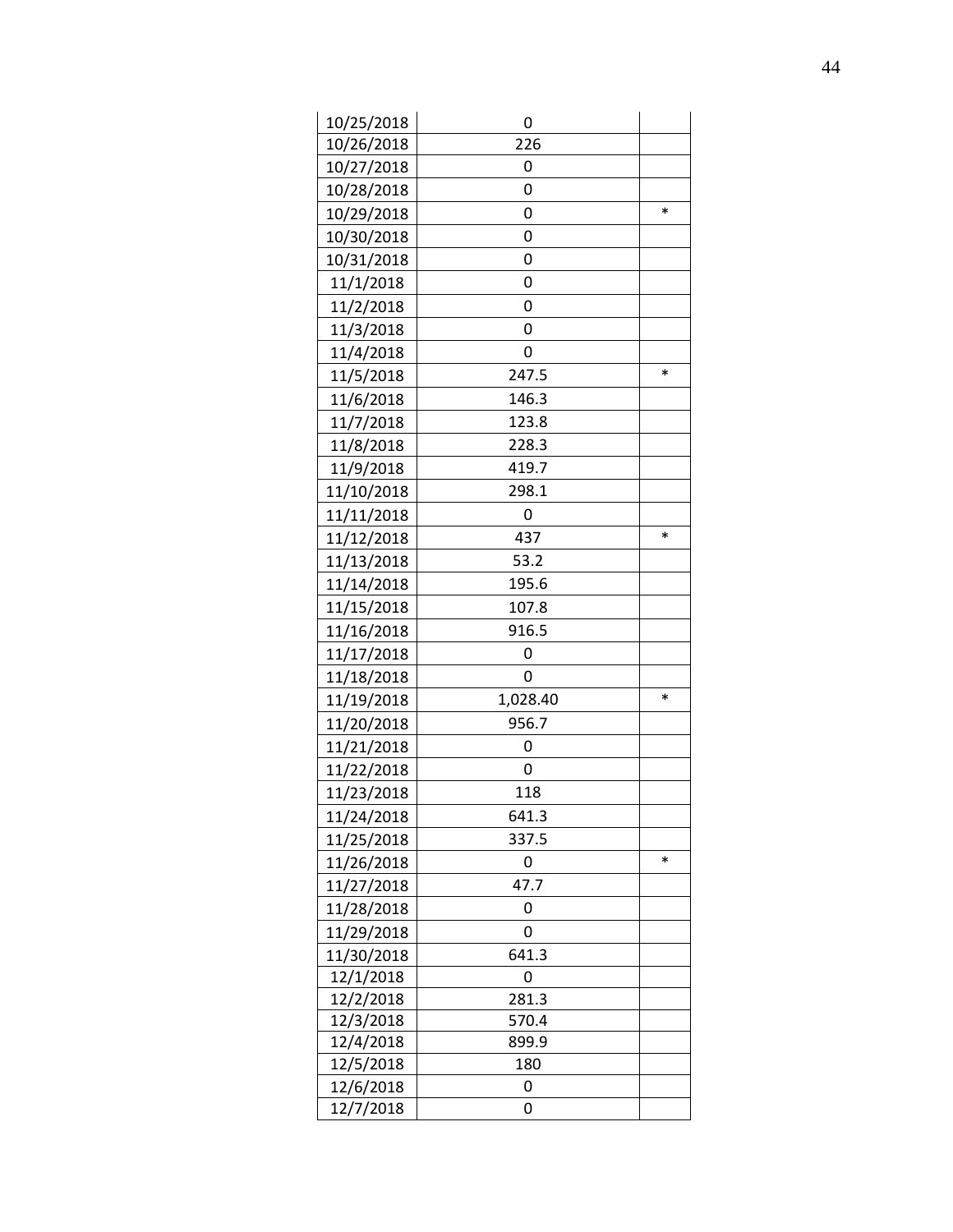

<span id="page-54-0"></span>*Figure A.1: Additional correlation plots comparing CST to various biosolids characteristics.*